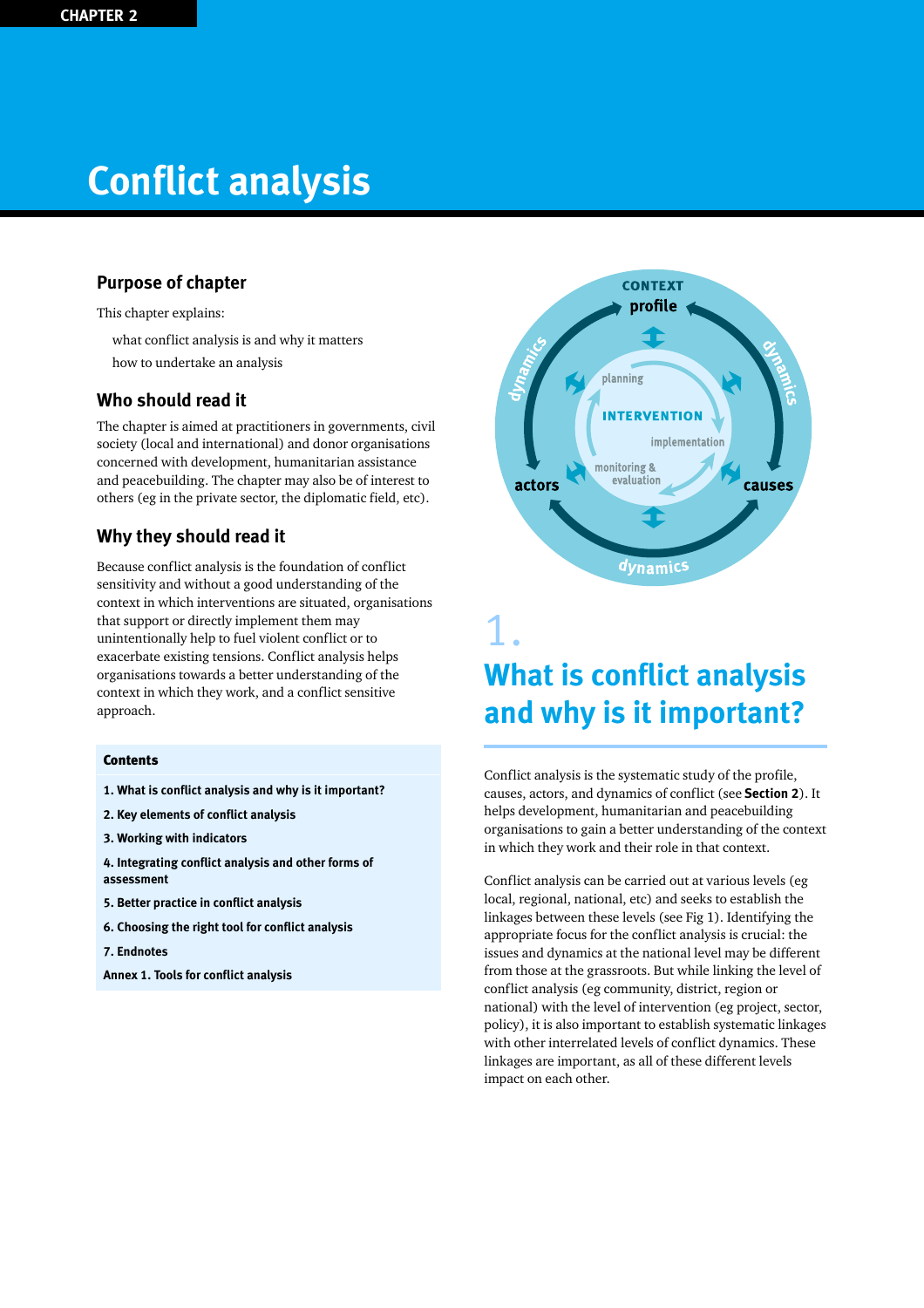

For example, when operating at the project level, it is important to understand the context at the level at which the project is operating (eg local level), so the focus of the analysis should be at that level; but the analysis should also take account of the linkages with other levels (eg regional and national). And similarly when operating at the regional, sector or national levels.

As discussed in **Chapter 1**, conflict sensitivity is about:

- understanding the *context* in which you operate
- understanding the *interaction* between *your intervention* and *the context*
- *acting* upon the understanding of this interaction, in order to avoid *negative impacts* and maximise *positive impacts*.

Conflict analysis is thus a central component of conflict-sensitive practice, as it provides the foundation to inform conflict sensitive programming, in particular in terms of an understanding of the interaction between the intervention and the context. This applies to all forms of intervention – development, humanitarian, peacebuilding – and to all levels – project, programme, and sectoral.

In other words, conflict analysis will help:

- to define new interventions and to conflict-sensitise both new and pre-defined interventions (eg selection of areas of operation, beneficiaries, partners, staff, time frame). (Planning stage)
- to monitor the interaction between the context and the intervention and inform project set-up and day-to-day decision-making. (Implementation stage)
- to measure the interaction of the interventions and the conflict dynamics in which they are situated. (Monitoring and evaluation stage)

# 2. **Key elements of conflict analysis**

This section synthesises the key elements of conflict analysis as they emerge from the various conflict analysis tools documented in **Annex 1**. Looking at each of these elements will help to develop a comprehensive picture of the context in which you operate. Depending on your specific interest, however, you may want to emphasise particular aspects of key importance. For example, if the emphasis is on the identification of project partners and beneficiaries, a good understanding of conflict actors and how potential partners and beneficiaries relate to them will be the primary requirement. (See **Box 2** in this chapter).

Generally, *"good enough"* thinking is required. This means accepting that the analysis can never be exhaustive, nor provide absolute certainty. Conflict dynamics are simply too complex and volatile for any single conflict analysis process to do them justice. Nevertheless, you should trust your findings, even though some aspects may remain unclear. Do not be discouraged; some analysis, no matter how imperfect, is better than no analysis at all.

The following diagram highlights the common key features of conflict analysis, which will contribute to understanding the interaction between the context and future/current interventions (see Chapters **3** and **4** for the project and sectoral (sector wide) levels respectively). The common features are the conflict profile, actors, causes and dynamics. Each is further described below.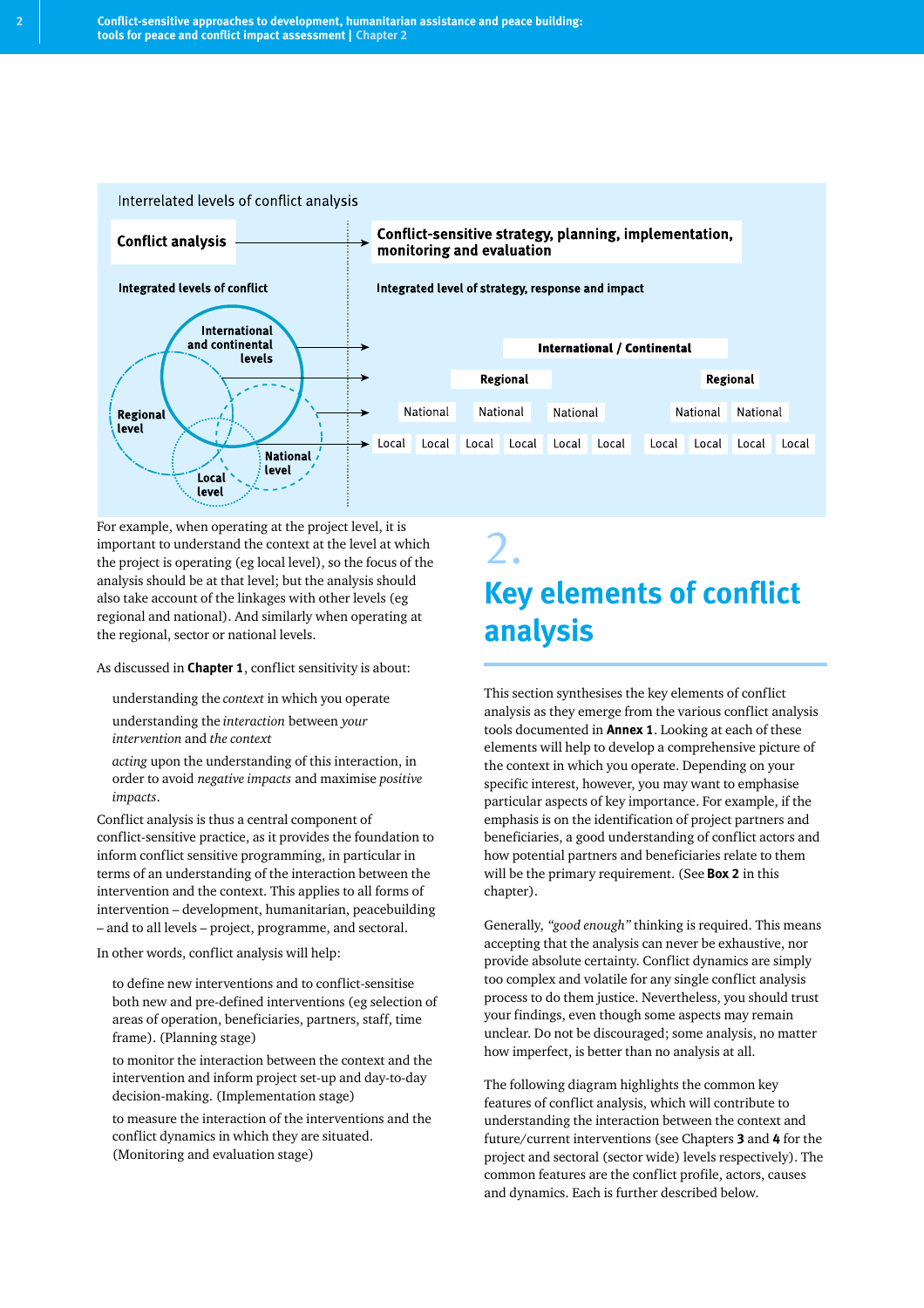

# 2.1 **Profile**

A conflict profile provides a brief characterisation of the context within which the intervention will be situated.

#### **BOX 1**

#### Key questions for a conflict profile

What is the political, economic, and socio-cultural context?

*eg physical geography, population make-up, recent history, political and economic structure, social composition, environment, geo-strategic position.*

What are emergent political, economic, ecological, and social issues?

*eg elections, reform processes, decentralisation, new infrastructure, disruption of social networks, mistrust, return of refugees and internally displaced persons (IDPs), military and civilian deaths, presence of armed forces, mined areas, HIV/AIDS.*

What specific conflict prone/affected areas can be situated within this context?

*eg, areas of influence of specific actors, frontlines around the location of natural resources, important infrastructure and lines of communication, pockets of socially marginalised or excluded populations.*

Is there a history of conflict?

*eg critical events, mediation efforts, external intervention.*

*Note: this list is not exhaustive and the examples may differ according to the context*

### 2.2 **Causes of conflict**

In order to understand a given context it is fundamental to identify potential and existing conflict causes, as well as possible factors contributing to peace. Conflict causes can be defined as those factors which contribute to people's grievances; and can be further described as:

- *structural causes* pervasive factors that have become built into the policies, structures and fabric of a society and may create the pre-conditions for violent conflict
- *proximate causes* factors contributing to a climate conducive to violent conflict or its further escalation, sometimes apparently symptomatic of a deeper problem
- *triggers* single key acts, events, or their anticipation that will set off or escalate violent conflict.

Protracted conflicts also tend to generate *new causes* (eg weapons circulation, war economy, culture of violence), which help to prolong them further.

As the main causes and factors contributing to conflict and to peace are identified, it is important to acknowledge that conflicts are multi -dimensional and multi-causal phenomena – that there is no single cause of conflict. It is also essential to establish linkages and synergies between causes and factors, in order to identify potential areas for intervention and further prioritise them. Some of the tools in **Annex 1** – eg Clingendael / Fund for Peace, RTC – offer methods to assess the relative importance of different factors. Many tools developed for conflict analysis also categorise conflict causes or issues by governance, economics, security and socio-cultural factors.

#### **BOX 2**

#### Key questions for an analysis of conflict causes

What are structural causes of conflict?

*eg illegitimate government, lack of political participation, lack of equal economic and social opportunities, inequitable access to natural resources, poor governance.*

What issues can be considered as proximate causes of conflict?

*eg uncontrolled security sector, light weapons proliferation, human rights abuses, destabilising role of neighbouring countries, role of diasporas.*

What triggers can contribute to the outbreak / further escalation of conflict?

*eg elections, arrest / assassination of key leader or political figure, drought, sudden collapse of local currency, military coup, rapid change in unemployment, flood, increased price/scarcity of basic commodities, capital flight.*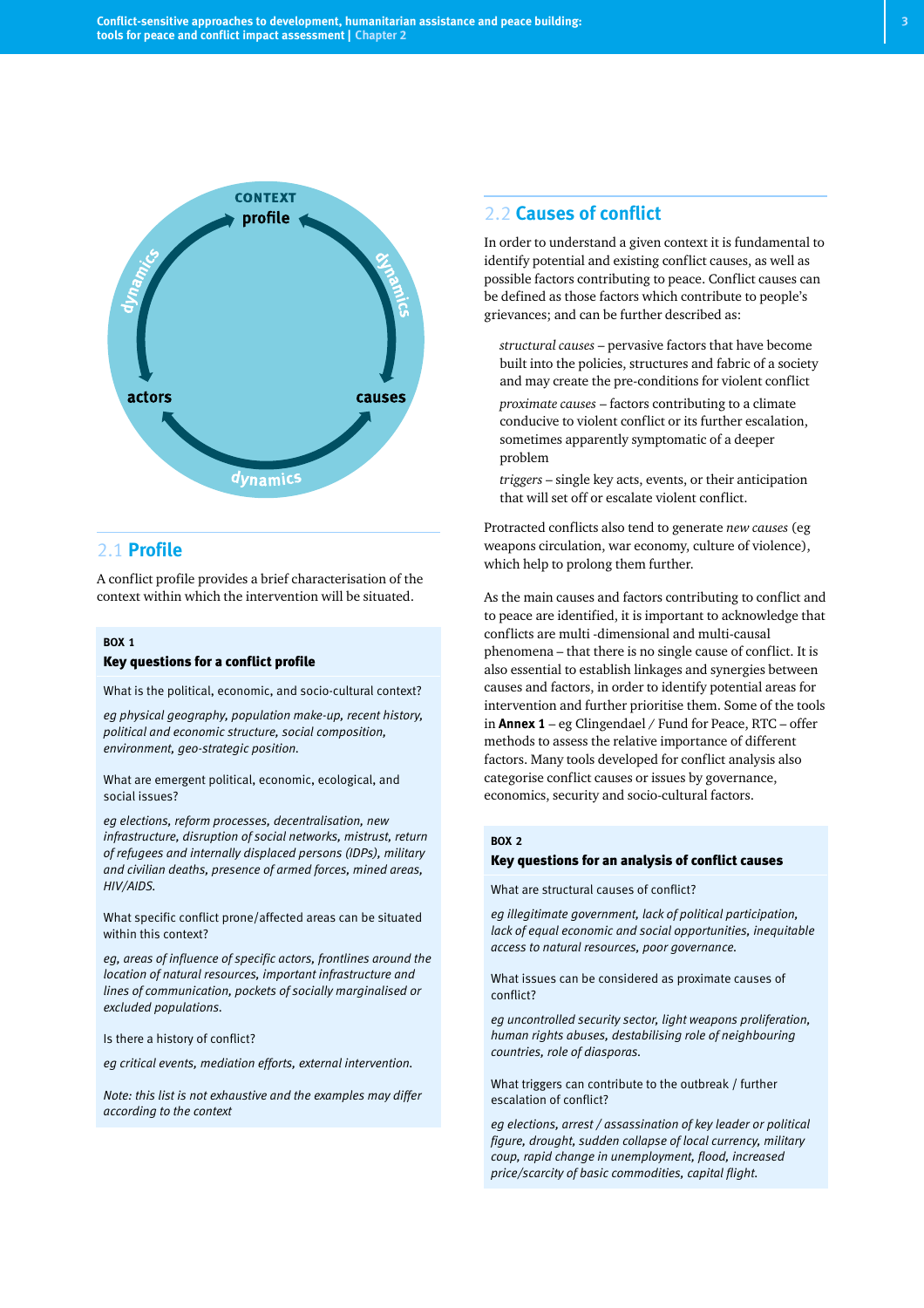What new factors contribute to prolonging conflict dynamics?

*eg radicalisation of conflict parties, establishment of paramilitaries, development of a war economy, increased human rights violations, weapons availability, development of a culture of fear.*

What factors can contribute to peace?

*eg communication channels between opposing parties, demobilisation process, reform programmes, civil society commitment to peace, anti-discrimination policies.*

*Note: This list is not exhaustive and the examples may differ according to the context.*

# 2.3 **Actors**

People are central when thinking about conflict analysis. The Resource Pack uses the term "actors" to refer to all those engaged in or being affected by conflict. This includes individuals, groups and institutions contributing to conflict or being affected by it in a positive or negative manner, as well as those engaged in dealing with conflict. Actors differ as to their goals and interests, their positions, capacities to realise their interests, and relationships with other actors (see Box 3).

#### **BOX 3**

#### Interests, goals, positions, capacities and relationships

- Interests: the underlying motivations of the actors (concerns, goals, hopes and fears).
- **Goals:** the strategies that actors use to pursue their interests.
- Positions: the solution presented by actors on key and emerging issues in a given context, irrespective of the interests and goals of others.
- Capacities: the actors' potential to affect the context, positively or negatively. Potential can be defined in terms of resources, access, social networks and constituencies, other support and alliances, etc.
- **Relationships:** the interactions between actors at various levels, and their perception of these interactions.

Some approaches distinguish actors according to the level at which they are active (*grassroots*, *middle level*, *top level*). In particular, conflict transformation theory attaches great importance to middle level leaders, as they may assume a catalytic role through their linkages both to the top and the grassroots. In any case, it is important to consider the relationships between actors / groups at various levels and how they affect the conflict dynamics.

Particular attention should be paid to *spoilers*, ie specific groups with an interest in the maintenance of the negative status quo. If not adequately addressed within the framework of preventive strategies, they may become an obstacle to peace initiatives.

Similarly, it is important to identify existing *institutional capacities for peace*, in order to further define entry points to address causes of violent conflict. Capacities for peace typically refer to institutions, organisations, mechanisms and procedures in a society for dealing with conflict and differences of interest. In particular, such actors need to be assessed in relation to their capacity for conflict management, their legitimacy, the likelihood of their engagement, and the possible roles they can adopt.

#### **BOX 4**

#### Key questions for an actor analysis

Who are the main actors?

*eg national government, security sector (military, police), local (military) leaders and armed groups, private sector/business (local, national, trans-national), donor agencies and foreign embassies, multilateral organisations, regional organisations (eg African Union), religious or political networks (local, national, global), independent mediators, civil society (local, national, international), peace groups, trade unions, political parties, neighbouring states, traditional authorities, diaspora groups, refugees / IDPs, all children, women and men living in a given context. (Do not forget to include your own organisation!)*

What are their main interests, goals, positions, capacities, and relationships?

*eg religious values, political ideologies, need for land, interest in political participation, economic resources, constituencies, access to information, political ties, global networks.*

What institutional capacities for peace can be identified?

*eg civil society, informal approaches to conflict resolution, traditional authorities, political institutions (eg head of state, parliament), judiciary, regional (eg African Union, IGAD, ASEAN) and multilateral bodies (eg International Court of Justice).*

What actors can be identified as spoilers? Why?

*eg groups benefiting from war economy (combatants, arms/drug dealers, etc), smugglers, "non conflict sensitive" organisations (see Chapter 1).*

*Note: This list is not exhaustive and the examples may differ according to the context.*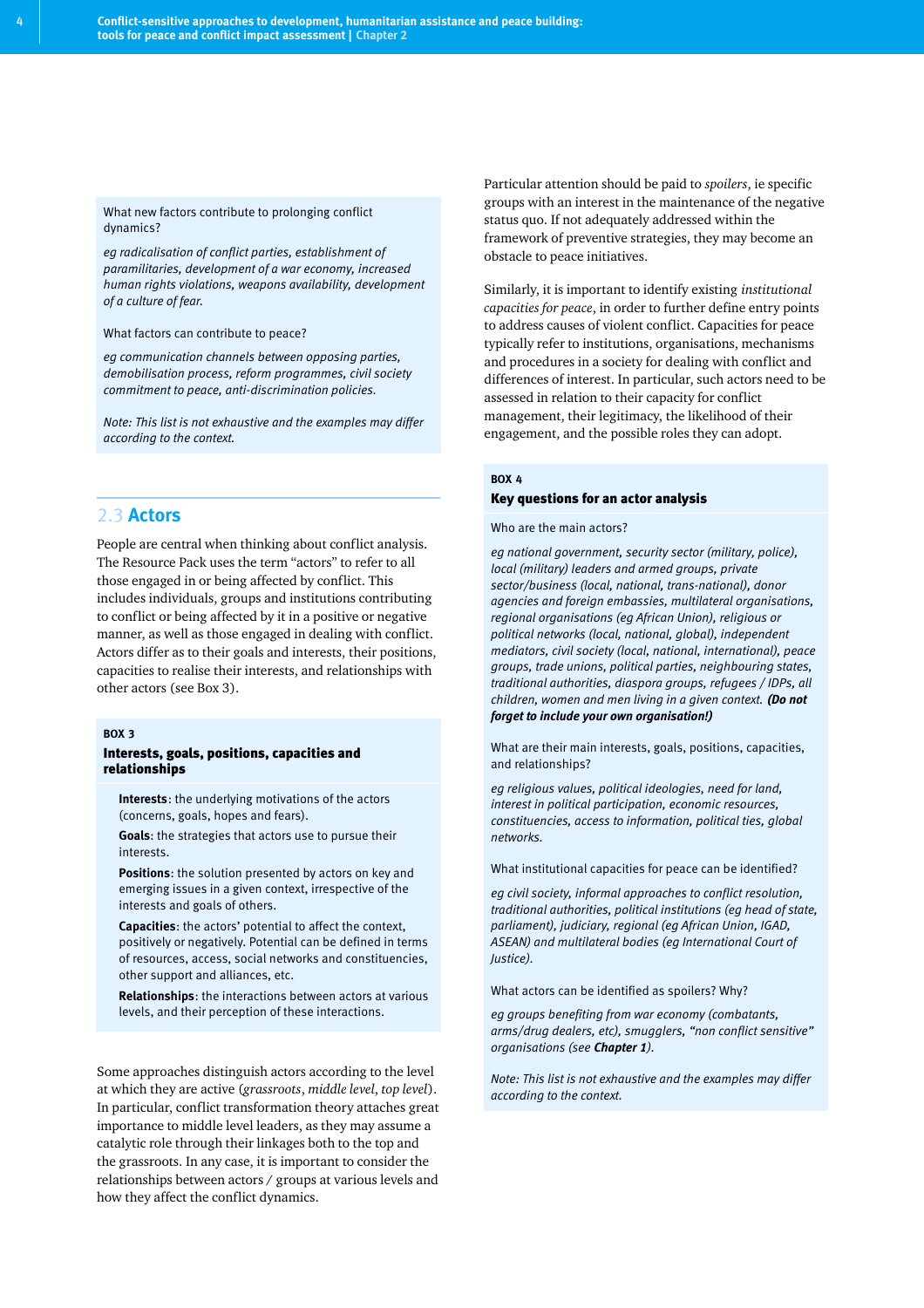### 2.4 **Dynamics**

Conflict dynamics can be described as the resulting interaction between the conflict profile, the actors, and causes. Understanding conflict dynamics will help identify windows of opportunity, in particular through the use of scenario building, which aims to assess different possible developments and think through appropriate responses.

Scenarios basically provide an assessment of what may happen next in a given context according to a specific timeframe, building on the analysis of conflict profile, causes and actors. It is good practice to prepare three scenarios: (a) best case scenario (ie describing the optimal outcome of the current context; (b) middle case or *status quo* scenario (ie describing the continued evolution of current trends); and (c) worst case scenario (ie describing the worst possible outcome).

If history is the key to understanding conflict dynamics, it may be relevant to use the timeline to identify its main *phases*. Try to explain key events and assess their consequences. Temporal patterns (eg the four-year rotation of presidents or climatic changes) may be important in understanding the conflict dynamics. Undertaking this exercise with different actors and groups can bring out contrasting perspectives.

#### **BOX 5**

#### Key questions for an analysis of conflict Dynamics

What are current conflict trends?

*eg escalation or de-escalation, changes in important framework conditions.*

What are windows of opportunity?

*eg are there positive developments? What factors support them? How can they be strengthened?*

What scenarios can be developed from the analysis of the conflict profile, causes and actors?

*eg best case, middle case and worst case scenarios.*

*Note: This list is not exhaustive and the examples may differ according to the context.*

### 2.5 **Summary**

#### **BOX 6** Key questions for conflict analysis

#### **Profile**

What is the political, economic, and socio-cultural context?

What are emergent political, economic and social issues?

What conflict prone/affected areas can be situated within the context?

Is there a history of conflict?

#### **Causes**

What are the structural causes of conflict?

What issues can be considered as proximate causes of conflict?

What triggers could contribute to the outbreak/ further escalation of conflict?

What new factors contribute to prolonging conflict dynamics?

What factors can contribute to peace?

#### **Actors**

Who are the main actors?

What are their interests, goals, positions, capacities and relationships?

What capacities for peace can be identified?

What actors can be identified as spoilers? Why? Are they inadvertent or intentional spoilers?

#### **Dynamics**

What are current conflict trends?

What are windows of opportunity?

What scenarios can be developed from the analysis of the conflict profile, causes and actors?

# 3. **Working with indicators**

In addition to traditional (eg project, sectoral) indicators, conflict sensitive approaches require conflict sensitive indicators to monitor and measure: (a) the context and its changes over time; and (b) the interaction between the context and the intervention. They have three elements: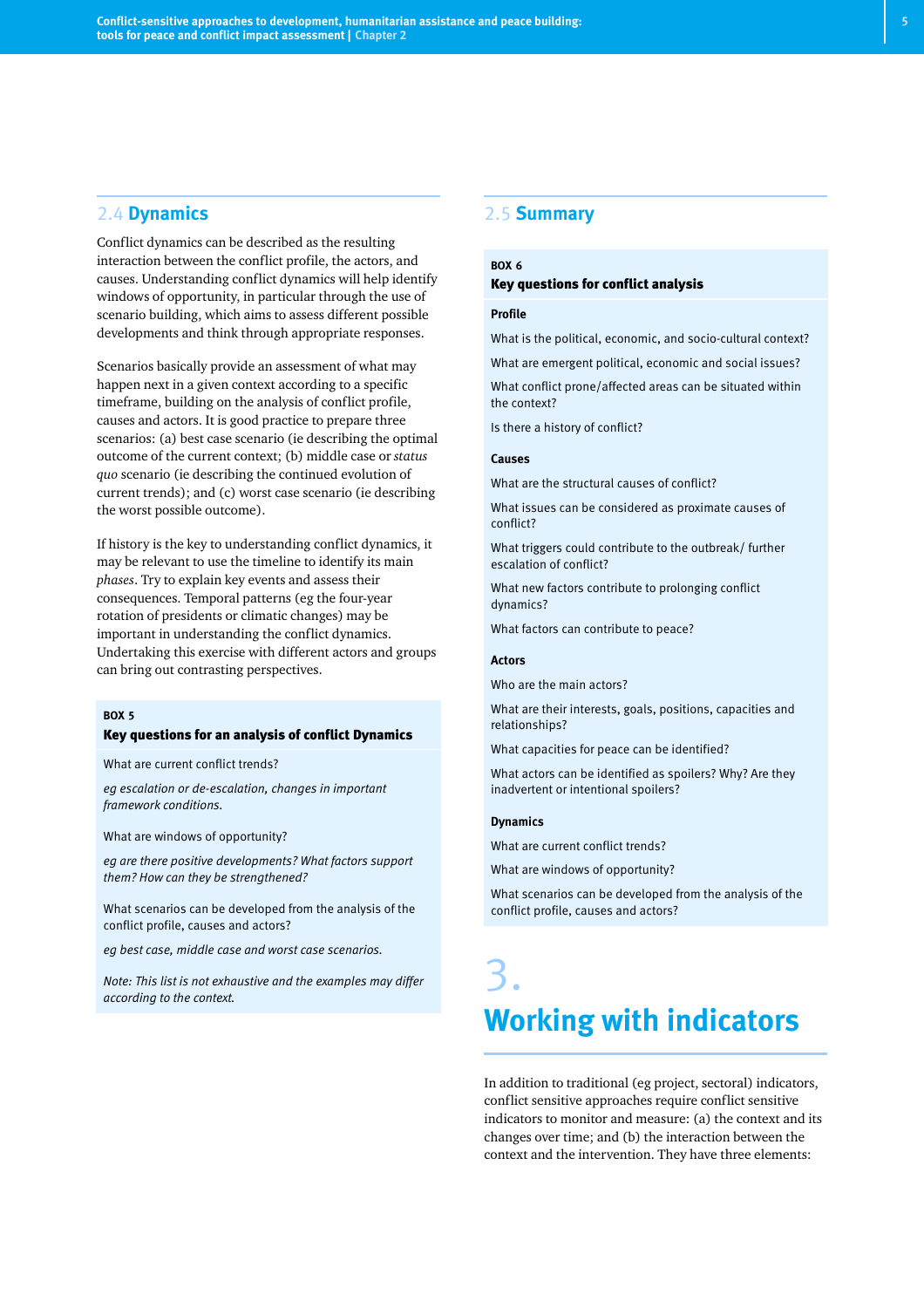#### ● *Conflict indicators*

Used to monitor the progression of conflict factors against an appropriate baseline, and to provide targets against which to set contingency planning (see below).

#### ● *Project indicators*

Monitor the efficiency, effectiveness, impact and sustainability of the project (see **Chapter 3 Module 1, step 3**).

#### ● *Interaction indicators*

Measure the interaction between the context and the project (see **Chapter 3 Module 1, step 2c**).

#### *Conflict indicators*

Conflict analysis provides just a snap-shot of a highly fluid situation. It is therefore important to combine an in-depth analysis with more dynamic and continuous forms of monitoring to provide up-to-date information from which to measure the interaction between the context and the intervention. Indicators are useful in this respect, as they help reduce a complex reality to a few concrete dimensions and represent valuable pointers to monitor change. The conflict

analysis will have looked at the relationship between specific actors, causes and profile, in order to gain an understanding of the conflict dynamics. Indicators can then be developed in order to reflect these relationships and how they evolve over time. It is important to have a mix of perception-based and objective indicators, each of which should reflect qualitative and quantitative elements. Good indicators reflect a variety of perspectives on the context. It is good practice to involve communities and other actors in identifying the indicators; not only should this produce better indicators but it is also an important opportunity to build a common understanding of the context, to ascertain joint priorities and to agree on benchmarks of progress.

Since each conflict is unique, there is no standard list of indicators applicable to all contexts. The following table provides some examples of sample perception-based and objective indicators for the four key elements.

#### **TABLE 1**

#### Sample of conflict analysis indicators

| Key element     | <b>Example</b>                                      | <b>Sample Indicators</b> (a) objective and (b)<br>perception-based                                                                                         |
|-----------------|-----------------------------------------------------|------------------------------------------------------------------------------------------------------------------------------------------------------------|
| <b>Profile</b>  | Geographic mobilisation around natural<br>resources | (a) What is the price of timber? How has it<br>evolved over time?<br>(b) (In the view of the respondent) How<br>has conflict intensity changed around this |
|                 |                                                     | particular area?                                                                                                                                           |
| Causes          | Human rights abuses                                 | (a) Has the number of political prisoners<br>risen or fallen?                                                                                              |
|                 |                                                     | (b) To what extent can you/others openly<br>criticise the government?                                                                                      |
| <b>Actors</b>   | Diaspora                                            | (a) Have overseas remittances increased<br>or decreased?                                                                                                   |
|                 |                                                     | (b) To what extent does the diaspora<br>support or undermine the peace process?                                                                            |
| <b>Dynamics</b> | Increased commitment to resolve conflict            | (a) Has the frequency of negotiations<br>increased or decreased among conflict<br>parties?                                                                 |
|                 |                                                     | (b) Do you believe that party X is<br>committed to the peace process?                                                                                      |
|                 |                                                     |                                                                                                                                                            |

*Note: the examples in Table 1 relate to each specific key element only (eg sample indicators for profile have no relation to the example or sample indicators for causes).*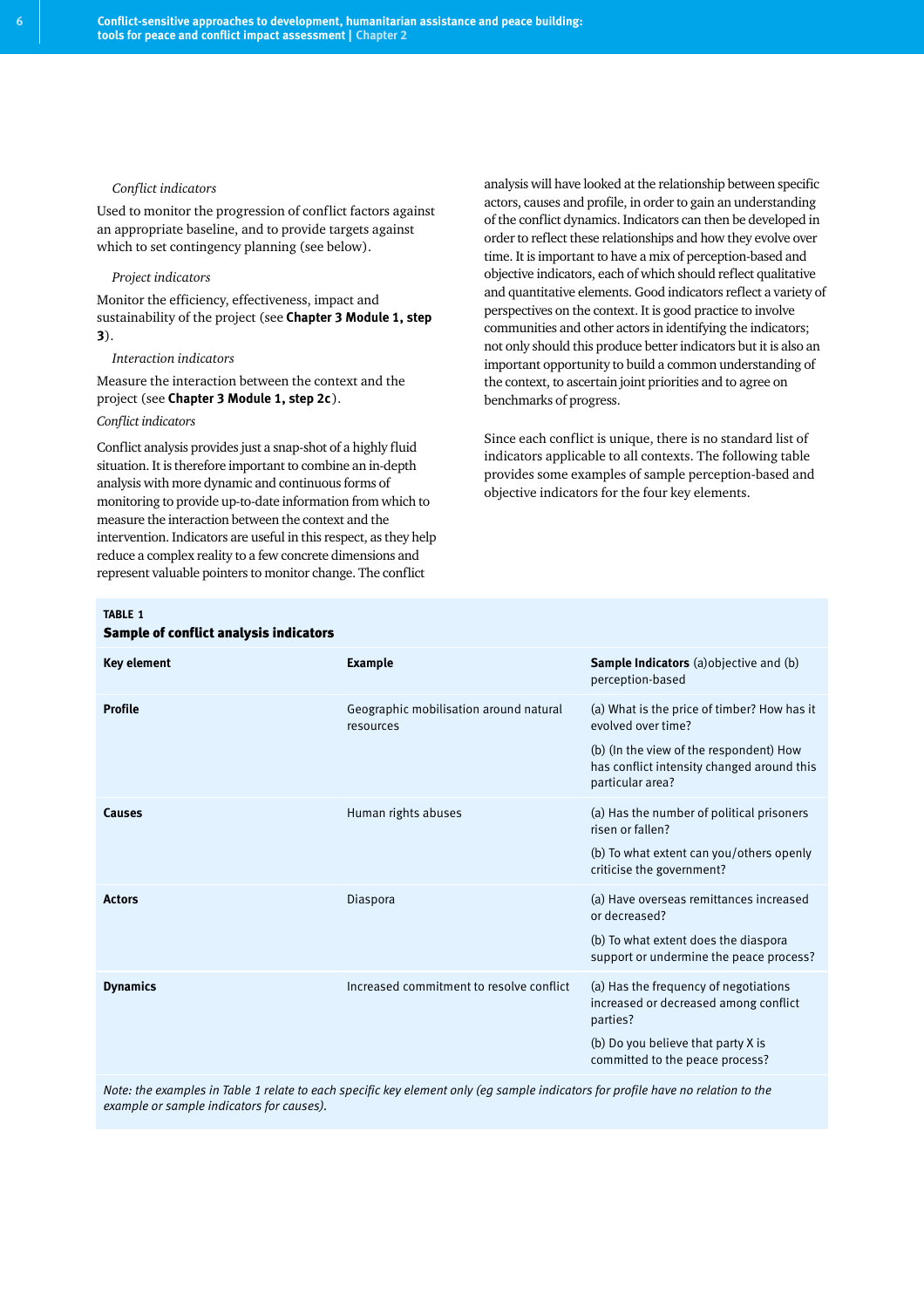# 4.

# **Integrating conflict analysis and other forms of assessment**

At all levels, humanitarian, development and peacebuilding organisations use some form of pre-intervention assessment of the context in which they operate in order to identify entry points and plan their work. This is usually called a needs assessment.

Needs assessment frameworks, such as sustainable livelihoods assessments, participatory poverty assessments, participatory rural appraisals, good governance assessments and gender analyses can usefully be complemented by conflict analyses, and vice versa as explained below:

- assumptions about context: livelihood, poverty and governance frameworks assume static situations and therefore provide little guidance on how to deal with changing and fluid contexts. Conflict analysis thus helps to better understand these environments
- focus: livelihood and poverty assessments take the individual household as a starting point, seeking to establish the economic, political, social and cultural factors affecting the lives and livelihoods of its members. This perspective is a valuable addition to the "top-down" view of conflict analysis. In practice, however, these approaches often describe rather than explain poverty and tend to neglect issues of politics and power. There is little scope, for example, for exploring competition and exploitation. There also tends to be a lack of attention to the implications of weak political systems, bad governance and instability for households' livelihood strategies. Governance assessment frameworks deal with these issues, too, but usually under the assumption of peaceful political competition and willingness to reform. These assumptions might be questioned by a conflict analysis (see **section 2.5**)
- external / internal view: poverty and other participatory forms of assessment help understand people's individual perspectives and experience. These are often missing from conflict analysis, which tends to place more emphasis on the interests and strategies of organised political actors. Not infrequently, conflict analyses are conducted from an outside perspective.

It is important to recognise the distinct frameworks underlying conflict analysis and other forms of needs assessment. In practice, however, there is a growing effort and acknowledged need to carry out an integrated research and analytical process that takes account of both perspectives. The following table provides some preliminary entry points for integrating conflict analysis into needs assessments.

#### **TABLE 2**

#### Entry points for integrating conflict analysis into needs assessment

- Beyond describing poverty, focus on its potential causes, examine the impact of power and powerlessness on poverty and establish the sources of power in the particular community.
- Refine the understanding of group membership and group identity and how they affect vulnerability (eg persecution, exploitation).
- Examine how the wider conflict dynamics impact on institutions and relations within the community, understand processes of dominance, alignment and exclusion.
- Link local processes (eg displacement) to political and economic interests and strategies at regional and national levels (eg land appropriation, war economy).

# 5. **Good practice in conflict analysis**

The following section addresses key concerns in relation to undertaking conflict analysis, as the conflict-analysis process itself needs to be conflict sensitive. This section offers examples of good practice based on consultations in Kenya, Uganda and Sri Lanka.

#### **Building capacity for conflict analysis**

Conducting conflict analysis requires human and financial resources, which organisations may find hard to afford, especially if conflict sensitivity has not yet become a mainstreamed policy within the organisation (see **Chapter 5**). As a result, this may require systematically and sustainably building the need for conflict analysis into funding applications (for civil society organisations), budgets, planning guidelines, and human and organisational development plans. According to the level of awareness and capacity in your organisation, capacity building for conflict analysis may involve:

● helping staff to better understand the context in which they work. For example, in post-conflict contexts, staff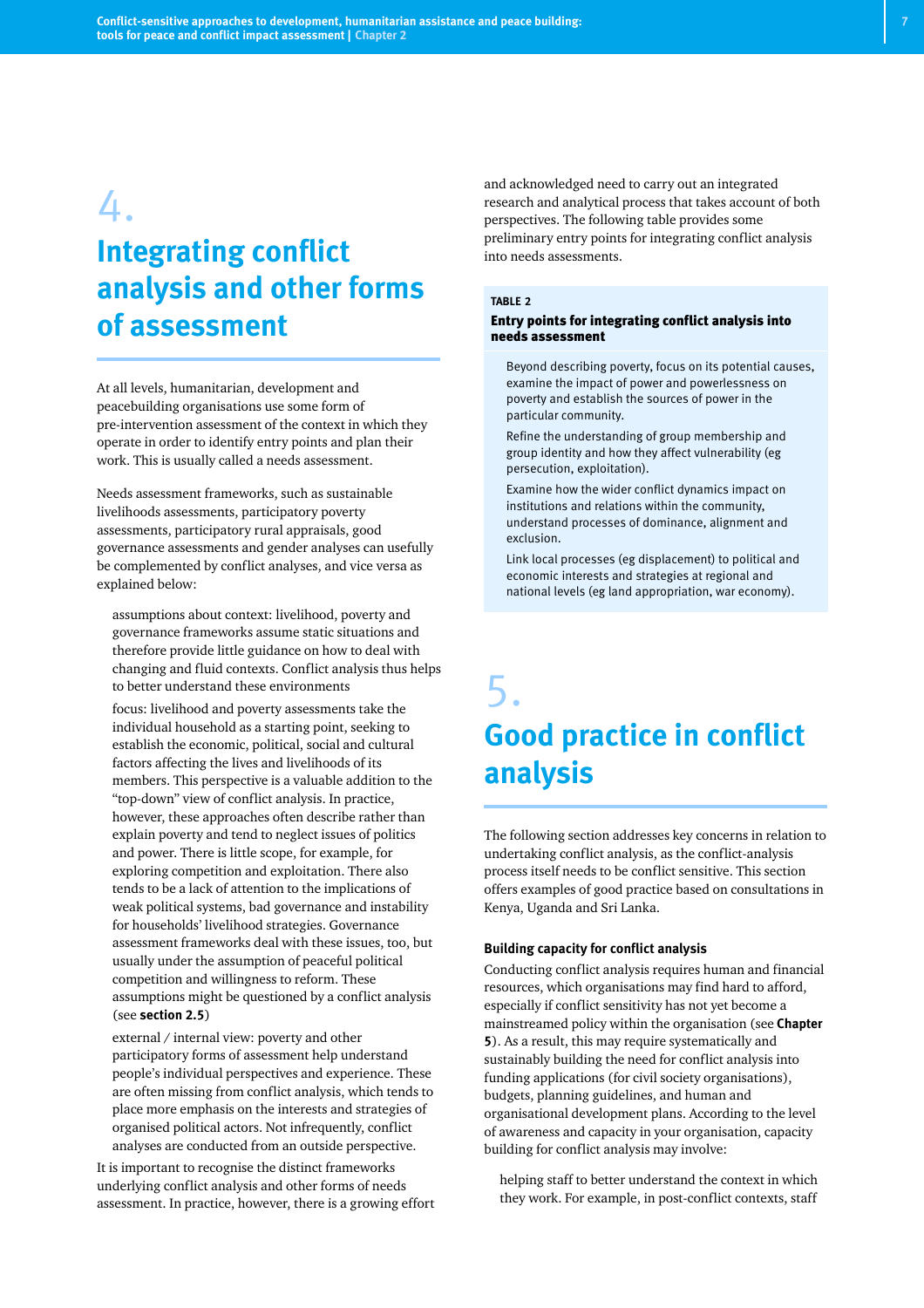of international organisations often do not recognise the links between their work and possible violence. Local government or civil society staff, on the other hand, may be too involved at the micro level to see the larger picture

- making sure organisations give conflict analyses and their integration equal priority to other forms of assessment (governance, poverty, needs assessments, etc) (see **Section 4**)
- wherever possible, integrating conflict analyses into established procedures (eg strategic plans, needs assessments, etc), as well as into the contributions of service providers (eg terms of reference for short-term advisors, calls for proposals / tenders, etc). When preparing such processes, it is fundamental to make sufficient time to accommodate conflict analyses
- budgeting for conflict analysis in funding applications and operational budgets. Donors (and the tax payers to whom donors are accountable) may need to be sensitised to the importance of conflict analysis. NGOs often find that donors either (a) assume or even require that conflict analysis be conducted at the project proposal stage, without being aware of its costs for smaller organisations; or (b) do not prioritise conflict analysis at all
- supporting staff in acquiring conflict analysis skills on an ongoing basis, for example through staff development plans
- developing an external network of national and international experts on which to draw for specific tasks.

#### **Who conducts the analysis?**

Conflict analysis can be undertaken for various purposes. The purpose will determine the specific process and will help to determine who should conduct the analysis. For example, if the purpose is to promote a participatory and transformative process within a community, the community should play a vital role in the planning, implementation (eg data collection) and assessment of the analysis. If the purpose is to develop a strategy for engagement in a given context, it may be that an internal team from within the organisation developing the strategy should lead the process. Some elements of the analysis may be highly sensitive, and thus may need to be confidential.

Local project staff typically conduct participatory conflict analysis exercises with communities to decide on further project activities. Conflict analysis, in the context of project monitoring by international NGOs, is frequently carried out by national and international staff, sometimes with the support of an external adviser. Donors tend to commission external experts or specialised institutes in their own countries for countrywide conflict analysis studies, while governments may have dedicated departments to deal with specific conflict issues. In any case, it is important to get the right mix of skills and

backgrounds, which can be summarised as follows:

- good conflict analysis skills
- good knowledge of the context and related history
- sensitivity to the local context
- local language skills
- sectoral / technical expertise as required
- sufficient status / credibility to see through recommendations
- good knowledge of the organisations involved
- representation of different perspectives within the context under consideration
- moderation skills, team work, possibly counselling
- facilitation skills.

The quality and relevance of the analysis mainly depends on the people involved. These include the person or team conducting the analysis, on the one hand, and other conflict actors, on the other. Conflict analysis consists of eliciting the views of the different groups and placing them into a larger analytical framework. The quality of the analysis will depend on how faithfully it reflects the views received – views may be distorted or given too much or too little weight during the filtering process, either inadvertently or deliberately. It will also be influenced by how the team is perceived by various actors within the context. For example, if the team is trusted by all actors, they are likely to get more and better information than if they are perceived to be too close to certain parties.

Every conflict analysis is highly political, and bias is a constant concern. It may be difficult to be objective, as personal sympathies develop and make it difficult to maintain an unbiased approach. Even a "fly-in" expert will be influenced by his / her values, previous knowledge of the country, the perspectives of his or her employer, and the people s / he is working with. It may therefore be more productive to spell out one's own position and preconceptions and be clear about the conditions and restrictions under which the conflict analysis takes place. The collective basis of the conflict analysis team may also ensure higher levels of objectivity and impartiality.

#### **Selecting the appropriate framework for conflict analysis**

When planning to use a specific framework to support conflict analysis, it is worth considering its strengths and weaknesses.

In general, organisations may find that tools do not necessarily offer new information, particularly if they have already developed strong linkages to institutions and communities in the area under consideration. Their main value lies in guiding the systematic search for this information and providing a framework for analysing it, thus prompting critical questions and offering new perspectives. Tools can also enhance internal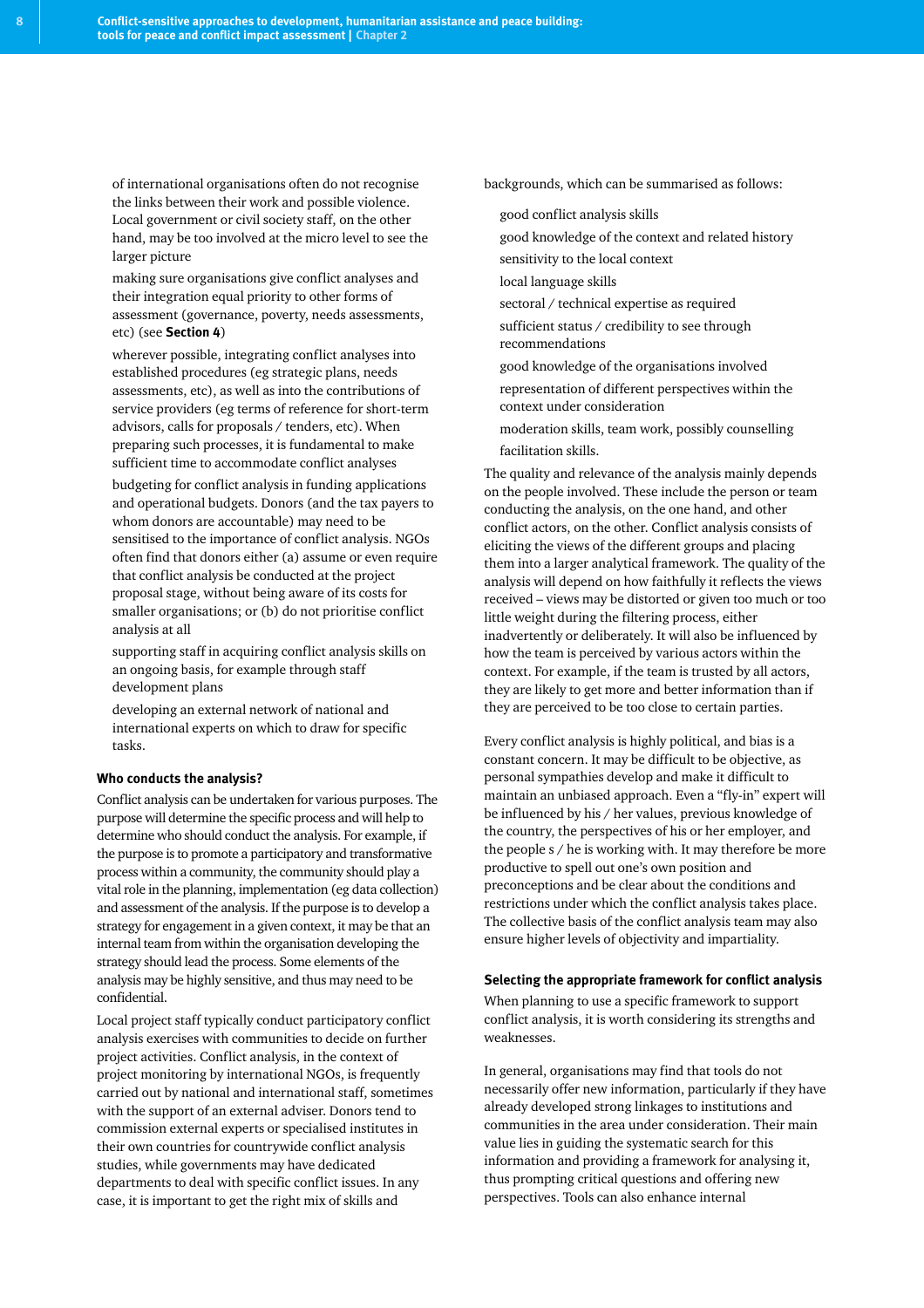communication about conflict within an organisation, eg between provinces and the capital, or between field offices and headquarters. Similarly, conflict analysis tools can guide consultation with a range of communities and other stakeholders. Finally, international actors appreciate that standardised tools ensure a certain degree of comparability between different conflict analyses.

On the other hand, conflict analysis tools should not be mistaken for a substitute for detailed local knowledge and human judgement nor stifle creative thinking. Tools that offer pre-defined lists of structural causes or indicators may be too general to adequately capture a specific conflict. Tools may also be too comprehensive for an organisation with limited research capacities, or not focussed enough to answer specific questions. For these reasons, organisations will tend to customise existing tools to their own specific needs, objectives and capacities.

#### **BOX 7**

#### Adapting tools for Northern Uganda

In Uganda, a consortium of INGOs and government representatives consensually developed a hybrid conflict analysis tool that best met their needs and at the same time held maximum relevance in the Northern Uganda context. The hybrid tool developed by the consortium uses the profile-actors-context framework outlined in Figure 2 above, with components of tools developed by World Vision, ACORD and Oxfam in Uganda, the Local Capacities for Peace Project (Do No Harm), and various other tools. The consortium then used the tool they had developed to conduct a shared conflict analysis and to collectively build the capacity of their field staff to conduct and update similar analyses in the future. (The capacity building and field research work is still ongoing at the time of writing).

There are some further issues around tools that organisations should consider:

- visual aids (eg graphs) and indicator ratings used in some tools suggest a degree of precision and objectivity that usually does not stand up to reality. Participants in a conflict analysis should therefore be encouraged to reflect on the subjectivity of their assessments
- tools relying on some technical support (eg software) may appear intimidating to some participants. Similarly, extensive lists of indicators tend to make the analysis unmanageable
- in general, aim to create a "safe space" for extensive discussions.

#### **Collecting information for conflict analysis**

It is important to gather information from as wide a range of sources as possible and to listen to many different actors, in order to broaden the understanding of the context and to include a wide range of perspectives (see Box 3).

# FORED Sri Lanka

**BOX 8**

FORED undertakes surveys with women in target communities (women are FORED's main beneficiaries) to understand the socio-economic situation of the community. To gain the trust and confidence of the women, field staff visit the families and spend time with the women in the kitchen, helping them with their tasks. Information gathered in the questionnaire is thus complemented through indirect cross-referencing from these informal "chats". Information is further triangulated (see Box 9) with knowledgeable community leaders.

Various techniques can be used to gather these perspectives, from surveys and interviews to group discussion and stakeholder consultations (see Box 4). In contexts where groups cannot openly and directly discuss conflict, it may be useful to consider having separate meetings. Meetings and interviews must be conducted in a language in which participants can confidently express their views.

#### **BOX 9** Stakeholder consultations

International and government agencies now routinely use stakeholder meetings to collect information in preparation for certain policy decisions. They typically hold one or a series of workshops in the capital and large district towns, to which representatives of different interest groups (eg local government, private sector, civil society, etc) are invited, to discuss specific issues.

Although an improvement on former practices, this form of stakeholder consultation presents a number of difficulties:

- one-way communication: where "participation" is misunderstood to mean helping to implement political decisions rather than helping to shape them, meetings will be used to announce work plans and expected commitments, rather than to get feedback
- lack of capacity: grassroots representatives often do not fully grasp the context of the meeting or have difficulties in discussing certain issues
- power: people bring their power relations with them into the meeting room, and it is unrealistic to expect low-ranking people to speak up against their superiors/patrons in public. For the same reason, it is difficult to discuss conflict issues
- process fatigue: participants who have repeatedly undergone consultations tend to voice solutions, before going through the step-by-step process that leads to the identification of core issues
- marginalisation: women and other marginalised groups usually lack equal representation. Participants typically over-represent well-educated, relatively wealthy urban elites. Care therefore needs to be taken to include representation from both urban and rural communities as well as poor communities (whether urban or rural).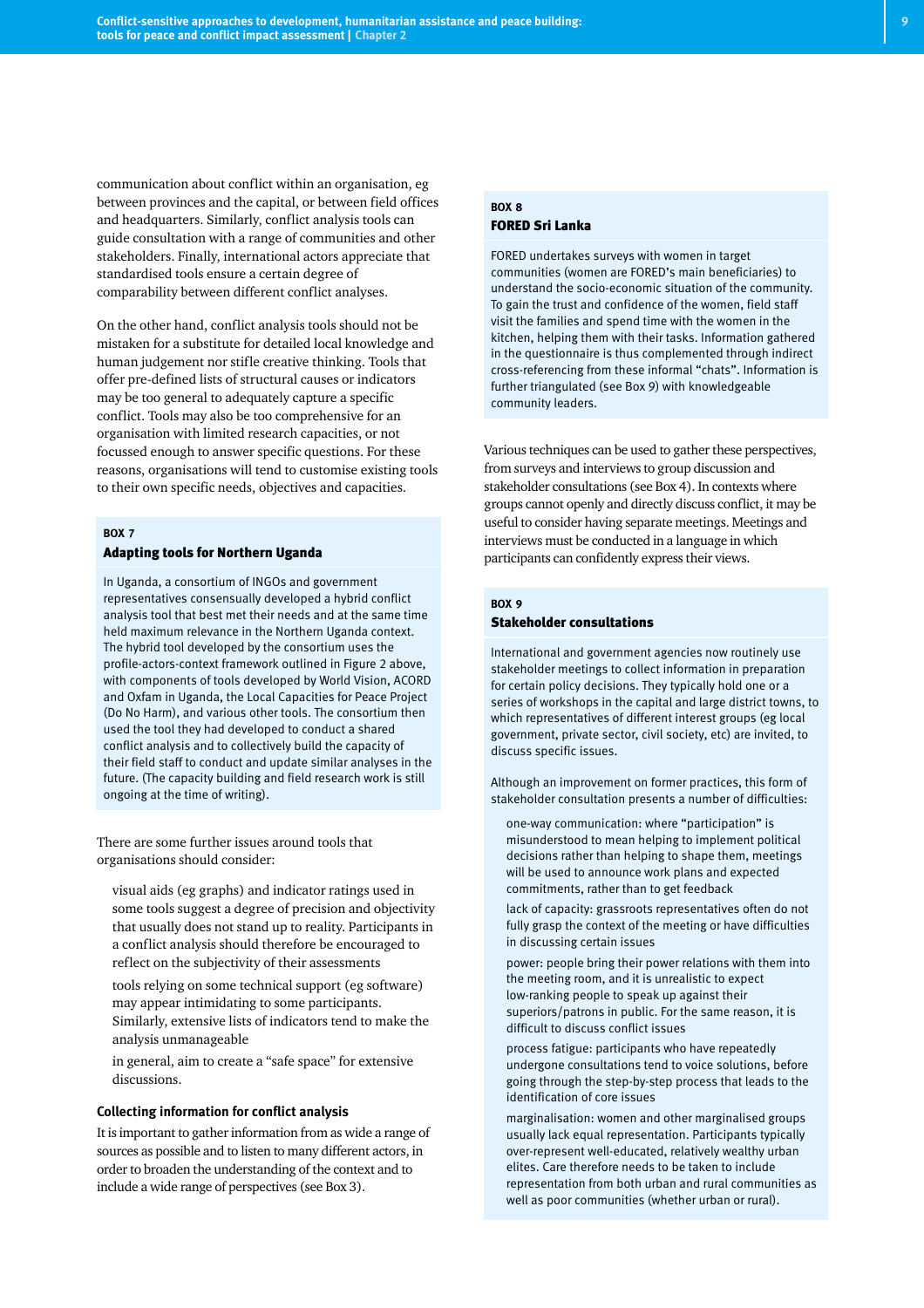The information gathered will not all be reliable. Gatekeepers such as local leaders and interpreters may try to influence information. Ordinary people will rarely dare to speak up against them in public or even in private. Information is also largely determined by access. Aid agencies report restrictions of access by the national government, their own governments, or local strongmen, which limit the type of information they are able to gather. In certain contexts, when information is a scarce commodity, it tends to become highly political. There nonetheless exist some research methods, such as triangulation, which aim to reduce some of these limitations (see Box 10).

### **BOX 10** Triangulation

Given the difficulties of obtaining reliable information for undertaking conflict analysis, it is often useful to use a mix of data gathering methods ("triangulation") – for example a desk study, quantitative surveys, expert interviews, stakeholder consultations, and feedback workshops to present and discuss conclusions.

The aim of triangulation is to verify each piece of information with at least two corroborative or complementary sources, to obtain data that eventually "matches up" and clarifies differing perspectives. (For more information about triangulation, see **Chapter 3, Module 1, section 3.2**).

#### **Conducting the analysis**

Conflict analysis requires a great deal of care and sensitivity due to the highly political nature of the information gathered. A participatory process can become transformative by helping participants to define their own conflict – an important step towards addressing it. Because conflict analysis touches on sensitive issues such as power, ownership, and neutrality, however, it can also provoke conflict by bringing sensitive issues to the fore.

For this reason, the conflict analysis itself needs to be carried out in a conflict sensitive manner. It is thus good practice to get stakeholders on board early on and avoid antagonising potential spoilers (see **section 2.3**).

In particular, when undertaking the conflict analysis, it is important to show respect for people's ownership and feelings, to include a wide range of actors and perspectives, to be transparent about the goals of the process and to link the analysis to demonstrable action. In many contexts, it is fundamental to ensure that staff, partners and communities are not at risk through the analysis process, for example as a result of insensitive questions being asked in public or researchers being sent to insecure areas. In such situations, the commitment to transparency may need to be restricted by the need to ensure security for some sensitive elements of the analysis. The conflict analysis process can also help foster partnership and co-ordination, while promoting a shared understanding of the context. The joint donor government / civil society conflict assessment in Nigeria (see Box 11) may prove a valuable experience from which to learn.

# **BOX 11**

### Strategic Conflict Assessment in Nigeria: An inclusive and multi-stakeholder approach1

In Nigeria, a radically different approach has been taken to conducting a conflict assessment at the strategic level. First, the assessment has been country owned with the Institute for Peace and Conflict Resolution (IPCR) taking the lead. The IPCR is linked directly to the Nigerian Presidency and was established by the Nigerian government in 2000. Second, the assessment has been supported by a multi-donor group consisting of four main donors – DFID, the World Bank, USAID and UNDP. Third, civil society actors have been involved in the process strategically from the outset.

#### Background and objectives

The inclusive and joint approach to undertaking the Strategic Conflict Assessment (SCA) was adopted by both the Nigerian government and the supporting donors, in recognition of a number of issues which needed addressing. These were:

- a lack of coherent analysis of the causes and dynamics of conflict in Nigeria
- a lack of coordination in the analysis and responses to conflict by the government, civil society and donors (with civil society focusing mainly on local / micro conflict issues and responses, whilst at a more macro level the government found it difficult to understand the linkages between the different conflicts affecting the country)
- a recognition by donors that if any donor undertook such an assessment unilaterally, or even collectively, without the consent of the Nigerian government, it could result in considerable obstacles and high political risks, due to the sensitive nature of conflict in Nigeria. A joint approach would reap considerable benefits in reducing those risks.

The overall objective of the SCA was to provide an analysis of conflict in Nigeria which looked at all areas of national life and would feed into the strategic, or policy, level in order to inform national and international debates about possible responses and provide specific recommendations to government, the international community, the private sector and civil society. The study also aimed to develop and inform the IPCR's own work and capacity.

#### Process and methodology

The process was initiated in May 2002 with an inclusive workshop of stakeholders including the donors, government and a broad range of civil society groups . The objectives of the workshop were to build knowledge of relevant activities being undertaken by different groups (who is doing what and where); to provide a basis for building awareness of the conflict assessment process, providing space for feedback from different stakeholders; and to strengthen the interaction and relationship between the different actors.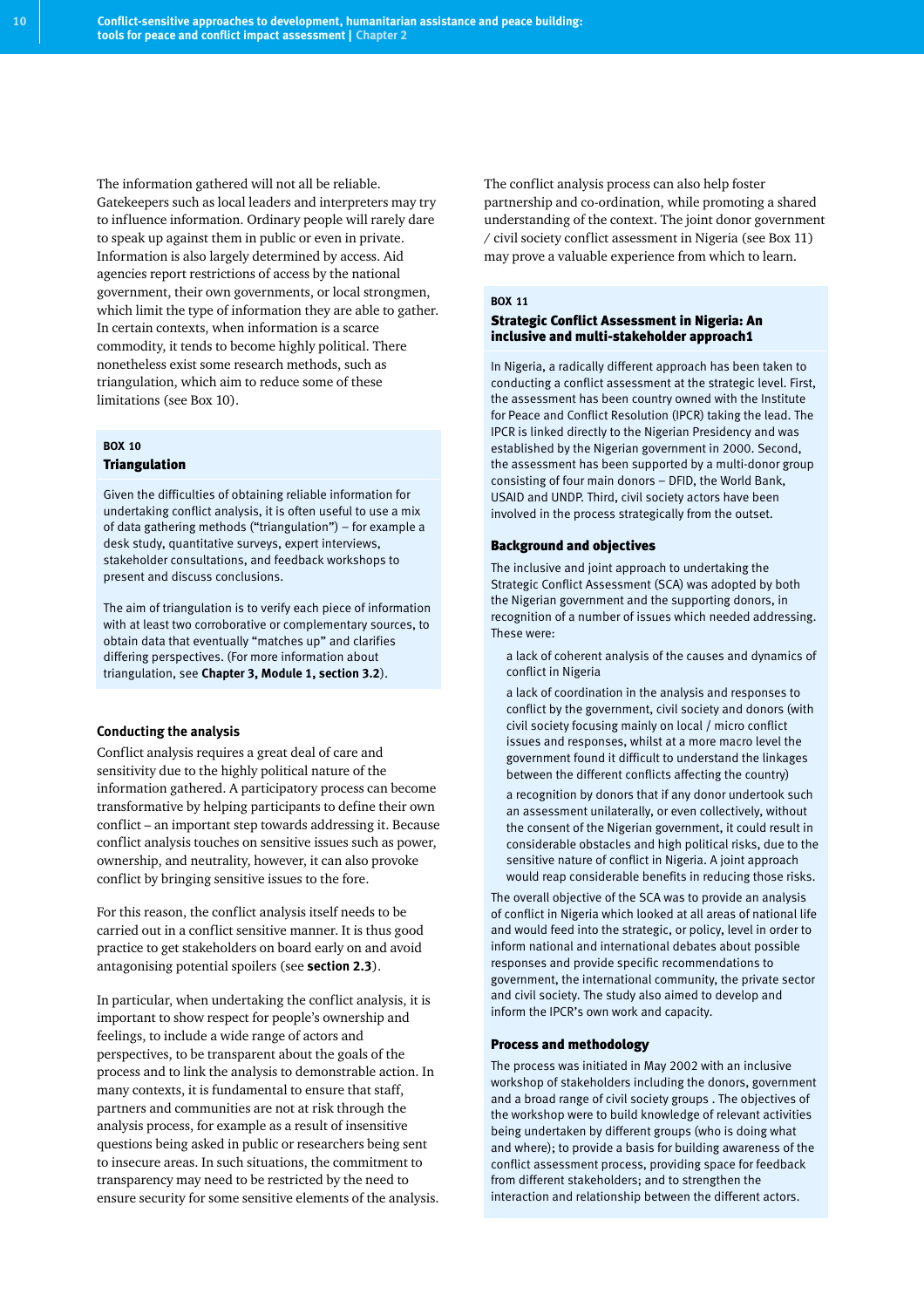The methodology used in the SCA was based on the DFID Conflict Assessment Guidance (see **Annex 1**) but adapted through modifications by the IPCR and field teams (researchers). The SCA was undertaken by teams of IPCR and consultants in two phases:

*Phase one* involved desk-based research mapping the causes, actors and dynamics of conflict, based on written sources.

*Phase two* tested the findings of phase one through fieldwork carried out by research teams in all the Nigerian states which endeavoured to involve different stakeholders and interest groups.

Phase two also focused on considering responses and policy options. A team leader collaborated in the writing of a summary report for each phase. The phase two report was also scrutinised in a technical workshop in October 2002 involving a technical panel comprised of experts from the different stakeholder groups (government, donors and civil society).

#### Outcome and next steps

In terms of future responses, the phase two report provides a detailed agenda for change on the political stage. Recommendations are directed at the different actors, including the federal government, state governments, local governments, civil society, the international community and the IPCR itself. They are divided into recommendations that need immediate, medium term and long-term action (those on which work can start now but where results are not expected for 8-10 years). In particular, the report recommends immediate attention to early warning and conflict prevention in recognition of the lack of Nigerian early warning systems and the absence of systematic provision for preventative responses. The report identifies an over reliance on and limited or even negative effect of military responses.

In order to share the research findings a further stakeholder workshop was held in March 2003 which considered the issue of 'what next' and the roles of different stakeholders in taking the findings forward. The discussion was centred on a number of themes – security sector reform and small arms, early warning and early response, political conflict, social and economic causes, the role of civil society and mainstreaming into donor and government action.

Following from the phase 2 report and stakeholder workshop, a National Action Plan (NAP) has been drafted which outlines a concrete agenda for taking forward the recommendations in the report, including a strategy for mainstreaming conflict sensitivity within government institutions. In terms of progress to date, the SCA process has produced a number of demonstrable steps forward in terms of promoting conflict sensitivity in the Nigerian context. These include:

- steps by the Nigerian government to integrate the findings of the SCA into the PRSP process
- steps taken by donors to review their strategies and approaches on the basis of the analysis
- an increased sense of awareness and empowerment by civil society of the role they can play in pushing the agenda forward.

# 6. **Choosing the right framework for conflict analysis**

This section aims to provide guidance on selecting a conflict analysis tool from **Annex 1**, which best corresponds to the needs and capacities of specific organisations. At this point, it is important to note that the tools included in the Resource Pack were selected according to the following criteria:

- sufficient documentation available to describe the tools adequately
- each tool was used by at least one organisation
- the tools cover both micro and macro-level conflict analysis
- the tools represent a wide range of approaches to conflict analysis (especially in terms of targeted audiences and fields of interventions).

Although the project team has gone to some lengths to document the practice and experience of smaller, particularly Southern, organisations (especially in Kenya, Uganda and Sri Lanka), a brief glance at the list of tools reveals that most have been developed by Northern NGOs and donor agencies. Their perspective on conflict is therefore largely external, thus reflecting the current state of play in the area of formal conflict analysis. In the context of North / South relations, it may therefore be important to enhance cross-fertilisation and shared learning on conflict analysis and the development of conflict analysis tools.

The checklist poses a number of questions that can help organisations think about the type of conflict analysis tool they need. It is not comprehensive and will need to be further adapted to each organisation.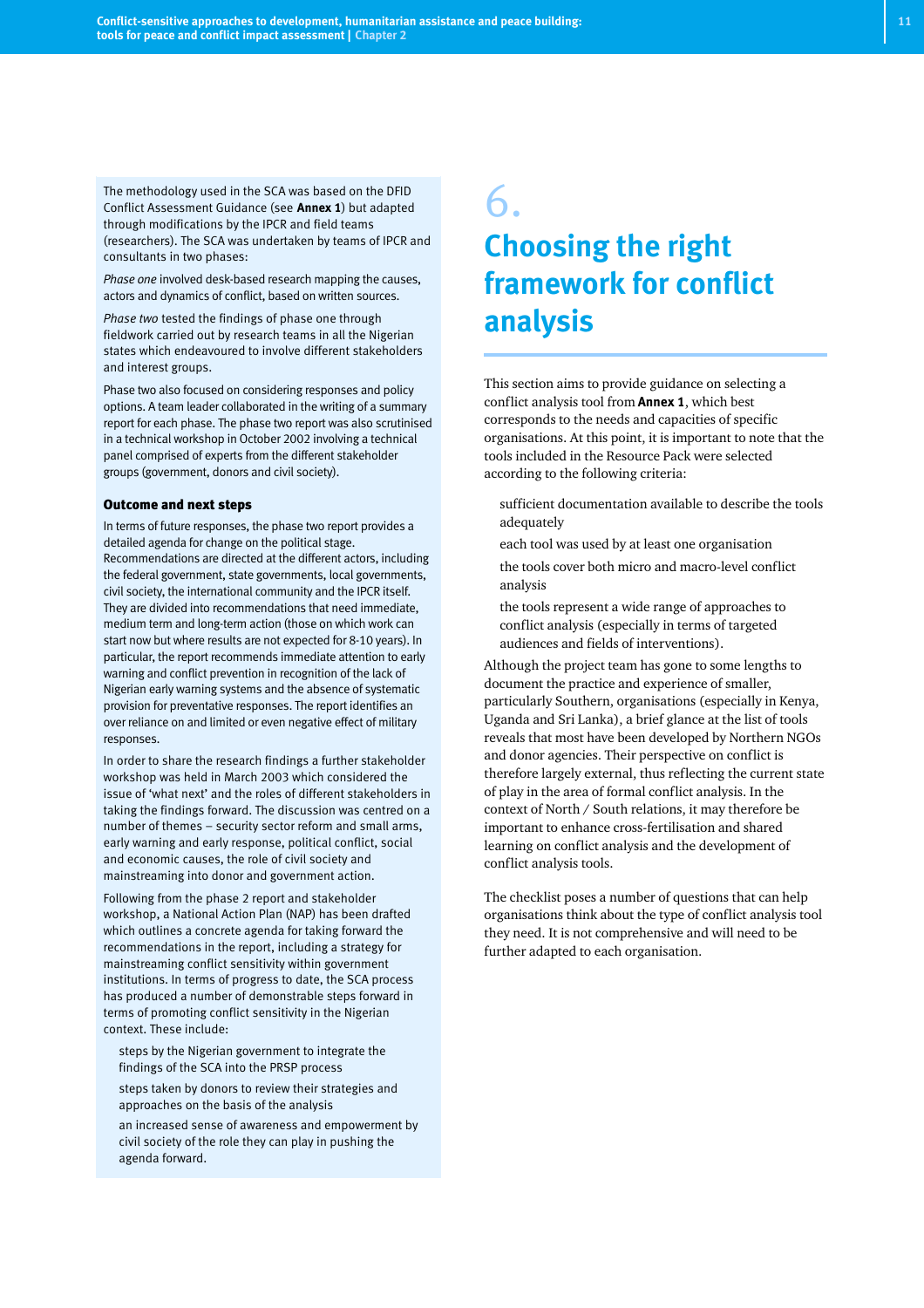#### Checklist for selecting a conflict analysis tool

#### **1. Purpose**

- Does the tool provide the information you need for your work?
- Is the proposed process of conflict analysis consistent with your aims?

#### **2. Assumptions**

- Do you share the tool's specific understanding of conflict?
- Does this perspective correspond to the mandate and values of your organisation?

#### **3. Methodology**

- Does the proposed methodology match the purpose of the analysis?
- Does the proposed methodology agree with the ways of working of your organisation?
- How long does it take to gain results?

#### **4. Resource implications**

- What are the resource implications of the selected tool (staff time, travel, seminar costs, facilities, data management)?
- Is your organisation able to allocate the required resources?

#### **5. Availability**

- Is the tool available at the time and cost that suit you?
- Can full documentation be accessed?

#### **TABLE 3**

#### Summary of conflict analysis tools listed in Annex 1

| <b>Purpose</b>                                                                               | Level                                                 | <b>Potential users</b>                                                       | <b>Assumptions</b>                                                                               | Methodology                                                                               | <b>Resources</b>                                                                                                          |  |
|----------------------------------------------------------------------------------------------|-------------------------------------------------------|------------------------------------------------------------------------------|--------------------------------------------------------------------------------------------------|-------------------------------------------------------------------------------------------|---------------------------------------------------------------------------------------------------------------------------|--|
| 1. Strategic Conflict Assessment (SCA) - DFID - DEV*                                         |                                                       |                                                                              |                                                                                                  |                                                                                           |                                                                                                                           |  |
| Country/regional<br>strategic planning,<br>can also be applied<br>to projects/<br>programmes | Regional, national,<br>local                          | DFID and partner<br>bilateral /<br>multilateral<br>agencies desk<br>officers | Combine political<br>and economic<br>dimensions:<br>greed/grievance;<br>structures and<br>actors | Combination of<br>desk study and<br>field consultations                                   | Assessment team<br>$(5$ people).<br>Consultation<br>meetings in-country                                                   |  |
| 2. Benefits / harms handbook - CARE - DEV/HA                                                 |                                                       |                                                                              |                                                                                                  |                                                                                           |                                                                                                                           |  |
| Analysis, impact<br>assessment and<br>project (re)design                                     | $Local - mainly$<br>project level                     | NGO project<br>managers, field<br>staff                                      | Focus on<br>rights-based<br>approach                                                             | Desk-based and<br>field research and<br>possible workshop<br>consultations                | Varies - few hours<br>in emergencies to<br>more detailed<br>workshops /<br>consultations                                  |  |
| 3. Conflict Analysis Framework (CAF) - World Bank - DEV                                      |                                                       |                                                                              |                                                                                                  |                                                                                           |                                                                                                                           |  |
| Country strategic<br>planning                                                                | National, can also<br>be adapted to (sub)<br>regional | Multilateral<br>organisation desk<br>staff / planners                        | Focus on<br>socio-economic<br>dimensions of<br>conflict                                          | Checklist: Desk<br>studies.<br>workshops,<br>stakeholder<br>consultations.<br>consultants | <b>Full CAF analysis</b><br>resource intensive<br>(workshops,<br>consultations.<br>consultants); but<br>can be simplified |  |
| 4. Conflict analysis and response definition - FEWER - PB                                    |                                                       |                                                                              |                                                                                                  |                                                                                           |                                                                                                                           |  |
| Early warning,<br>country strategic<br>planning                                              | National, local                                       | Diplomats, donor<br>desk officers, NGOs                                      | Focus on conflict<br>dynamics                                                                    | Ongoing analysis<br>by local civil society<br>organisations                               | Modest for desk<br>study; more for<br>training or<br>workshops                                                            |  |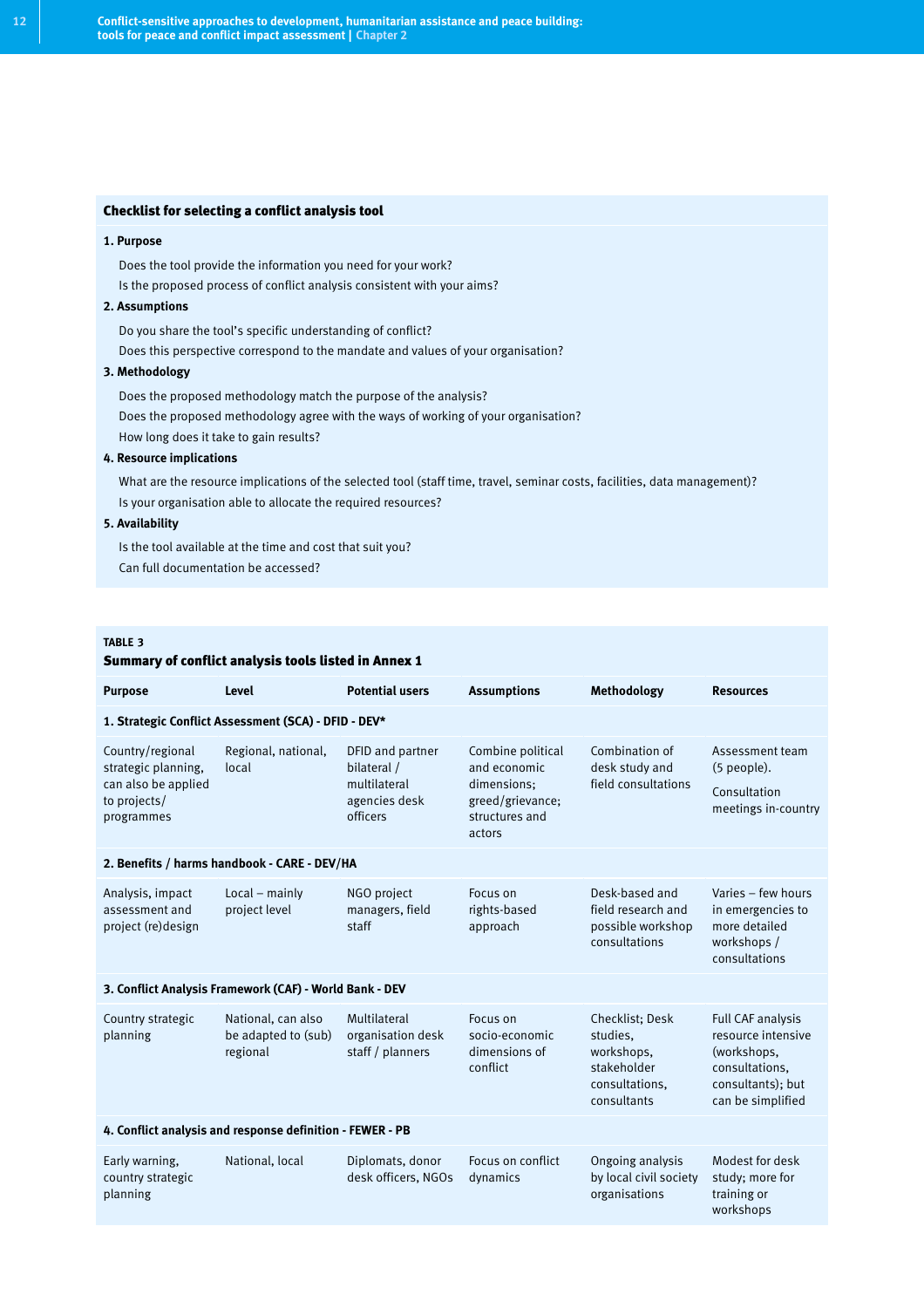| <b>Purpose</b>                                                            | Level                                              | <b>Potential users</b>                                                                   | <b>Assumptions</b>                                                                                             | Methodology                                                                                                | <b>Resources</b>                                                                                         |
|---------------------------------------------------------------------------|----------------------------------------------------|------------------------------------------------------------------------------------------|----------------------------------------------------------------------------------------------------------------|------------------------------------------------------------------------------------------------------------|----------------------------------------------------------------------------------------------------------|
| 5. EC Checklist for root causes of conflict - European Commission - DEV   |                                                    |                                                                                          |                                                                                                                |                                                                                                            |                                                                                                          |
| Early warning,<br>strategic and<br>programme<br>planning                  | National, regional                                 | Multi- and bilateral<br>donor desk officers.<br>diplomatic actors                        | Focus on structural<br>root causes of<br>conflict                                                              | Checklist; external<br>research capacity                                                                   | Limited as mainly<br>desk-based                                                                          |
|                                                                           |                                                    | 6. Working with conflict: skills and strategies for action - Responding to conflict - PB |                                                                                                                |                                                                                                            |                                                                                                          |
| Conflict analysis,<br>programme<br>planning                               | Local, national                                    | Local and INGO<br>staff, field and<br>headquarters                                       | Focus on<br>understanding<br>conflicts                                                                         | Collection of tools<br>for participatory<br>conflict analysis                                              | Limited depending<br>on format<br>(workshop,<br>consultation<br>meetings etc)                            |
|                                                                           |                                                    |                                                                                          | 7. Making Sense of Turbulent Contexts (MSTC): Analysis tools for humanitarian actors - World Vision - DEV / HA |                                                                                                            |                                                                                                          |
| Conflict analysis,<br>project planning                                    | National, regional                                 | NGO emergency<br>response,<br>development and<br>advocacy staff                          | Focus on chronic<br>political instability,<br>dovetails with Do<br>No Harm                                     | Collection of tools,<br>flexible application                                                               | Variable,<br>depending on use<br>of tools, desk study<br>or consultations                                |
|                                                                           | 8. Do No Harm / Local capacities for peace project |                                                                                          |                                                                                                                |                                                                                                            |                                                                                                          |
| Conflict analysis,<br>project monitoring<br>and impact<br>assessment      | Local                                              | Donor, NGO<br>(international and<br>local) staff                                         | Focus on dividers<br>and connectors in<br>conflict                                                             | Workshop,<br>integration into<br>standard<br>procedures                                                    | Limited, for<br>workshop                                                                                 |
|                                                                           |                                                    | 9. Conflict and Policy Assessment Framework (CPAF) - Clingendael Institute - DEV / F     |                                                                                                                |                                                                                                            |                                                                                                          |
| Conflict analysis,<br>country strategic<br>planning                       | National, sectoral                                 | Donor and embassy<br>staff                                                               | Focus on indicators<br>of internal conflict<br>and state failure                                               | External research<br>capacity,<br>workshops                                                                | Costs of preparing<br>for and holding<br>workshops, can<br>include external<br>consultant<br>involvement |
|                                                                           |                                                    | 10. Early Warning and Preventive Measures - UN Staff College - ALL                       |                                                                                                                |                                                                                                            |                                                                                                          |
| Early warning,<br>conflict analysis,<br>design                            | <b>National</b>                                    | UN staff (HQ and<br>field), other donor<br>agencies or NGOs                              | Focus on human<br>security and human setting<br>rights framework                                               | Training/workshop                                                                                          | Training materials,<br>facilitation,<br>workshop / training<br>costs                                     |
| 11. Conflict assessment framework - USAID - DEV                           |                                                    |                                                                                          |                                                                                                                |                                                                                                            |                                                                                                          |
| Conflict analysis,<br>country and project<br>planning                     | National                                           | Donor desk<br>officers.<br>implementing<br>partners, other US<br>government<br>officials | Broad scope,<br>synthesis of other<br>tools                                                                    | Desk study,<br>workshop, follow<br>up integration into<br>programming<br>strategy                          | For desk study, in<br>country visit and<br>follow-up work.                                               |
| 12. Conflict analysis for project planning and implementation - GTZ - DEV |                                                    |                                                                                          |                                                                                                                |                                                                                                            |                                                                                                          |
| Conflict analysis,<br>country and project<br>planning                     | National, project                                  | Donor, NGO desk<br>officers, project<br>managers                                         | Broad scope,<br>synthesis of other<br>tools                                                                    | Combination of<br>desk study and<br>empirical research,<br>tools for<br>participatory<br>conflict analysis | Costs of organising<br>workshops and<br>consultation<br>meetings                                         |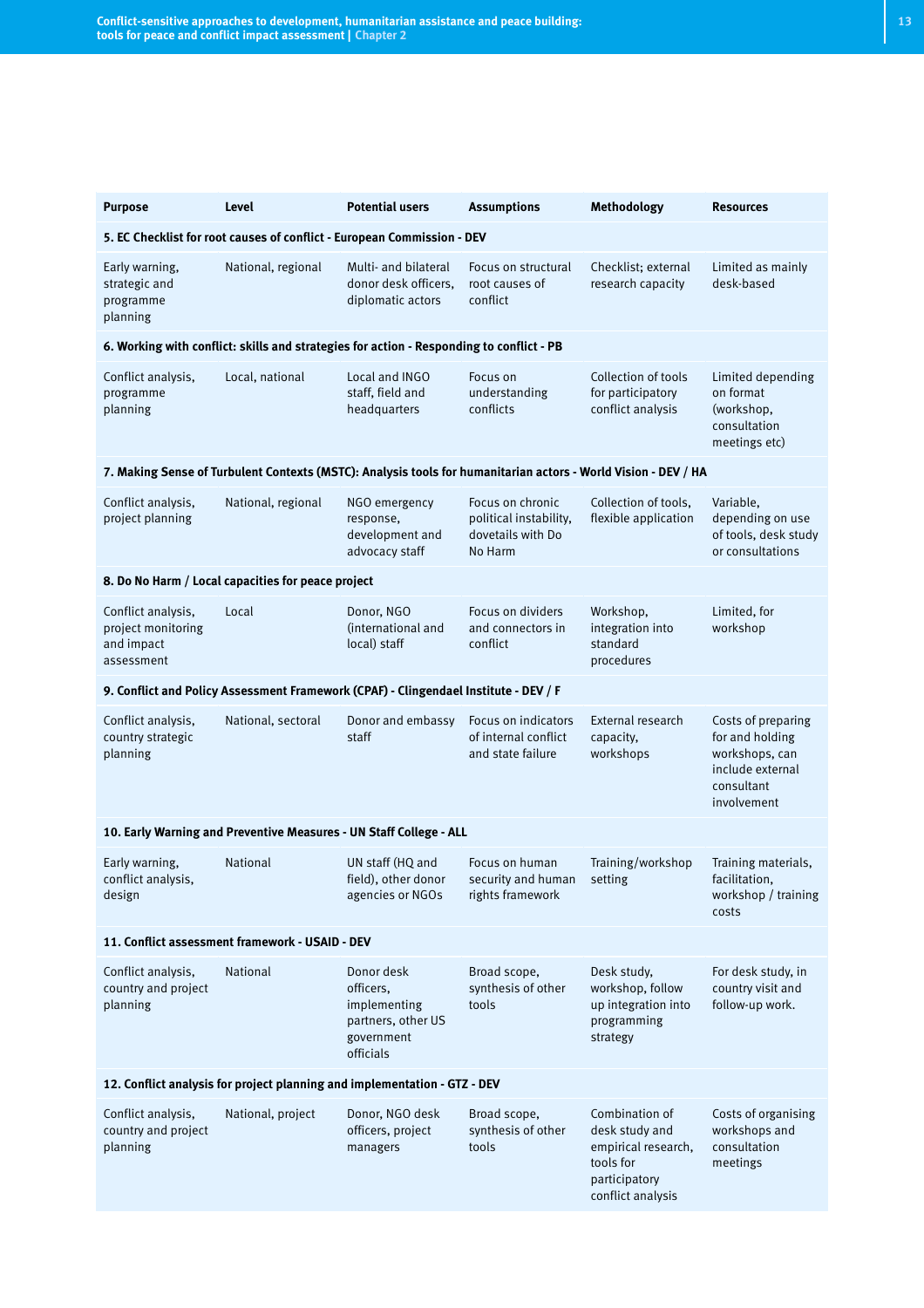| <b>Purpose</b>                                           | Level                                         | <b>Potential users</b>                                                                        | <b>Assumptions</b>                                                    | Methodology                                                | <b>Resources</b>                                                                                             |  |
|----------------------------------------------------------|-----------------------------------------------|-----------------------------------------------------------------------------------------------|-----------------------------------------------------------------------|------------------------------------------------------------|--------------------------------------------------------------------------------------------------------------|--|
| 13. FAST methodology - Swiss Peace - DEV / FP            |                                               |                                                                                               |                                                                       |                                                            |                                                                                                              |  |
| Early warning, risk<br>assessments                       | National, can be<br>sub-regional              | Government<br>ministries.<br>development<br>agencies, NGOs,<br>international<br>organisations | Event data analysis<br>(quantitative and<br>qualitative)              | Field information<br>collection,<br>desk-based<br>analysis | Resource intensive<br>for maintaining<br>local information<br>networks and<br>specialist analysis<br>network |  |
| 14. Conflict diagnostic handbook - CPR / CIDA - PB / DEV |                                               |                                                                                               |                                                                       |                                                            |                                                                                                              |  |
| Conflict and<br>stakeholder<br>assessment                | Country, regional                             | Development<br>practitioners                                                                  | Devising<br>evidence-based<br>peacebuilding<br>strategies             | Mainly workshop<br>setting analysis                        | Costs of organising<br>and presenting<br>workshop                                                            |  |
|                                                          | 15. Better Programming Initiative - IFRC - HA |                                                                                               |                                                                       |                                                            |                                                                                                              |  |
| Conflict<br>assessment.<br>training                      | Programme; local,<br>national, regional       | Red Cross/Red<br><b>Crescent National</b><br>Societies.<br>delegation and<br>other staff      | Focus on aid<br>fostering long-term<br>reconciliation and<br>recovery | Analysis and<br>training                                   | Depending on<br>scope of<br>assessment or<br>length of training                                              |  |
| *Field of activity                                       |                                               |                                                                                               |                                                                       |                                                            |                                                                                                              |  |
| <b>DEV Development</b>                                   |                                               |                                                                                               |                                                                       |                                                            |                                                                                                              |  |
| <b>HA Humanitarian Assistance</b>                        |                                               |                                                                                               |                                                                       |                                                            |                                                                                                              |  |
| PB Peacebuilding                                         |                                               |                                                                                               |                                                                       |                                                            |                                                                                                              |  |
| FP Foreign Policy                                        |                                               |                                                                                               |                                                                       |                                                            |                                                                                                              |  |
|                                                          |                                               |                                                                                               |                                                                       |                                                            |                                                                                                              |  |

7. **Endnotes**

**1** Programme team research. See also, Federal Government of Nigeria, "Strategic Conflict Assessment Nigeria: Consolidated report", Institute for Peace and Conflict Resolution, October 2002.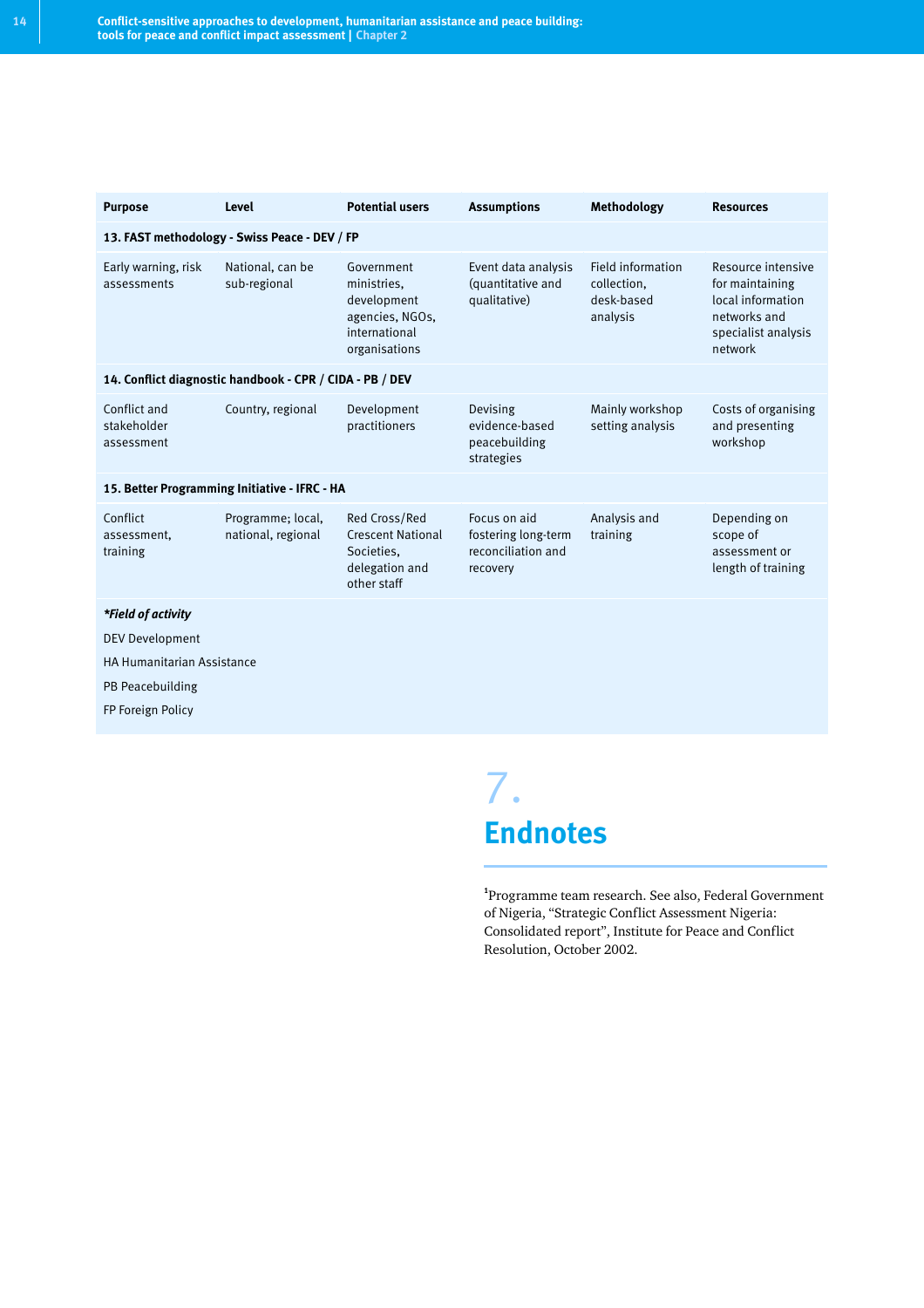# **Annex 1: Tools for conflict analysis**

# 1. **Strategic Conflict Assessment**

Version / Date of issue **January 2002** Name of organisation **DFID** Author(s)

#### Jonathan Goodhand, Tony Vaux, Robert Walker

#### **Primary purpose**

Conflict analysis and planning tool (mainly to prepare country/regional strategies, also applicable to individual projects and programmes).

Suggested purposes are to assess:

- risks of negative effects of conflict on programmes
- risks of programmes or policies exacerbating conflict
- opportunities to improve the effectiveness of development interventions in contributing to conflict prevention and reduction.

#### **Intended users**

Principally aimed at staff at DFID and partner bilateral and multilateral agencies. The methodology can be used as the basis for regional, national and local level analysis in order to map responses and their impacts to date, and to develop strategies and options for more conflict sensitive policies and programmes.

#### **Levels of application**

Regional / country level and local level.

#### **Conceptual assumptions**

The Strategic Conflict Assessment (SCA) methodology is intended as a flexible framework that can be adapted as needed, rather than a standardised approach. The conceptual basis for the SCA is the combined use of the following analytical 'lenses':

- the 'political economy' approach that focuses on the political and social interests of those engaged in conflict, drawing attention to those who may benefit from the continuation of the conflict
- analysis of the causes of conflict in terms of 'greed' (opportunities for accumulation or benefit from conflict) and 'grievance' (negative reactions of those who are disadvantaged)
- combined analysis of structures and actors and how they interact with one another
- identification of the different layers/dimensions of the conflict (international, regional, national and local)
- recognition of the dynamic character of conflicts, which may mean that root causes of violent conflict change and

are reshaped in protracted conflicts.

#### **Main steps and suggested process**

The methodology is based on the following three analytical steps:



Within each step, the following areas are investigated:

#### A. Conflict analysis

#### *1. Structures*

Analysis of long-term factors underlying conflict: security, political, economic, social

#### *2. Actors*

Analysis of conflict actors: interests, relations, capacities, peace agendas, incentives

#### *3. Dynamics*

Analysis of long-term trends of conflict, triggers for increased violence, capacities (institutions, processes) for managing conflict, likely future conflict scenarios

#### B. Analysis of international responses

#### *1. International actors*

- Map interests and policies of international actors: military and security, diplomatic, trade, immigration, development
- Assess level of coherence
- Analyse impacts on conflict dynamics.

#### *2. Development actors*

- Map magnitude and focus of development policy/programmes
- Analyse development actors' approaches to conflict: in, on or around?
- Assess capacities to work effectively 'in' and 'on' conflict
- Assess potential to influence conflict and peace dynamics.

#### *3. Interactions between development interventions and conflict*

- Assess impact of conflict on development policy and programmes
- Assess impact of development interventions on dynamics of conflict and peace.

#### C. Developing strategies and options

Identify possible strategies in terms of:

- 1. developing common donor approaches to better respond to conflict
- 2. developing conflict sensitive individual donor approaches
- 3. adjusting current activities working 'in' or 'on' conflict, developing new initiatives.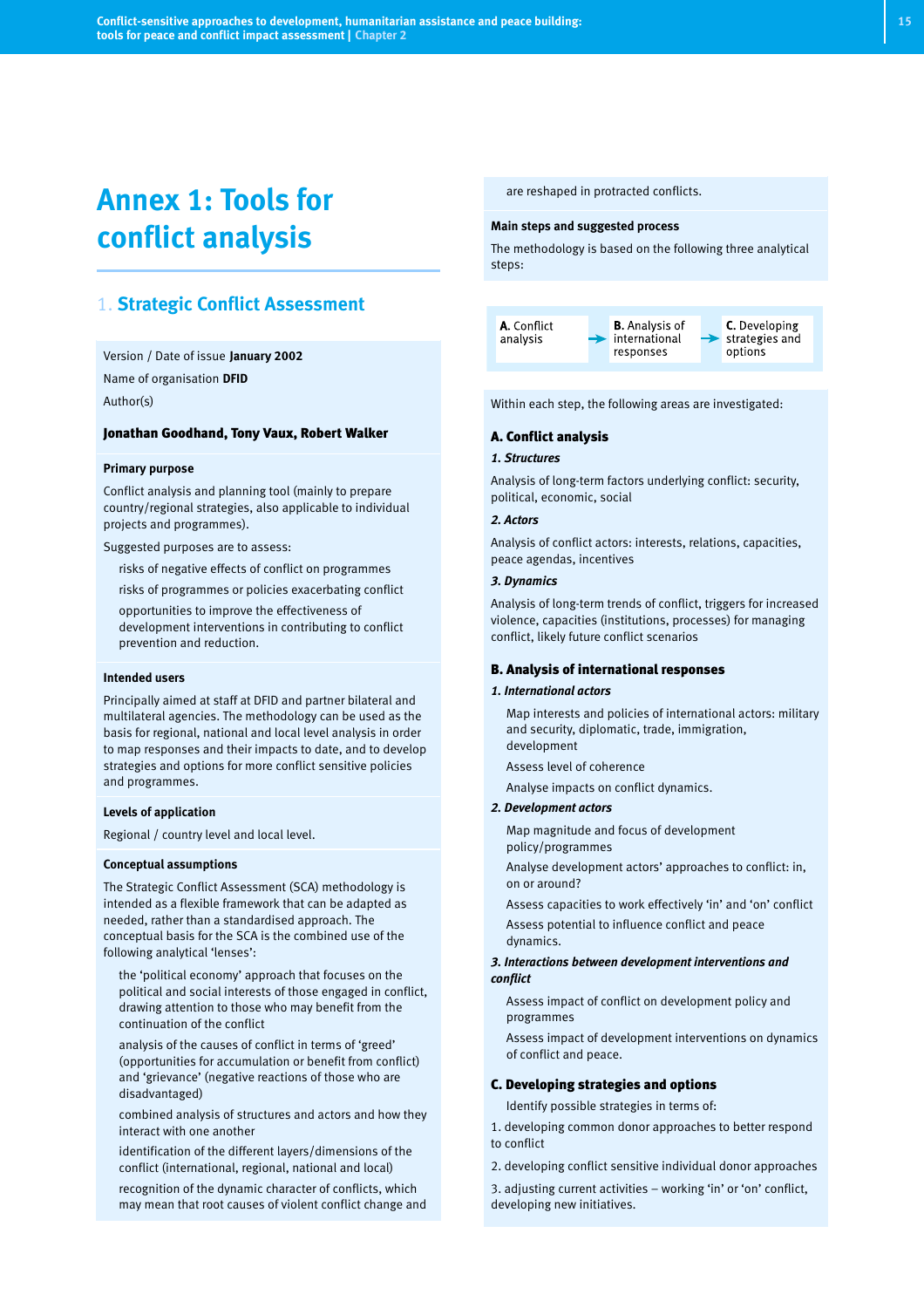The following process (for a donor country assessment) is suggested:

#### *Desk study*

Review of relevant documents from a variety of sources

Interviews with key stakeholders in the donor country. *Field work*

- Internal consultation with donor staff (development agency, embassy)
- Stakeholder consultation (possibly series of workshops with range of stakeholders within and outside the capital)
- Debriefing workshop with donor staff and small expert group to feed back and discuss results.

#### *Drafting conflict assessment document*

#### **Guiding questions / indicators**

The tool provides useful examples of sources of conflict and tension, conflict actors, conflict triggers, conflict scenarios, donor policy instruments and possible conflict prevention strategies. The examples refer to specific countries; no general lists are provided.

#### **Required resources**

Suggested composition of a country-level conflict assessment team:

- team leader (18 working days)
- international consultant (25 working days, includes preparation of final report)
- two in-country project consultants (10 working days each)
- conflict adviser (10 working days)
- social development adviser (10 working days).

However, this will depend on the context in which the conflict assessment framework will be applied, the end users of the analysis, and their objectives.

#### **Current applications**

DFID has applied the conflict assessment methodology to a range of country studies, including Nepal, Kyrgyzstan, Moldova, Sri Lanka and the Caucasus. There has also been a multi-donor assessment in Nigeria, which included DFID, on the basis of the SCA framework.

#### **Lessons learnt**

The following methodological and practical lessons have been learned from applying the Strategic Conflict Assessments (SCAs):

- SCAs have improved the quality of analysis across UK government departments and encouraged a more joined-up approach. They have provided a framework within which to assess new proposals and have been useful in designing coherent, strategic interventions.
- there is a need to determine the SCAs' target audiences and purpose in the design phase. A limited audience enables a more critical analysis, whereas a wider audience necessitates more sensitivity and potential watering down. If other relevant ministries are involved and have a serious stake in the outcome of the process, a strongly worded analysis could limit efforts to engage in

subtle diplomatic pressure.

- there is a need to be clear about why and when to conduct SCAs; in particular, they should be timed to coincide with a natural pause or turning point in the programme cycle, or before launching a new programme.
- composition of the team is a crucial element in its success; it is important to encompass expertise from a number of different areas in order to widen and deepen the quality of the analysis. It is also good to have a combination of external and local consultants.
- there is a need to achieve the right balance between contextual analysis and programme design. In this sense, it is important to have as wide an analysis as possible so that the complexity of the conflict could be properly understood before converting it into programme ideas.
- precise recommendations on what action to take next bring added value to SCAs. They also help overcome the feeling that the process could be an extra burden, eg describing exactly what response needs to be taken, who should be responsible for taking it, which NGO to work with, and how much funding would be required.
- it is essential to have active participation of in-country staff to inform the purpose and approach and a staff member dedicated to the follow-up and implementation of recommendations.
- SCAs should be conducted in a timeframe of about six weeks up to two months, depending on the depth and scope of the study. A minimum of two weeks for field research and two weeks for the writing-up process is recommended. Reports should be published immediately after the assessment to guarantee timely relevance.
- the practical application of the SCA depends on the conflict expertise of the users and whether or not they 'ask the right questions'. Less experienced staff may require induction, training and support.

(A different approach was followed in the Strategic Conflict Assessment in Nigeria in that an NGO led the process and support came from 4 different donors (including DFID). The lessons learned from that process are therefore different).

#### Commentary on the tool

- The tool presents a very comprehensive form of conflict analysis, but with a methodological basis that is designed to be tailored to suit specific contexts and end users.
- Some parts of the analysis outputs may become out of date quickly, and a higher level strategic assessment may not be appropriate as the basis for designing micro-level projects or sectoral interventions without further specific contextual analysis. It would therefore be ideal to complement the conflict assessment methodology with a lighter tool for more continuous monitoring of the programme and conflict situation.
- The tool can be used at any point in the programming cycle and at various points in the conflict cycle in a country (ie pre-conflict, post-conflict etc).

#### **Available reports**

The Strategic Conflict Assessment (*Conducting Conflict*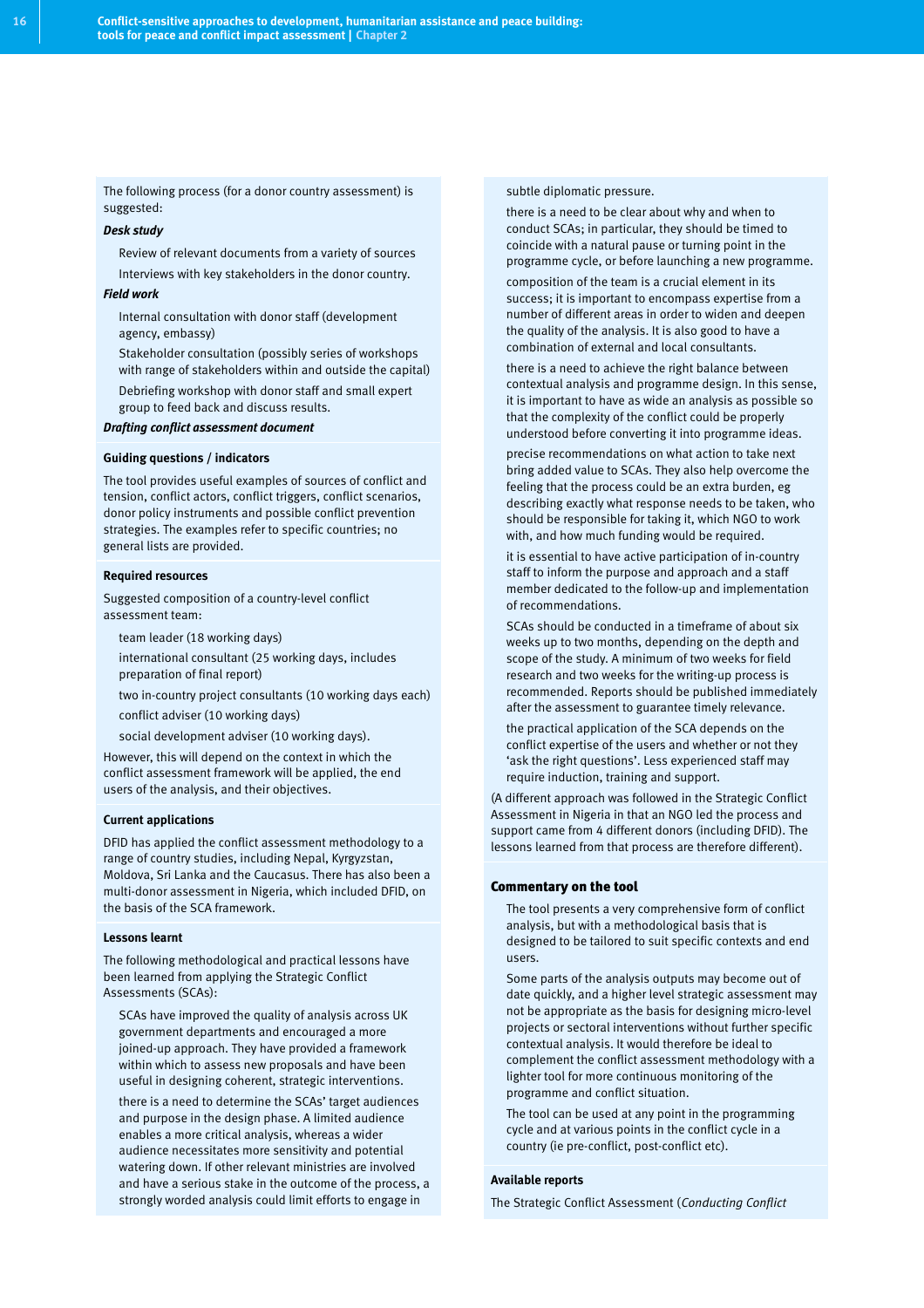*Assessments: Guidance Notes*) is available on the DFID website, under the Conflict and Humanitarian Affairs Department (**http://www.dfid.gov.uk**). Reports on conflict assessments on Sri Lanka and Kyrgyzstan, as well as a synthesis report on Kyrgyzstan, Moldova, Nepal and Sri Lanka are also available on the above website.

A 'lessons learned' report on the Strategic Conflict Assessment in Nigeria (conducted by the Institute for Peace and Conflict Resolution in the Nigerian Presidency, with support from DFID, the World Bank, USAID and UNDP) is available by contacting the address below.

#### **Contact details**

Department for International Development

Conflict and Humanitarian Affairs Department

20 Victoria Street

London SW1H 0NB

Email: **chadenquiry@dfid.gov.uk**

Tel: 0044 (0)845 300 4100

Fax: 0044 (0)20 7023 0502

# 2. **Benefits / harms handbook**

Version / Date of issue **September 2001**

#### Name of organisation **CARE**

Author(s)

#### Paul O'Brien

#### **Primary purpose**

To help humanitarian and development workers take responsibility for the impact of their work on people's human rights. It offers a set of *simple interrogative tools* that help staff think more deeply and effectively about the impacts of their work, and taking responsibility for both positive and negative impacts. It also provides a framework for monitoring potential negative or unintended impacts, as well as ways to mitigate these.

#### **Intended users**

NGO project managers and other field staff and consultants working in the areas of development and humanitarian assistance. The methodology may also be of interest to national government officials and possibly donors.

#### **Levels of application**

Project level, although the concepts could be applied at other levels as well.

#### **Conceptual assumptions**

#### 1. Human-rights approach

CARE's human rights-based approach to relief and development presupposes that all people are entitled to certain minimum conditions of living with dignity (human rights). Relief and development organisations aim to help people achieve these conditions, thereby acknowledging their human responsibility to do so. This implies they take responsibility for the human rights impact of their work – whether positive or negative. Human rights are therefore the central criteria for analysing the overall impact of a project.

#### 2. Analytical framework

The methodology is based on three categories of human rights and impacts:

- political rights and impacts (eg right to equality and recognition before the law, right to a fair trial, freedom of thought and expression, right to association and political participation)
- security rights and impacts (eg right to life, liberty, security of person, movement, freedom from torture, forced displacement, degrading treatment, sexual assault, arbitrary arrest)
- economic, social and cultural rights and impacts (eg livelihood security, nutrition, food security, water, health, education, clean environment, shelter, participation in one's culture).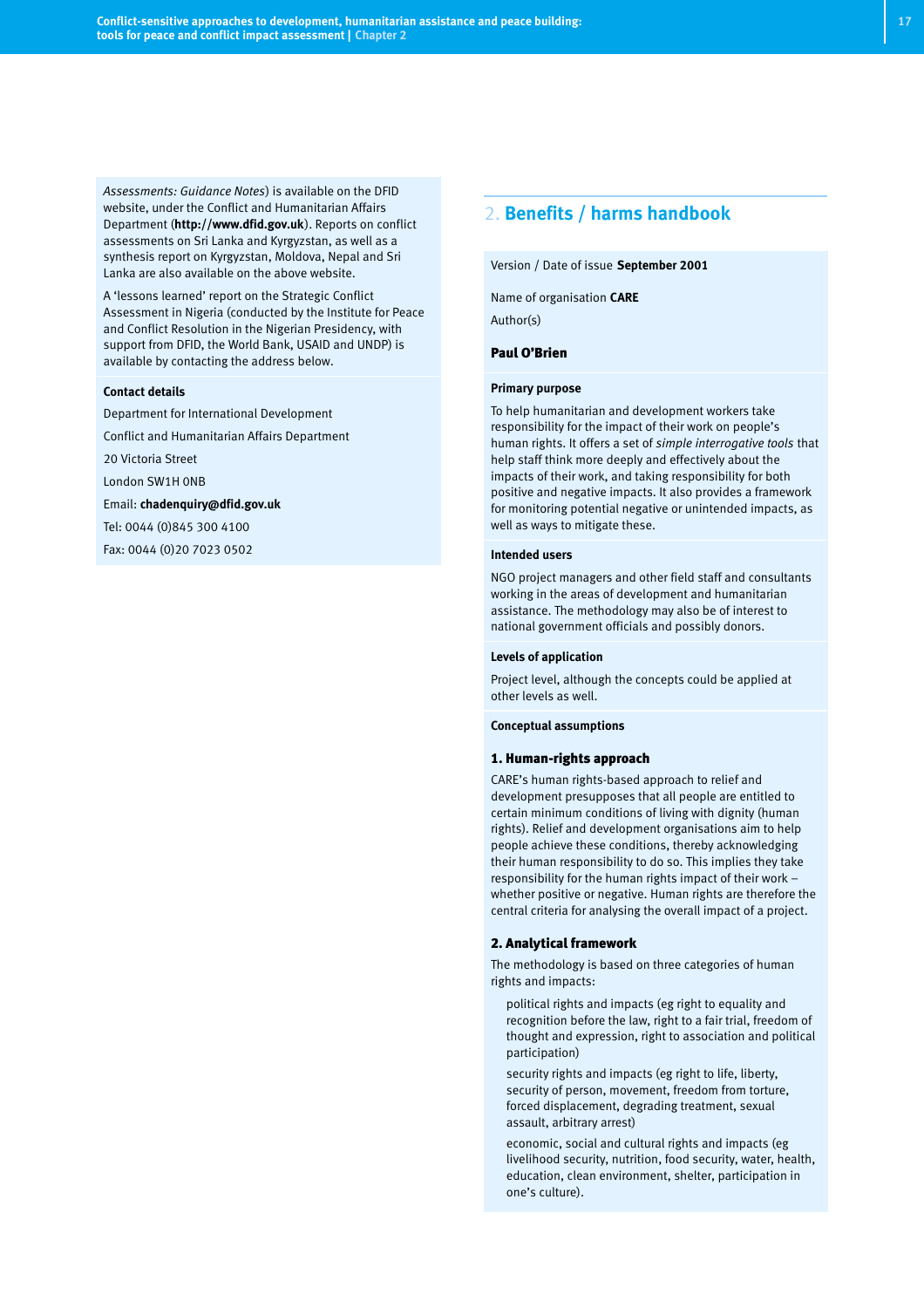#### **Main steps and suggested process**

The benefits / harms handbook contains tools for situation analysis (profile tools), impact assessment (impact tools), and project (re)design (decision tools). In particular:

- profile tools help users gain a more comprehensive understanding of the contexts in which they work
- impact tools help users think about the unintended impacts of their work
- decision tools help users work through difficult decisions when there is a real danger of harming people with an intervention.

The handbook assumes that most of the information required to answer the tools' questions is already available from the organisation's field staff. Further information can be gathered from individuals familiar with the local situation, who are invited for consultation. If the organisation has been working in the area for some time already, it is recommended to hold a workshop inviting middle-level and field staff as well as local experts. For assessing a new project, the questions in the tools may be put to the local community in a sensitive way.

#### **Guiding questions / indicators**

The profile, impact and decision tools are organised according to the three categories of human rights, namely: political, security and economic, social and cultural rights.

In addition, the profile tool also focuses on rights, responsibilities and underlying causes, in order to help users think about the underlying causes of any human rights problem. To this end, consideration is given to the actions, attitudes and artifices (eg systems and structures) that cause the rights problem.

#### Required resources

Depends on the required research. A few hours talking through the profile tools with local staff are considered enough in emergency situations. Otherwise, workshops with field staff, decision makers and possibly additional experts are recommended.

#### **Current applications**

Projects in East Africa must conduct a benefits / harms analysis before starting implementation. The intention is twofold:

- to conduct such an analysis prior to implementation
- to ensure that the benefits / harms thinking also pervades the project implementation, monitoring and evaluation.

#### **Lessons learnt**

It is not possible to design a totally 'harm-free' project upfront, so that equal emphasis needs to be placed on the follow up, in the form of an ongoing benefits / harms analysis during the project implementation, and the identification of ways to mitigate potential negative impacts.

#### **Commentary on the tool**

The benefits / harms tools themselves are fairly straightforward to use and capacity can be built quickly. But it takes organisational commitment to make them work.

#### **Available reports**

An electronic copy of the handbook is available on request.

#### **Contact details**

Paul O'Brien

Afghanistan Policy Advisor, CARE International

E-mail: **pobrien@care.org**

Dan Maxwell

East Africa Regional Programme Coordinator, CARE International

E-mail: **maxwell@care.org**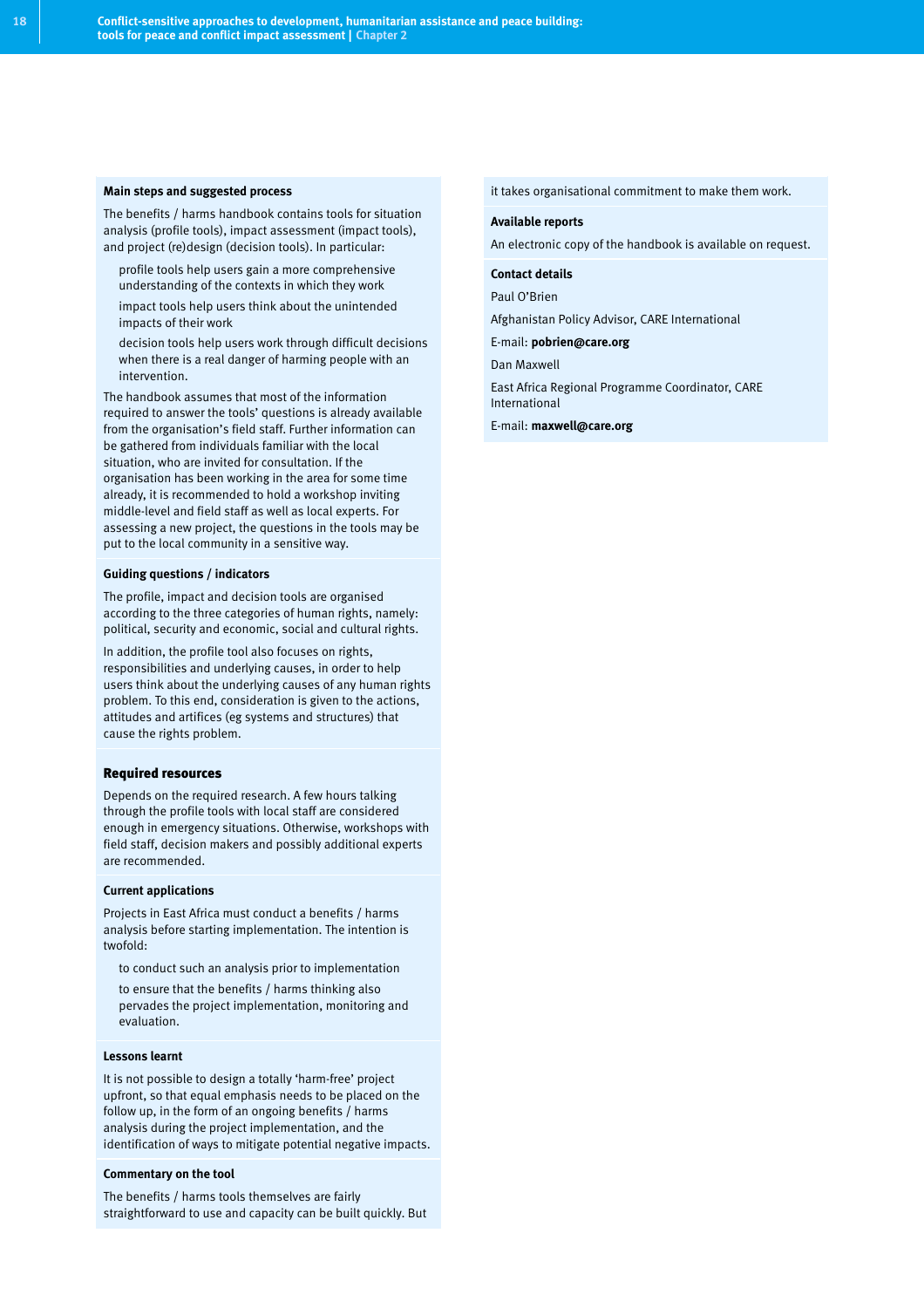# 3. **Conflict Analysis Framework**

#### Version / Date of issue **October 2002**

Name of organisation **World Bank** Author(s)

#### Per Wam, Shonali Sardesai

#### **Primary purpose**

Conflict analysis tool

#### **Intended users**

Desk officers / planners in donor development organisations (World Bank staff).

#### **Levels of application**

Country level, in preparation of country strategies, poverty reduction strategies, policies and individual programmes. It can also be adapted for use at the (sub) regional level.

#### **Conceptual assumptions**

The contribution of development organisations, such as the World Bank, to conflict prevention is regarded as threefold:

- making countries more resilient to the eruption and escalation of violent conflict by strengthening participatory and inclusive social processes and institutions that may help manage conflicts in non-violent ways
- addressing factors related to conflict and determine their links with poverty - sources (including roots) of conflicts; opportunities for groups to engage in violent activities and the consequences of conflict
- determining the factors that can be addressed through World Bank assisted strategies, and the modalities through which they can best be managed.

#### **Main steps and suggested process**

The World Bank's methodology includes two stages, namely:

- a *screening process*, aimed to test whether it is (or not) appropriate to undertake a full conflict analysis in the country under consideration. The screening considers a set of nine indicators of potential violence
- a *full conflict analysis* process, on the basis of the Conflict Analysis Framework (CAF).

The following steps are recommended for conducting a CAF-based conflict analysis:

- reinterpretation of existing information on the conflict situation of a country along the lines of the CAF (brief desk study)
- workshops with country specialists to cover each of the six CAF categories and analysis of variables along a set of specific dimensions, that will help determine a country's overall position relative to conflict
- follow-up studies, as needed, on issues identified in the

workshop and monitoring of issues identified as conflict-sensitive

- stakeholder analysis to identify and examine groups who have the ability to affect political and social change, including violence, and the main groups who are likely to be affected by such changes
- country consultation with different stakeholder groups, as needed
- concluding workshops to discuss integration of the above issues into the poverty reduction strategy, country strategy or other country programmes.

CAF can be conducted as a stand-alone analysis or integrated into a more comprehensive macro-social analysis (for more information, see

**www.worldbank.org/socialanalysissourcebook** ).

**Guiding questions / indicators**

#### A. Risk screening indicators

Although none of these factors alone is necessary or sufficient to determine the outbreak, escalation or resumption of violent conflict, they have been found to be statistically highly related to conflict.

#### B. Conflict Analysis Framework

Categories of variables

- *Social and ethnic relations*, eg social cleavages, group identity-building, bridging social capital
- *Governance and political institutions*, eg stability of political institutions, equity of law
- *Human rights and security*, eg human rights status, militarisation of society, role of media
- *Economic structure and performance*, eg income disparities, income changes
- *Environment and natural resources* , eg availability of and access to natural resources
- External factors, eg regional conflicts, role of diasporas.

Desk officers are encouraged to use their knowledge of the country to identify those variables which seem most relevant to the conflict in question.

These variables are analysed according to the following **dimensions:**

- *History / changes:* how the variable has developed/changed over a relevant time span?
- *Dynamics / trends*: what is determining the future path of the variable and how is it likely to develop?
- Public perceptions: public attitudes and biases regarding the variable
- *Politicization*: how the variable is used politically by groups and organizations;
- Organisation: the extent to which the variable has led to the establishment of interest organisations, and / or influenced political parties and militant organisations
- Link to conflict and intensity: how the variable contributes to conflict and the current level of intensity
- Link to poverty: how the variable relates to poverty.
- Based on the analysis of variables, desk officers are also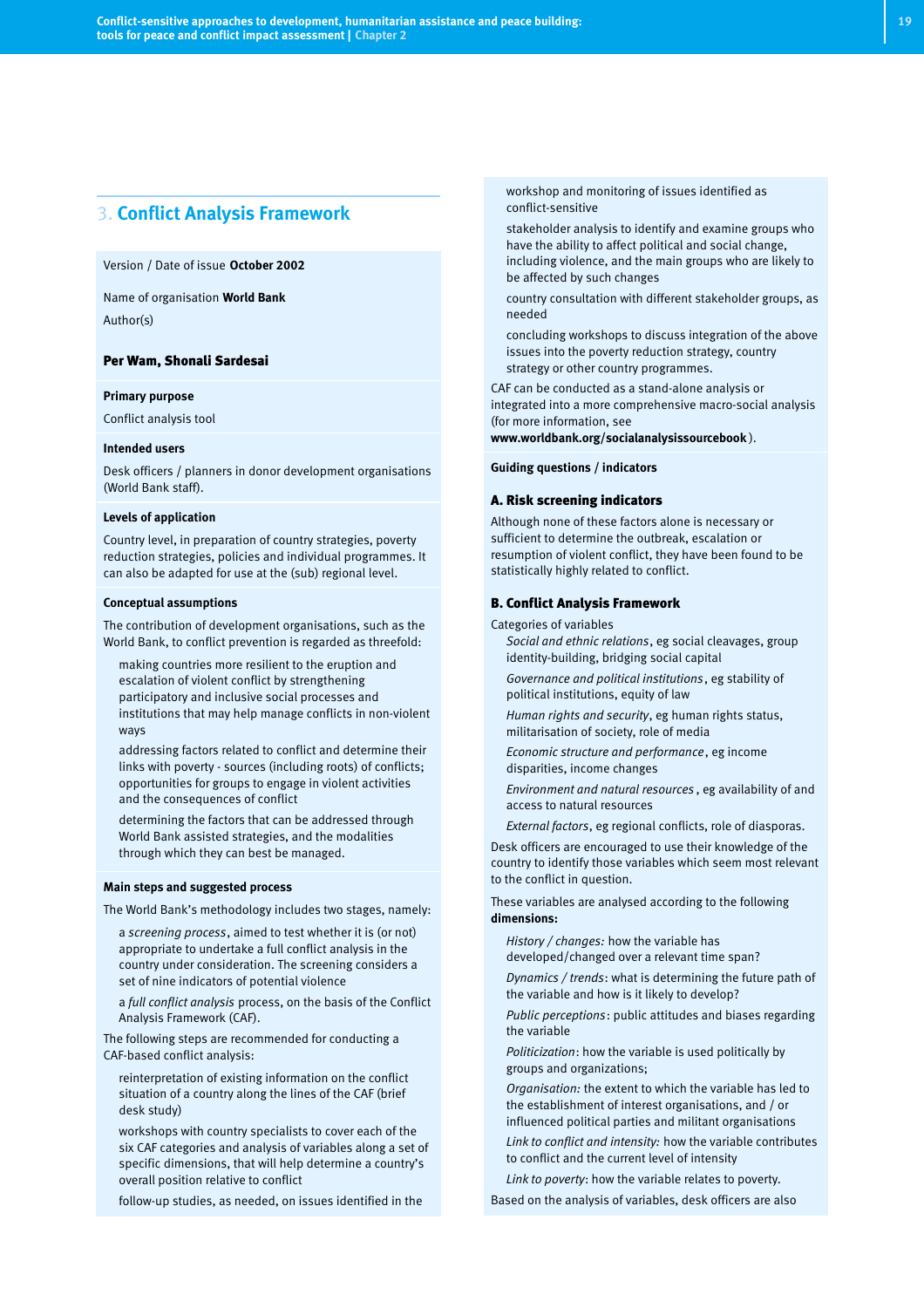encouraged to examine linkages between variables.

#### **Required resources**

- Considerable resources are required to conduct a full CAF, including expert workshops, stakeholder consultations and the deployment of consultants.
- While a full CAF (desk and field work) may require considerable resources, this is not a necessity. It is possible to conduct a CAF via a simpler and less expensive process, including two to three-day workshops, desk studies, etc. It is also possible to adapt CAF to the country context by identifying a few conflict sensitive variables and monitoring them on a regular basis.

#### **Current applications**

CAF is being applied to Venezuela, Burundi (in co-operation with the International Fund for Agricultural Development (IFAD)), Rwanda and Somalia.

#### **Lessons learnt**

A lessons learnt document on the above applications is being planned for the end of 2003.

#### **Commentary on the tool**

N/A

#### **Available Reports**

The CAF methodology can be obtained at: **cpr@worldbank.org**.

#### **Contact details**

Per Wam / Shonali Sardesai

Conflict Prevention and Reconstruction Unit

World Bank

#### Email: **cpr@worldbank.org**

Website: **www.worldbank.org/conflict**

# 4. **Conflict analysis and response definition**

#### Version / Date of issue **April 2001**

Name of organisation **Forum on Early Warning and Early Response (FEWER), West Africa Network for Peacebuilding (WANEP), Centre for Conflict Research (CCR)** Author(s)

#### FEWER (adapted by WANEP)

#### **Primary purpose**

Conflict analysis. It provides an analytical and action framework, which will help plan preliminary responses to early warning.

#### **Intended users**

Diplomatic and development actors, mainly desk officers and policy makers in foreign policy and development departments. Indigenous and international NGOs engaged in early warning.

#### **Levels of application**

Country level, although an adaptation of the methodology to look at local conflicts has also proven useful.

#### **Conceptual assumptions**

The methodology is designed as a 'quick tool', which can provide insight into overall trends. It is not meant as a substitute for more sustained conflict analysis, monitoring and consultations.

The key assumption is:

"(a) Conflict trends – (b) peace trends  $+$  / $\cdot$  (c) stakeholder trends = overall trends."

#### **Main steps and suggested process**

Conflict analysis consists of four broad steps:

1. analysis of conflict indicators (root causes, proximate causes and conflict triggers in the areas of politics/security, economy and socio-culture)

2. analysis of peace indicators (systems, processes and tools sustaining peace in a given society, in the areas of politics/security, economy and socio-culture)

3. stakeholder analysis (agenda/power, needs and actions of stakeholders in areas of politics/security, economy and socio-culture)

*In each of these three areas, the analyst is asked to establish linkages and synergies between the indicators/stakeholders identified and build three scenarios (best-case, status-quo, worst-case)*

4. summary analysis: using the above formulae, the predominant trends in the areas of conflict and peace indicators as well as among stakeholders are brought together to determine overall conflict trends. Again, three overall scenarios are formulated.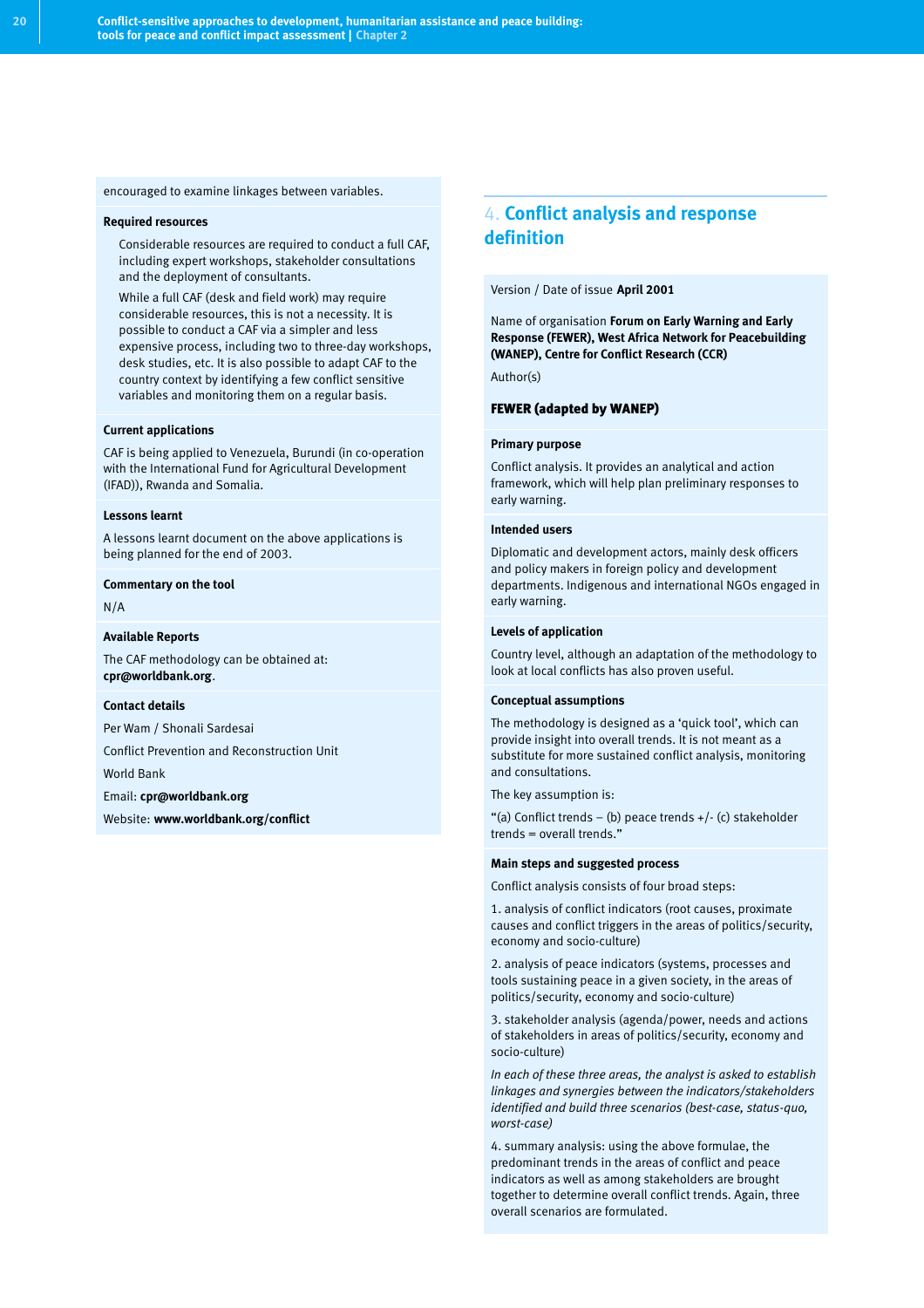The methodology can be used for a desk study or to facilitate a conflict analysis workshop. Participants mainly draw on their existing knowledge of the conflict, little new research is required.

#### **Guiding questions / indicators**

For illustrative purposes, the methodology contains an extensive list of conflict and peace indicators for the Caucasus and the Great Lakes Region, which were generated during FEWER's early warning activities.

#### **Required resources**

Modest resources are required for desk study, workshop or trainings based on the methodology.

#### **Current applications**

WANEP has been using this methodology internally for their own peace-building work, as well as training with other actors in most countries in West Africa (Nigeria, Niger, Ghana, Sierra Leone, Liberia, Senegal, Gambia) and ECOWAS. WANEP has developed numerous policy briefs including briefs on Côte d'Ivoire, Guinea, and Liberia. Policy briefs are targeted broadly at various levels, including governments, the UN, ECOWAS, the EU and international NGOs. Their methodology has also been applied in the form of a training of trainers in East Africa.

The UN Department of Economic and Social Affairs (UNDESA) also asked WANEP to work on the provision of training on conflict methodologies, based on the FEWER/WANEP/CCR approach and experiences.

#### **Lessons learnt**

- Good analysis is appreciated by stakeholders, including policy makers, and allows *track 1* at national level to be influenced in positive ways by *track 2* peace-building and conflict prevention activities. In Côte d'Ivoire, the policy briefs produced by the West Africa Early Warning and Response Network (WARN) impacted on the Makousis and Accra Accords.
- The conflict analysis tool provides a standard tool which facilitates the production of easily-digested policy briefs.
- The tool has served a useful purpose in supporting the engendering of early warning systems in West Africa.
- With the use of this approach, good conflict analysis enabled various assessments at various levels, from community to national levels. In turn, strategic programme planning and intervention processes were well facilitated. These valuable lessons emerged from civil society intervention programmes in Sierra Leone.
- In situations where violence had escalated, facilitating a conflict analysis amongst primary and secondary conflict stakeholders brought about clarity in terms of appreciating outstanding issues and working collaboratively to resolve the issues.
- Many conflicts in West Africa thrive on conflict systems that are located across national borders. Conflict analysis has influenced policy making to appreciate regional approaches to conflict prevention rather than limiting these approaches to what appear to be internal conflicts.

#### Commentary on the tool

Although primarily designed for country level conflict analysis, the experience of applying the methodology has shown that in countries such as Nigeria and Ghana conflicts are more localised, but with the potential for national destabilisation. The adaptation of the methodology to look at such local level communal conflicts has proved useful.

#### **Available reports**

The conflict analysis and response definition approach, as well as related policy briefs are available at **www.fewer.org** and **www.wanep.org**.

#### Contact details

West Africa Network for Peacebuilding (WANEP)

Tel: +233 (0) 21 221318; 221388; 256439; 258299

Fax: +233 (0) 21 221735

E-mail: **wanep@wanep.org**

Website: **www.wanep.org**

Forum on Early Warning and Early Response (FEWER)

Tel: +44 (0)20 7247 7022

Fax: +44 (0)20 7247 5290

Email: **secretariat@fewer.org**

Website: **www.fewer.org**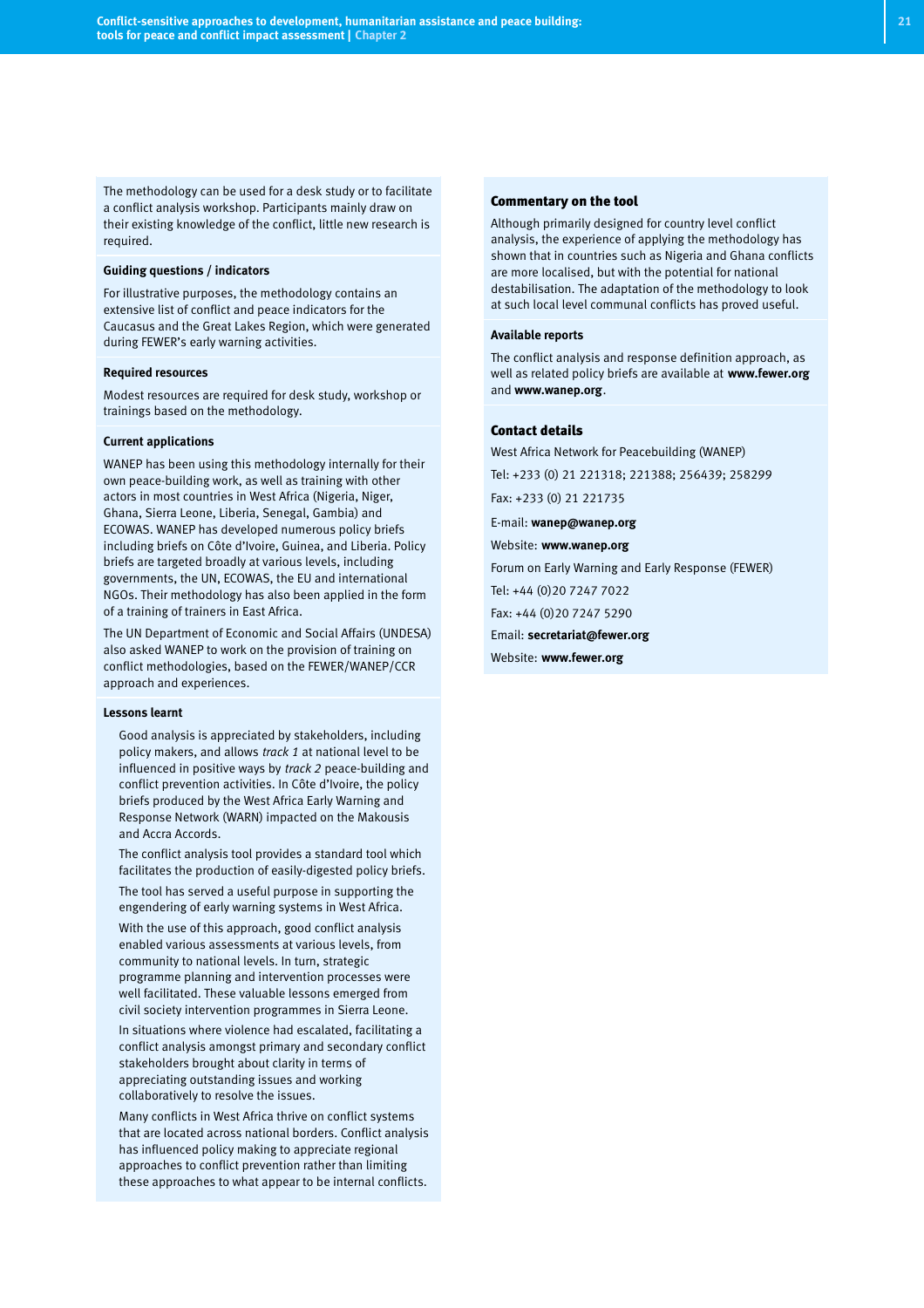# 5. **EC checklist for root causes of conflict**

#### Version / Date of issue **2001**

Name of organisation **European Commission**

Author(s)

**European Commission, based on the contribution of the Conflict Prevention Network (CPN)**.

#### **Primary purpose**

Awareness raising / early warning and pro-active agenda setting

#### **Intended users**

Decision makers and desk officers in bilateral and multilateral donor organisations. It is most relevant to diplomatic and development actors

#### **Levels of application**

Country and regional levels.

#### **Conceptual assumptions**

N / A

#### **Main steps and suggested process**

The checklist is filled in by European Commission desk officers and delegation staff, on the basis of their general knowledge of the country and other open sources of information. Subsequent statistical analysis allows the addition of other quantitative data (eg UNDP Human Development Index) and the clustering of results according to category.

#### **Guiding questions / indicators**

The checklist uses the following root causes of conflict / early warning indicators:

1. *legitimacy of the state:* are there proper checks and balances in the political system? How inclusive is the political/administrative power? What is the overall level of respect for national authorities? Is corruption widespread?

2. *rule of law*: how strong is the judicial system? Does unlawful state violence exist? Does civilian power control security forces? Does organised crime undermine the country's stability?

3. *respect for fundamental rights*: are civil and political freedoms respected? Are religious and cultural rights respected? Are other basic human rights respected?

4. *civil society and media:* can civil society operate freely and efficiently? How independent and professional are the media?

5. *relations between communities and dispute-solving mechanisms*: how good are relations between identity groups? Does the state arbitrate over tensions and disputes between communities? Are there uncontrolled flows of migrants/refugees?

6. *sound economic management:* how robust is the

economy? Is the policy framework conducive to macro-economic stability? How sustainable is the state's environmental policy?

7. *social and regional inequalities*: how are social welfare policies addressed? How are social inequalities tackled? How are regional disparities tackled?

8. *geopolitical situation*: how stable is the region's geopolitical situation? Is the state affected by external threats? Is the state affecting regional stability?

In the original tool, each question is further specified by two to four sub-questions.

#### Required resources

Mainly desk-based tool, limited resources required.

#### **Current applications**

- In preparation for the January 2002 debate on potential conflict issues, conflict assessments were carried out by Commission desk officers and EC delegations for more than 120 countries, on the basis of the indicators. The objectives were:
- to increase awareness, within the EU decision making forums, of the problems of those countries/regions with the highest assessed risk of an outbreak, continuation or re-emergence of conflict
- to heighten efforts to ensure that EU policies (and in particular EC ones) contribute to conflict prevention/resolution.

Countries receiving highest scores were drawn to the attention of the General Affairs Council through a confidential 'watch list'. The watch list is subject to constant revision, on the basis of the above indicators.

When drafting the political analysis section of the Commission's country and regional strategy papers, risk factors contained in the checklist are systematically reviewed by the Commission's geographical services and, on the basis of the conflict analysis, attention is drawn to conflict prevention focused activities that external aid should target.

#### **Lessons learnt**

- Although the checklist is relatively new, generally EC desk officers and delegations are positive about the usefulness of the tool. It is regarded as an important step forward for mainstreaming conflict prevention and addressing structural causes of conflict through EU policies and programmes. In order to streamline the procedure further, a web-based platform is under development.
- In order to further improve the efficiency of the checklist, the following actions are being considered:
- a review of the appropriateness of the indicators and the clusters, with a view to identifying whether more indicators should be added or whether indicators should be further adapted to specific geographical regions.
- more specialised training for desk officers and delegations on the root causes checklist – using the checklist requires allocating a rating to each indicator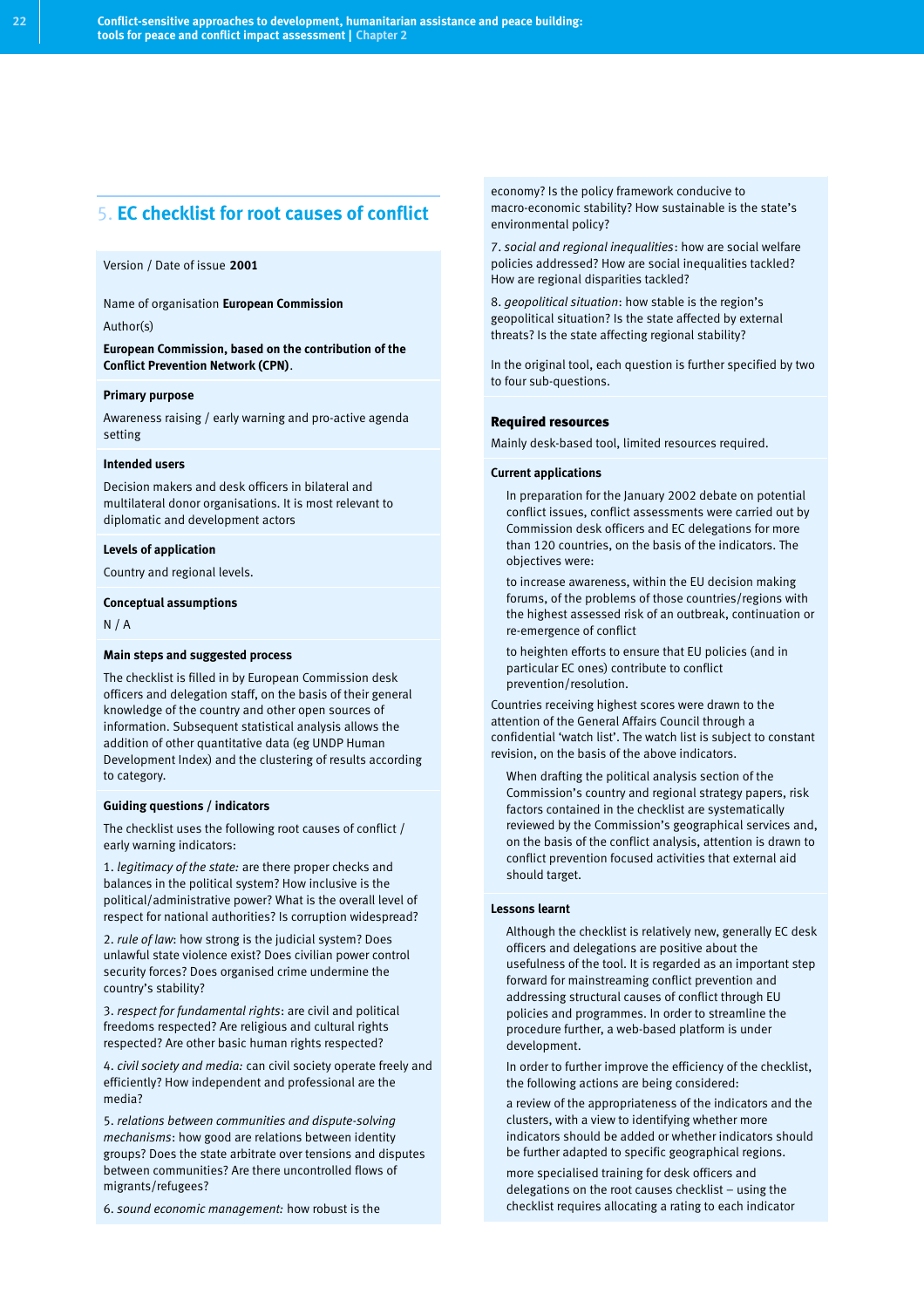(from 0-4) and thus involves a certain measure of personal perception. The training would help ensure that the results of the analysis can be assessed consistently and comparatively.

another possible use for the checklist would be to apply it, in the Commission's interactions with partners (eg EU member states, international organisations, NGOs, etc).

#### **Commentary on the tool**

- The checklist exercise needs to be placed in the context of the Communication from the Commission on conflict prevention and the EU programme for the prevention of violent conflicts, which highlighted the need to move the timescale for EU action forward, becoming progressively more pro-active and less reactive. It also promotes the notion that an early identification of risk factors increases the chances of timely and effective action to address the underlying causes of conflict.
- The checklist is only one of the tools that the Commission has at its disposal for monitoring and early warning. Others include regular reporting from Delegations and desk officers on issues related to the economic and political developments in concerned countries, open source information via the Commission's crisis room, and ECHO's disaster monitoring system, known as ICONS (Impeding Crisis Online New System).

#### **Available reports**

The checklist for root causes of conflict is available on the EC website (**http://europa.eu.int/comm/external\_relations/**

#### **cpcm/cp/list.htm**).

#### **Contact details**

Conflict Prevention Unit European Commission External Relations Directorate General Javier Niño Pérez Tel: +32 2 2964852 E-mail: **javiernino-perez@cec.eu.int** Guy Banim Tel: +32 2 2996049

E-mail: **guy.banim@cec.eu.int**

# 6. **Working with conflict: skills and strategies for action**

#### Version / Date of issue **2000**

Name of organisation **Responding to Conflict (RTC)** Authors

**Simon Fisher, Dekha Ibrahim Abdi, Jawed Ludin, Richard Smith, Steve Williams, Sue Williams**

#### **Primary purpose**

Conflict analysis and intervention within the framework of conflict transformation (the handbook contains tools for analysis, planning, implementation and impact monitoring)

#### **Intended users**

Local and international NGOs, field and headquarters staff, mainly working on peacebuilding. Individual tools can be applied in a wide range of contexts, including development co-operation and humanitarian assistance. It is also used by national governments and donors.

#### **Levels of application**

Mainly project level and local conflicts, although it is also applicable to country-level analysis.

#### **Conceptual assumptions**

Conflict is complex, dynamic and a part of life. When it is violent it becomes destructive.

Conflict transformation is a holistic and multifaceted process of engaging with conflict. It aims to reduce violence and bring about sustainable justice and peace. It requires work in all spheres, at all levels and with all stakeholders.

The handbook contains an easily accessible introductory section on understanding conflict, which deals with different ways of making sense of conflict and violence, concepts of conflict transformation and the nature of peace processes. A further section is devoted to critical issues in conflict analysis, including power, culture, identity, gender and rights. Generally, the handbook takes a value-based approach to conflict, which is firmly grounded on the principles of active non-violence.

#### **Main steps and suggested process**

The handbook contains a series of tools for analysing conflict. The aim is to reach a multi-dimensional analysis of the conflict and find entry points for action. An important aspect is the inclusion of stakeholders in the analytical and decision-making process.

#### *1. Stages of conflict*

- Identify stages of conflict
- Predict future patterns
- Select particular episode for further analysis

This tool identifies the different stages, levels and patterns of intensity of a conflict over a specific period of time. It assists in identifying indicators for different stages of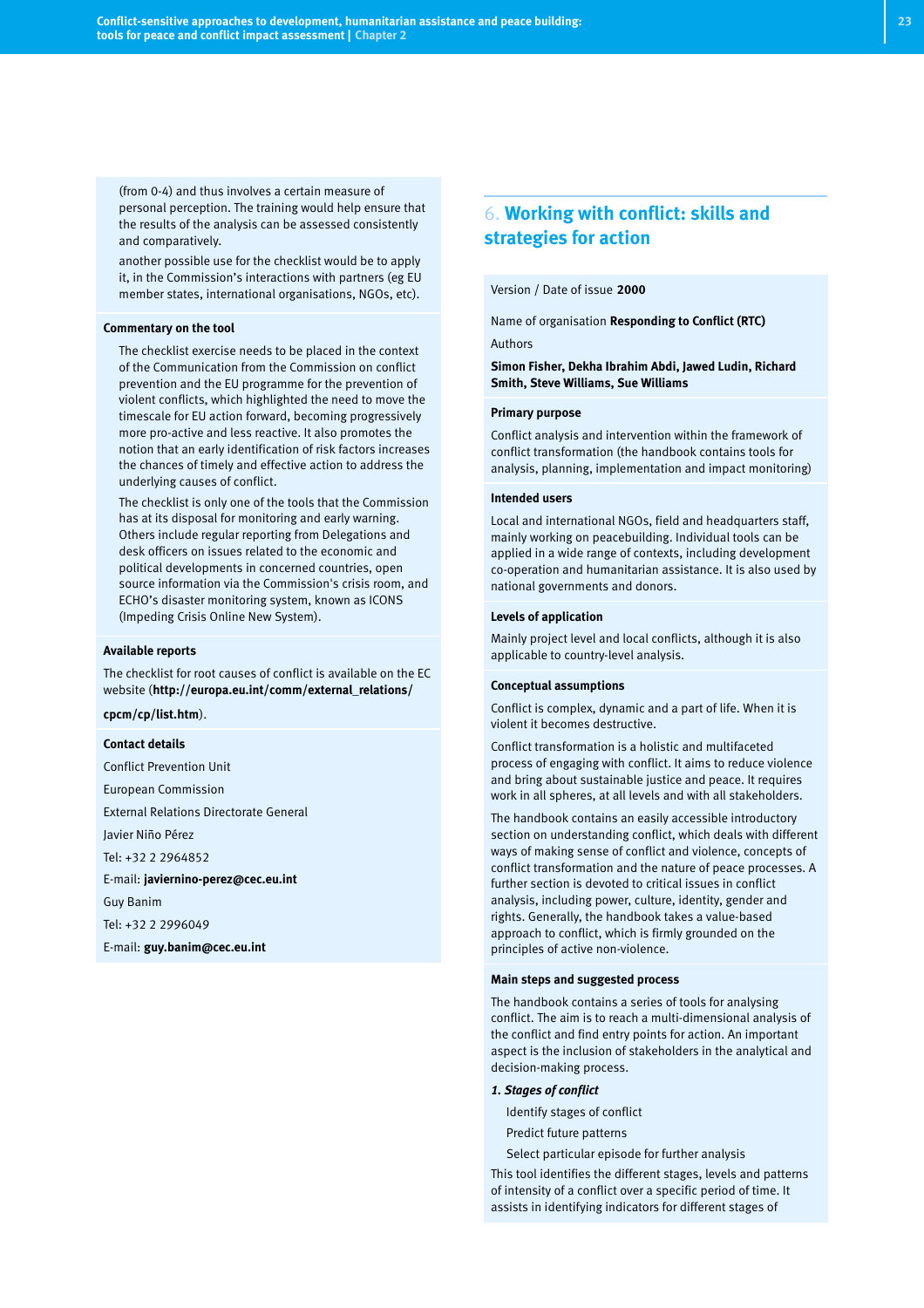conflict and violence. Stages of conflict can be used to represent different perceptions of a conflict.

#### *2. Timelines*

- Clarify local conflict history
- Help people know and accept each other's understandings of history

This step provides graphic plotting of key conflict-related and other events against a particular timescale. It also highlights the different perceptions of the parties in the conflict.

#### *3. Conflict mapping*

- Identify actors, issues and relationships
- Identify potential allies and entry points for action

This tool helps visualising relationships between conflict actors (it can also include geographical mapping, mapping of issues or power alignments, mapping of needs and fears). The power relationships become evident through the relative size of actors in the diagram, lines between actors symbolise type of relationship (eg alliance, conflict over particular issue)

#### *4. ABC (Attitudes, Behaviour and Context) Triangle*

- Gain insight into motivations of conflict parties and the structures or systems in place that contribute to the conflict
- Identify the key needs of each party
- Find entry points.

For each conflict party, drawing an ABC triangle helps to understand the position from which each party is approaching conflict, the context within which conflict is taking place, and identifies key needs.

#### *5. Onion*

- Move beyond public positions of each party
- Prepare for facilitation, mediation or problem solving interventions.

For each conflict party, an 'onion' of three concentric circles is drawn. These represent, from inside to outside, needs ('what we must have'), interests ('what we really want'), and positions ('what we say we want'). It helps identify common ground between groups as basis for further discussions.

#### *6. Conflict tree*

- Relates causes and effects to each other, and helps to focus interventions
- Facilitates decision making on work priorities

A tree symbolises the core problem of the conflict (trunk), its underlying causes (roots) and effects (branches). It helps reaching agreement in groups on the core problem to be addressed, and shows the links between the underlying causes and the effects.

#### *7. Force-field analysis (adapted)*

- Clarify negative and positive forces that are working for or against the continuation of violent conflict
- Develop strategies for reducing/eliminating the negative and building on positive forces

It helps provide a visual analysis of positive and negative factors influencing a desired change or plan of action.

Positive and negative forces are listed in parallel columns with arrows symbolising their relative strength.

#### *8. Pillars*

Find ways to weaken or remove factors supporting a negative situation.

Upside-down triangle symbolises a (negative) situation, which is upheld by 'pillars' representing the forces maintaining this situation. This step increases understanding of structures sustaining an undesirable situation.

#### *9. Pyramid*

- Find right approaches for working at different levels
- Position own work
- Identify potential allies.

Two to three levelled pyramids show stakeholders at different levels of the conflict (eg top, middle, grass roots). It helps identify key actors/leadership and links between levels.

Most tools are best used during a workshop or community meeting, or within a team. Users can select and combine tools according to their specific needs. Most tools are more effective when used with the active involvement of communities and are designed to deepen their understanding of conflict issues. They need to be used with sensitivity to local circumstances.

#### **Guiding questions / indicators**

Refer to individual tools.

#### **Required resources**

None, except a familiarity with the tools.

#### **Current applications**

The RTC approach is used extensively in countries in situations of crisis or in post-settlement peace-building, both by external interveners and by those taking action for change in their own situations. They have been, and are being, applied in a wide variety of contexts, from local government offices in the UK, through international NGOs such as World Vision and Oxfam (West India), to pastoralist communities in North-eastern Kenya.

#### Lessons learnt

- Using and developing the tools assist people to express their perspectives and understanding of the situation, as all perspectives are seen as valuable. The debate is focused on the issue rather than the individuals. This gives a more complete picture to all involved and clarifies the understanding of all.
- It is important to use some or, indeed, all of the tools together, as a package, in order to gain full and nuanced understanding of complex conflict situations.
- Adaptation of the tools to make them more familiar to participants is helpful – for example in parts of Kenya the Conflict Stages diagram is referred to as the 'camel's hump'.

#### **Commentary on the tool**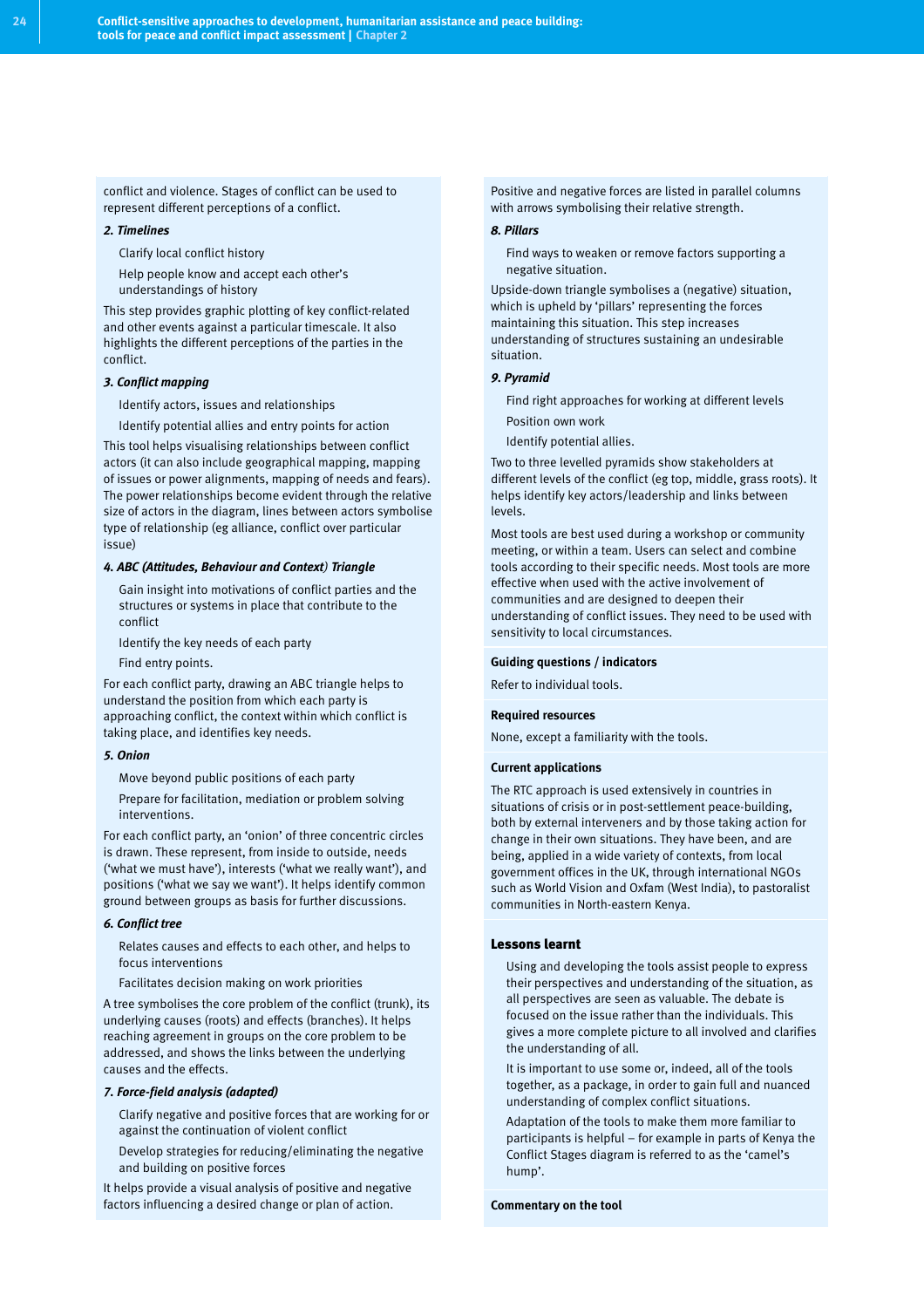Analysis is not a one-off activity. Because conflict, violence and peace are dynamic, analysis needs to be regularly updated.

#### **Available reports**

Some reports can be obtained on application from Responding to Conflict and from various peace networks globally, such as ACTION for Conflict Transformation, Coalition for Peace in Africa (COPA – South and East Africa), Cooperation for Peace and Unity (CPAU – Afghanistan) and West African Network for Peacebuilding (WANEP).

#### **Contact details**

Responding to Conflict

Tel. 44 121 415 5641

Fax 44 121 415 4119

Email: **enquiries@respond.org**

Website: **www.respond.org**

# 7. **Making Sense of Turbulent Contexts (MSTC): Analysis tools for humanitarian actors**

#### Version / Date of issue **January 2003**

Name of organisation **World Vision**

Authors

**Stephen Jackson with Siobhan Calthrop**

#### **Primary purpose**

Conflict analysis and planning

#### **Intended users**

Initially designed for emergency response staff of international NGOs. It is also useful for staff involved in planning and design of development or advocacy programmes in countries experiencing instability.

#### Levels of application

Country and regional levels.

**Conceptual assumptions**

#### 1. 'Turbulent Contexts'

Refers to what the humanitarian sector is calling **Situations of Chronic Political Instability (SCPI)**.This term expands the notion of 'complex humanitarian emergency' to reflect the long-term, cyclical and political nature of many of these contexts. It covers phenomena such as cyclical conflict, violence against civilians, political unrest, extreme polarisation of wealth, natural disasters over a number of years, population displacement, and the need for humanitarian assistance. The emphasis is on the chronic and political nature of these contexts.

#### 2. MSTC Tools

These tools are based on recent research on the economy of war, but do not oppose 'greed' and 'grievance'. Rather, the methodology aims at capturing both the economic agendas in war *and* the social dynamics (eg around class, gender, identity, history, belief systems) leading to violence. The MSTC analysis uses specially designed, practical tools to peel away the political, economic and socio-historic layers of complex conflicts.

MSTC was designed to dovetail with the Do No Harm approach. It provides for detailed contextual information at the meso- and macro-level, on which Do No Harm can then build.

#### **Main steps and suggested process**

MSTC analysis provides five tools to answer the following key questions:

1. What **phases** has the context moved through? (Rapid Historical Phase Analysis)

2. What are the **symptoms of instability**? (Symptoms of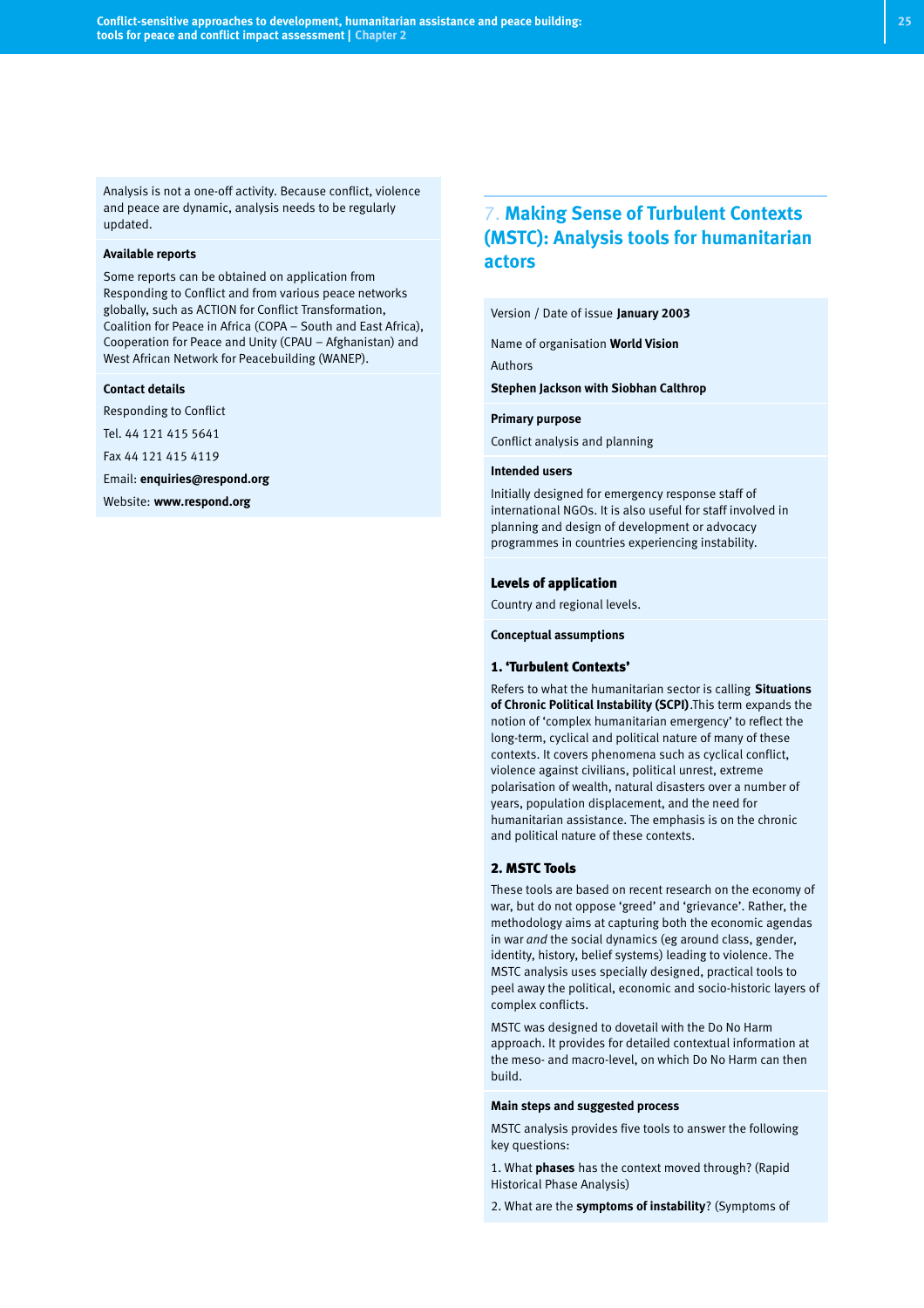#### Instability Analysis)

3. What kinds of **actors** are at play in the growing instability? (Actor Characteristics Analysis)

4. What struggles over **resources and power** have played a role in the growing instability? (Political Economy of Instability Analysis)

5. What **resentment and stereotypes** have played a role in the growing instability? (Inter-group Relationship Analysis)

There are two further tools, one to synthesise the analysis (SCPI Mapping) and the other to outline possible future scenarios (Scenario and Sensitivity Analysis).

Other tools are also available in the annex, including the iceberg method inspired by the UN Early Warning and Preventive Measures methodology (see *Survey of conflict causes as explained in tool 10*) that can be used to complement the 'Symptoms of Instability Analysis', in order to identify the structural causes that lie behind the immediate causes identified within the MSTC process.

#### **Guiding questions / indicators**

Refer to individual tools

#### **Required resources**

Variable, as modules can be combined in different ways.

#### **Current applications**

- It has recently been applied by World Vision Sudan and will be undertaken in Kosovo and Uganda (planned for July / August 2003). There are also plans to use these tools, combined with other tried and tested tools, for an inter-agency analysis of Iraq.
- Key World Vision humanitarian, policy and programme staff have been exposed to it.

#### **Lessons learnt**

Lessons learnt are yet to be gathered, as it is still early in the test stage. It is nonetheless planned that key practitioners involved in the test runs will be brought together by the end of 2004 for the review and revision of the tools.

However, key lessons learnt so far include:

- the need for flexibility in the choice of tools used
- the need for sensitivity and confidentiality in the dissemination of findings
- the usefulness of the tools for strategic planning in general
- the need to consider simplifying the tools.

#### **Commentary on the tool**

The tool is still in its infancy, and yet to be fully tested, but early indications are that it is very useful for conflict-sensitive programming (emergency or longer-term development) in areas where macro-level analysis has been neglected. It is also useful for the analysis of 'clusters of countries', i.e regions, where causal factors are cross-border.

#### **Available reports**

Reports of MSTC analysis findings for the above countries

are not available owing to sensitivities.

### Contact details

World Vision International Siobhan Calthrop Policy & Advocacy Capacity Building Co-ordinator

Email: **siobhan\_calthrop@wvi.org**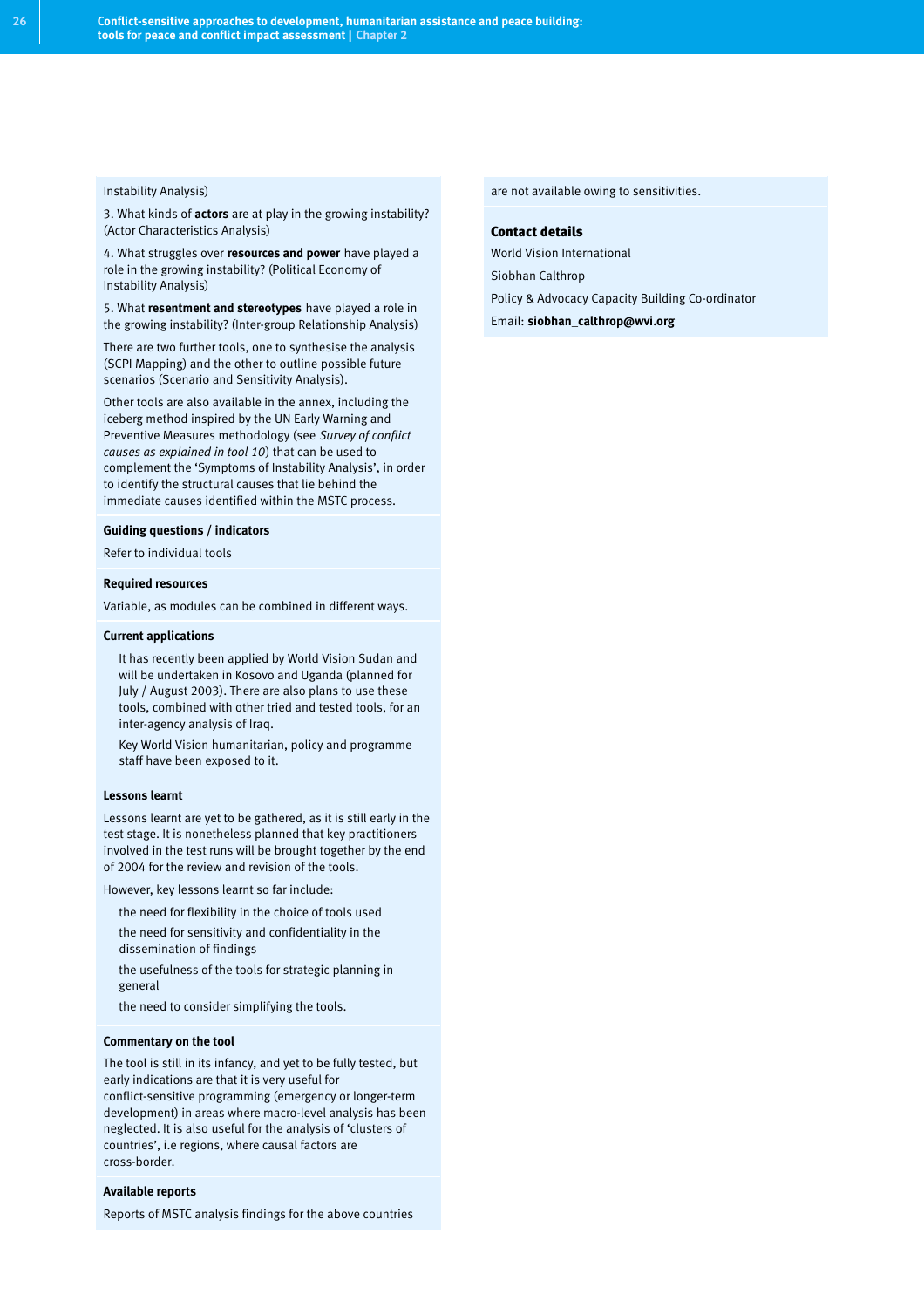# 8. **Do No Harm / Local capacities for peace project**

#### Version / Date of issue **2001**

Name of organisation **Collaborative for Development Action (CDA)**

Author

#### Mary Anderson

#### **Primary purpose**

Micro conflict analysis, project planning and programme quality, and impact assessment of programme on conflict

#### **Intended users**

Field staff of international or local NGOs, also widespread among donor agencies (headquarters and field offices). It is primarily targeted at humanitarian organisations, but is also applicable to development co-operation and peacebuilding.

#### **Levels of application**

Project level

#### **Conceptual assumptions**

Aid is not neutral in the midst of conflict. Aid and how it is administered can cause harm or can strengthen peace capacities in the midst of conflicted communities**.** All aid programmes involve the transfer of resources (food, shelter, water, health care, training, etc.) into a resource-scarce environment. Where people are in conflict, these resources represent power and wealth and they become an element of the conflict. Some people attempt to control and use aid resources to support their side of the conflict and to weaken the other side. If they are successful or if aid staff fail to recognise the impact of their programming decisions, aid can cause harm. However, the transfer of resources and the manner in which staff conduct the programmes can strengthen local capacities for peace, build on connectors that bring communities together, and reduce the divisions and sources of tensions that can lead to destructive conflict.

To do no harm and to support local capacities for peace requires:

- careful analysis of the context of conflict and the aid programme, examining how aid interacts with the conflict, and a willingness to create options and redesign programmes to improve its quality
- careful reflection on staff conduct and organisational policies so that the 'implicit ethical messages' that are sent communicate congruent messages that strengthen local capacities for peace.

#### **Main steps and suggested process**

Analyse **dividers** and sources of tensions between groups: Systems & Institutions; Attitudes & Actions; [Different] Values & Interests; [Different] Experiences; Symbols & Occasions.

● Analyse **connectors** across subgroups and Local Capacities for Peace: Systems & Institutions; Attitudes & Actions; [Shared] Values & Interests; [Shared] Experiences; Symbols & Occasions.

- Analyse the **aid programme**: mission, mandate, headquarters; describe the local programme in terms of why; where; what; when; with whom; by whom and how.
- Analyse the aid programme's i**mpact** on dividers/tensions and connectors / local capacities for peace: is the programme design, its activities, or its personnel increasing or decreasing dividers / tensions? Is it supporting or undercutting connectors / local capacities for peace?
- Consider **options** for programming redesign and re-check the impact on dividers / tensions and connectors / local capacities for peace: how can the programme details be redesigned so it will 'Do No Harm' and strengthen local capacities for peace? Ensure the redesign options avoid negative impacts on the dividers or connectors.

The Do No Harm framework is generally used by a group of practitioners familiar with the context and project. In this sense, most data is drawn from the participants. However, there are times when information gaps are identified and data is collected from other sources to improve the quality of the analysis.

It does not include explicit conflict and peace indicators. However, there are many implicit indicators that can be made explicit, through a *community-based process of indicator development.* Such indicators could include a just distribution of resources, creating or strengthening networks of relationships across divisions, strengthening good governance, the use of participatory processes for decision making, supporting traditional or indigenous mechanisms for conflict resolution and reconciliation, inclusion of diversity of ethnic or religious groups, gender, or youth in programme activities and leadership structures.

#### **Guiding questions / indicators**

The Do No Harm Framework for considering the impact of aid on conflict



#### **Required resources**

Limited, if conducted in workshop format.

#### **Current applications**

The Do No Harm methodology is widely used among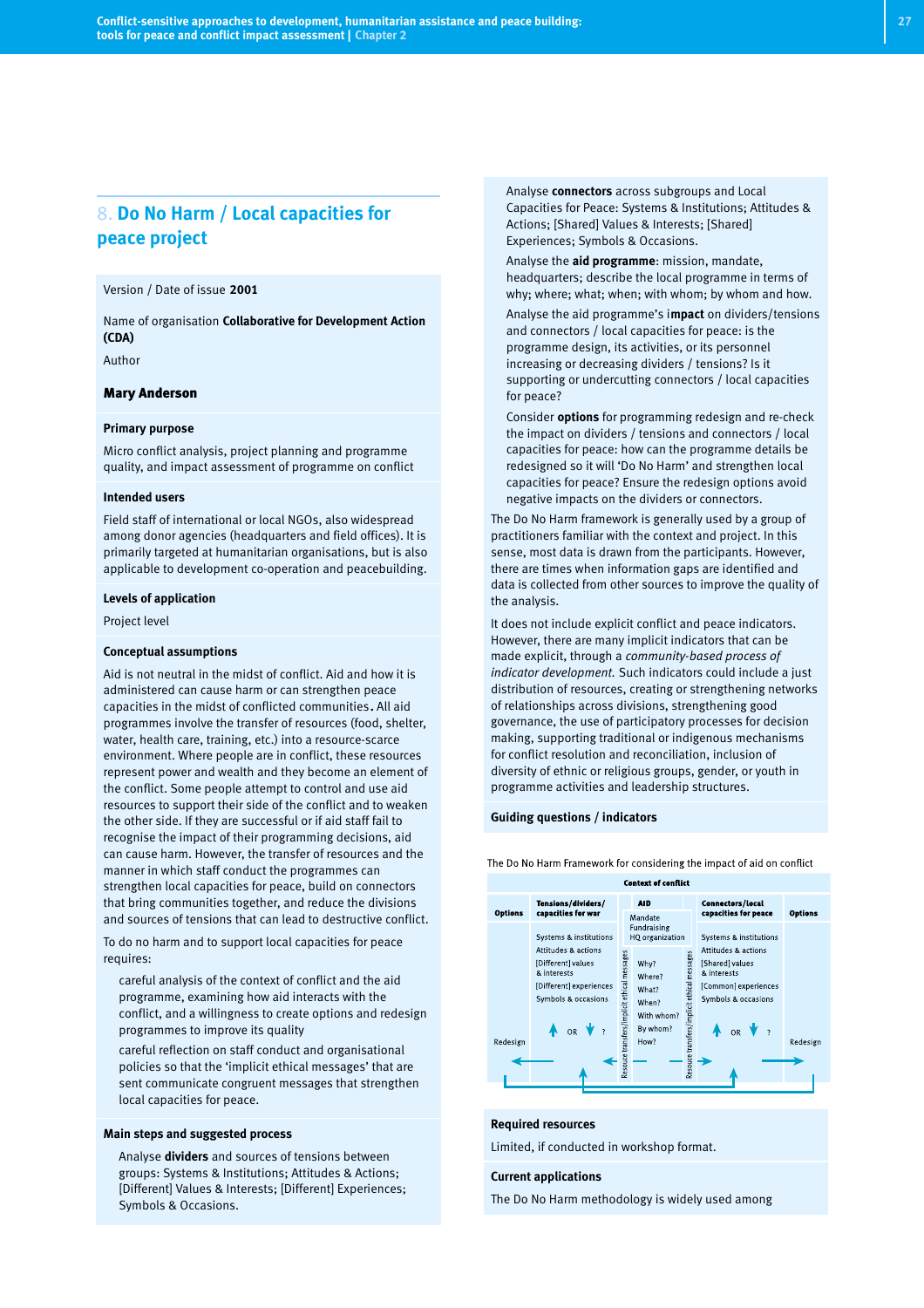international and increasingly local humanitarian and development organisations. In Germany, for example, a large group of NGOs has committed themselves to mainstreaming Do No Harm within their operations. While engaged in the early development of the tool in collaboration with CDA, World Vision has also moved toward a process of mainstreaming the use of the Do No Harm framework since 2001. To this end, workshops, training of trainers, programme assessments and case studies of the use of the above framework have been undertaken worldwide.

#### **Lessons learnt**

- The Do No Harm framework is an approach that is highly compatible with community-based participatory processes and may in fact help strengthen local capacities for peace, in the process of using it.
- The underlying concepts of the Do No Harm framework are relatively easy to grasp (this can be done in a one- to two-day workshop). It is nonetheless a longer process to integrate it into staff perspective in such a way that it becomes a conflict analysis lens for better assessing humanitarian and development work.
- It is descriptive in nature and therefore challenges the users to do their own analysis and apply problem-solving skills to the situation. When used well, it can improve the quality of programming, lowers the risks to staff and community, and lays a solid foundation on which peace-building can take place.
- After extensive application of the Do No Harm approach in a variety of contexts, a number of international NGOs, including World Vision, have found that it is very useful in both emergency and development settings.
- It is primarily focused on the micro situation, so that, if used without consideration of the macro context, it may create a false sense of security for staff.
- It is less suitable for an in-depth analysis of macro-level conflict. Some organisations, such as World Vision, have thus tried to address the above, by combining Do No Harm with other macro conflict analysis tools.

#### **Commentary on the tool**

- The Do No Harm framework has proved a very valuable tool for micro conflict analysis, in both relief and development contexts.
- It is also regarded as a flexible tool that can be further adapted to the various needs of the organisations applying the Do No Harm framework. For instance, World Vision found that the use of case study writing and the use of case studies in training help complement the LCPP framework.

#### **Available reports**

More information on the Do No Harm approach can be found on CDA's website (**http://www.cdainc.com/lcp/index.php**). Training materials are available in English, French and Spanish. The following publications are particularly useful:

● *Do No Harm: How Aid can Support Peace – or War*, Mary B. Anderson, Boulder: Lynne Rienner Publishers, February 1999.

● *Options for Aid in Conflict: Lessons from Field Experience*, Ed. by Mary B. Anderson, December 2000.

#### **Contact details**

Collaborative for Development Action

Tel: +1 617 661 6310

Email: **lcp@cdainc.com**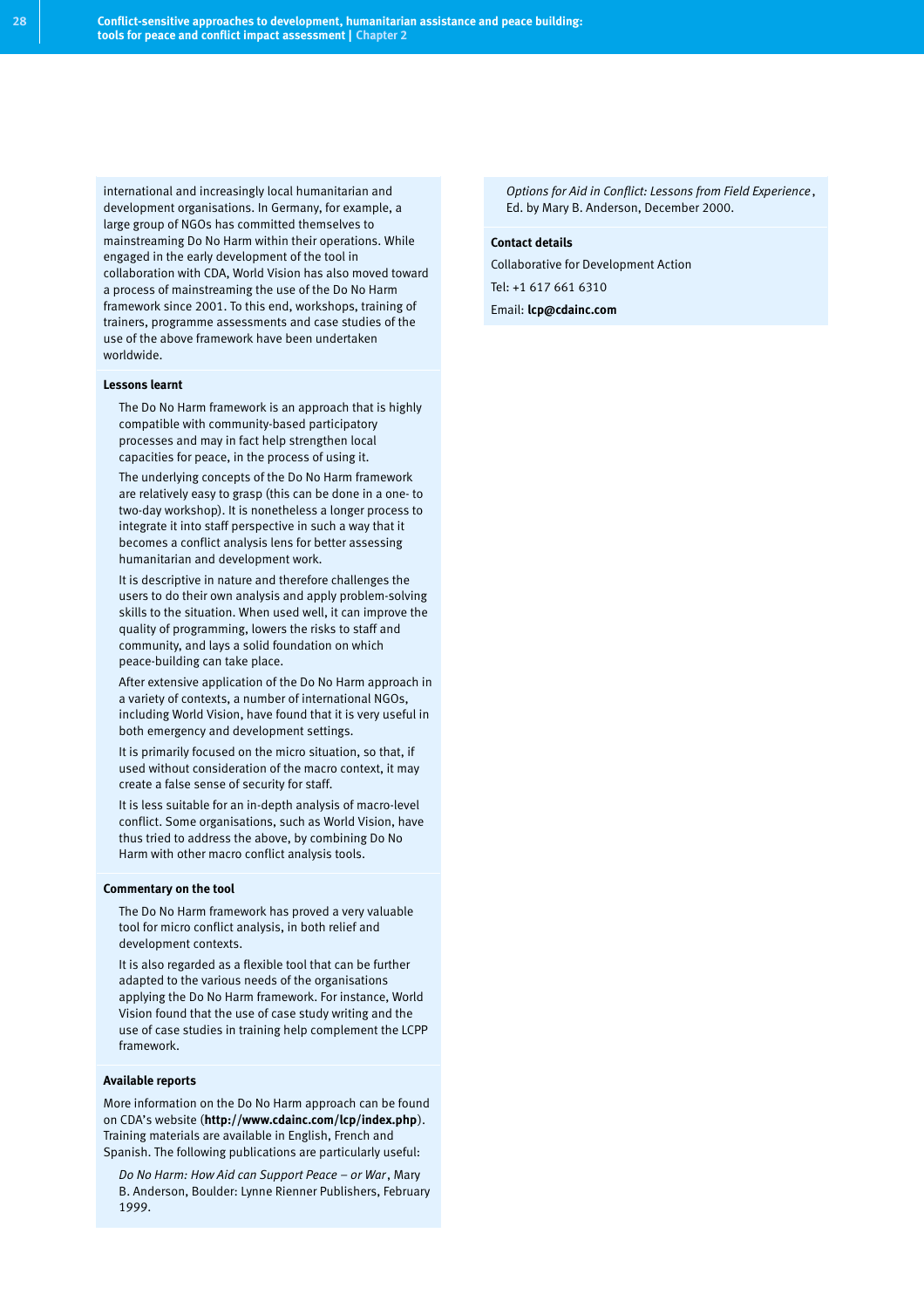# 9. **Conflict and Policy Assessment Framework**

Version / Date of issue **summer 2000**

Name of organisation **Clingendael Institute**

Author(s)

**Suzanne Verstegen, Luc van de Goor (together with Fund for Peace)**

#### **Primary purpose**

Conflict analysis and early warning, with a view to developing conflict prevention policy strategy.

#### **Intended users**

Donor desk officers, including embassy staff, it mainly addresses foreign policy and development issues.

#### **Levels of application**

Country and sectoral levels.

#### **Conceptual assumptions**

The Conflict and Policy Assessment Framework (CPAF) helps to analyse the conflict or stability sensitivity of countries by assessing the role of a number of specified indicators. The assessment will provide information on indicators that (potentially) have a destabilising effect or can put a country at risk. The use of trend lines per indicator will also emphasise whether certain indicators are areas of persistent difficulty, suggesting that more attention could/should have been devoted to these in the past. The assessment will also bring into focus the volatility of the situation and identify indicators and areas on which to focus from the perspective of limiting risks to the sustainability of peace or stability.

Within the framework of the CPAF, Clingendael uses the 'Analytical Model of Internal Conflict and State Collapse' developed by the Fund for Peace (1998), for the conflict assessment part. This model uses indicators of internal conflict and state failure. In this approach, internal conflict is caused by state failure, not the other way round.

#### **Main steps and suggested process**

Steps for conflict analysis

1. Trend analysis (Fund for Peace indicators)

2. Analysis of problem areas (ie priority areas for policy response)

3. Conflict analysis paper (to establish response-oriented warnings).

Steps for policy analysis

1. Organisation's capacity assessment (eg mandate, operational framework)

2. Toolbox assessment (policy instruments)

3. Policy assessment and lessons learned (of ongoing policies, including ex-ante peace and conflict impact assessment)

4. Assessment of the overall security context (partnerships, coalitions)

5. Strategic policy paper.

In order to improve the aspect of shared analysis and co-operation with local partners, the CPAF works with a workshop format in which all participants (donor desk officers, embassy staff and local partners, both governmental and non-governmental) are guided through the first three steps of the CPAF. The participants assess the situation of a given country as regards the sustainability of peace and stability by applying the Fund for Peace methodology, develop the latest trend line, and assess the range of policy options for addressing the areas that are flagged on the basis of the analysis.

The workshop provides the participants with an opportunity to engage in a dialogue on the assessment of the situation, as well as the policy options.

During the workshop the participants are divided into several groups to assess the twelve indicator trend lines. The findings are discussed in a plenary session with a moderator. Based on this plenary session, the overall trend and problem indicators are established.

In the next step, participants are divided into working groups with particular expertise, in order to focus discussions and to come up with adequate suggestions for addressing the problems that were identified.

The workshop results in a warning dispatch that highlights the potentially destabilising trends, as well as a list of options to address or reverse these trends. The implications for specific donors are discussed in a separate meeting.

#### **Guiding questions / indicators**

On the basis of the Fund for Peace's analytical model, top indicators on the national state level form a central part of the conflict trend analysis. These top indicators are:

- mounting demographic pressure
- massive movement of refugees or internally displaced persons
- legacy of vengeance-seeking group grievance or group paranoia
- chronic and sustained human flight
- uneven economic development along group lines
- sharp and/or severe economic decline
- criminalisation and/or delegitimisation of the state
- progressive deterioration of public services
- suspension or arbitrary application of the rule of law and widespread violation of human rights
- security apparatus operates as a 'state within the state' rise of factionalised elites
- intervention of other states or external political and/or economic actors.

Each top indicator is further specified by three to six measures, which are linked to 'potential aspects of conflict' and 'problem areas'.

#### **Required resources**

The main resources required relate to the organisation of the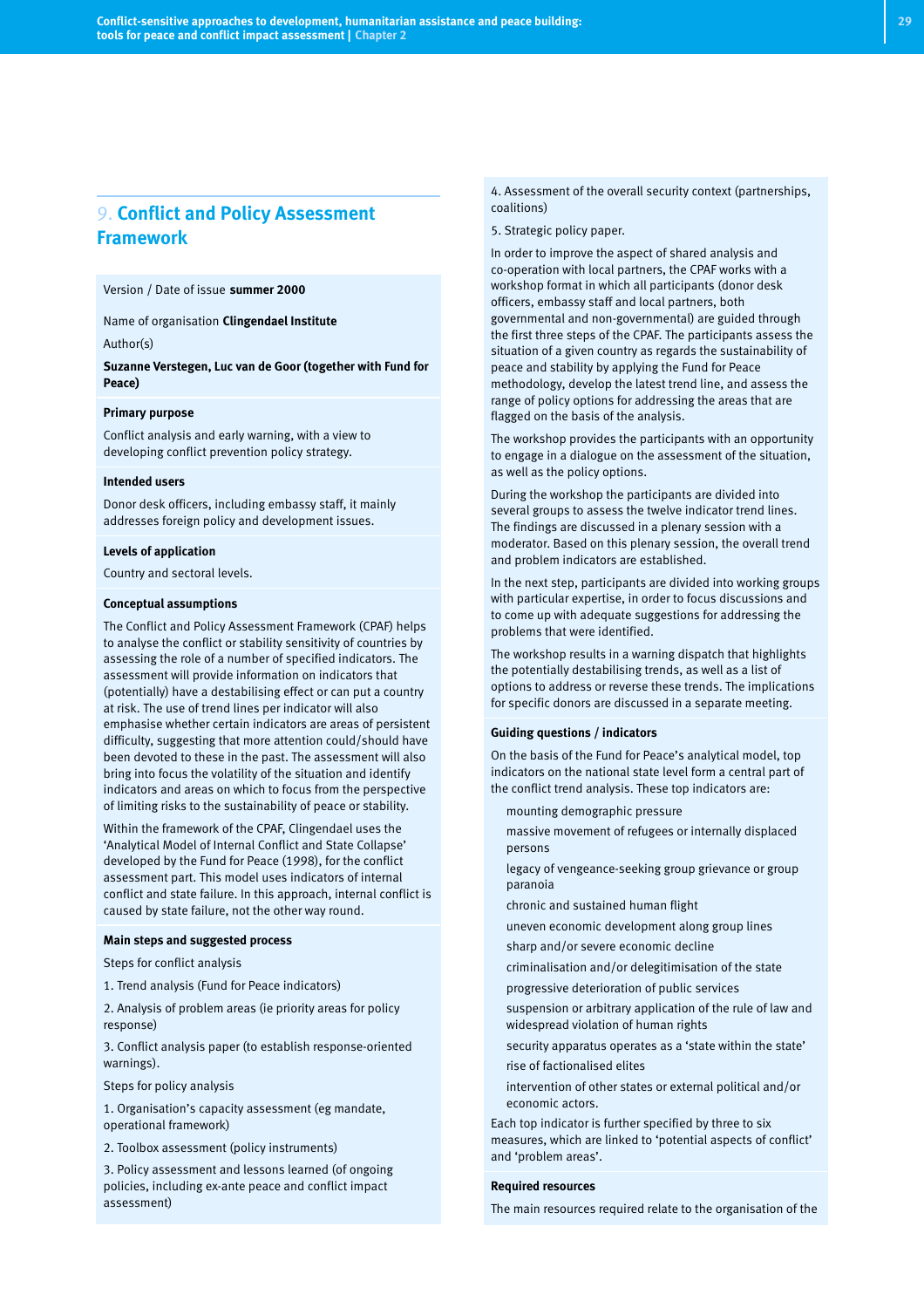workshop and include preparatory research and workshop material development, as well as the costs of travel, accommodation, etc for external participants/consultants.

#### **Current applications**

- In 2002 and 2003, the Clingendael Institute has run a number of test cases, in Rwanda and Mozambique, to further refine the tool. Its findings are used for policy purposes, and it is intended to mainstream the completed tool within the Dutch Ministry of Foreign Affairs. Another application is planned for Kenya at the end of 2003.
- In the case of Rwanda, the Netherlands Ministry of Foreign Affairs already used the CPAF to feed into its work plan for the country. In the planned Kenyan application, the CPAF will be used specifically as a basis for Dutch policy and practice.

#### **Lessons learnt**

- Carrying out the CPAF in a workshop format forced participants to be clear about developments and trends, and their potential implications and consequences if not addressed.
- Although participants were generally aware of this, the use of ratings was an added value, as it gave some sense of urgency that allowed for the visualisation of positive or negative trends over time. The ratings were explained by using examples, thus making them more concrete.
- In terms of policy, it became clear that some of the sectoral choices that have been made do not adequately relate to some of the identified trends – from a conflict prevention perspective, this clearly needed improvement. On the other hand, the projects and activities that were carried out and planned in the sectors of choice could be focused on conflict prevention.
- It was also clear that the overall political position of the Netherlands Embassy could be more critical in its political dialogue with the host governments.
- The findings were also shared with other agencies (USAID and DFID) and it was found that they coincided. This provided opportunities for joint approaches.
- In Rwanda, following this initial application, further follow-up is being planned with a view to basing future policies and programmes on the same CPAF analysis.

#### **Commentary on the tool**

The tool is currently being used in a field test phase by the Netherlands Ministry of Foreign Affairs. It will be adapted to make it more easily applicable in the future. This mainly implies speeding up the analysis and the trend line development. It is considered to be flexible and adaptable and practical in a policy setting. The tool is not addressing the specifics of programmes or activities, but mainly focuses on strategic approaches for donors (overall programme development and policy approaches) from the perspective of conflict prevention. Its continued application for the Netherlands Ministry of Foreign Affairs is under consideration and will be decided upon in 2003.

**Available reports**

The CPAF report can be downloaded from the Clingendael website (**www.clingendael.nl/cru**). The reports of the workshops are not available for wider distribution.

#### **Contact details**

Conflict Research Unit

Netherlands Institute of International Relations 'Clingendael'

Telephone: +31 (0)70 314 1950

Fax: + 31 (0)70 314 960

E-mail: **emuntinga@clingendael.nl**

Website: **www.clingendael.nl/cru**

Luc van de Goor

+31 (0)70 314 1956

**lgoor@clingendael.nl**

Suzanne Verstegen

+31 (0)70 347 6620

#### **sverstegen@clingendael.nl**

Fund for Peace (for their conflict analysis)

Pauline H. Baker

E-mail: **pbaker@fundforpeace.org** Website: **www.fundforpeace.org**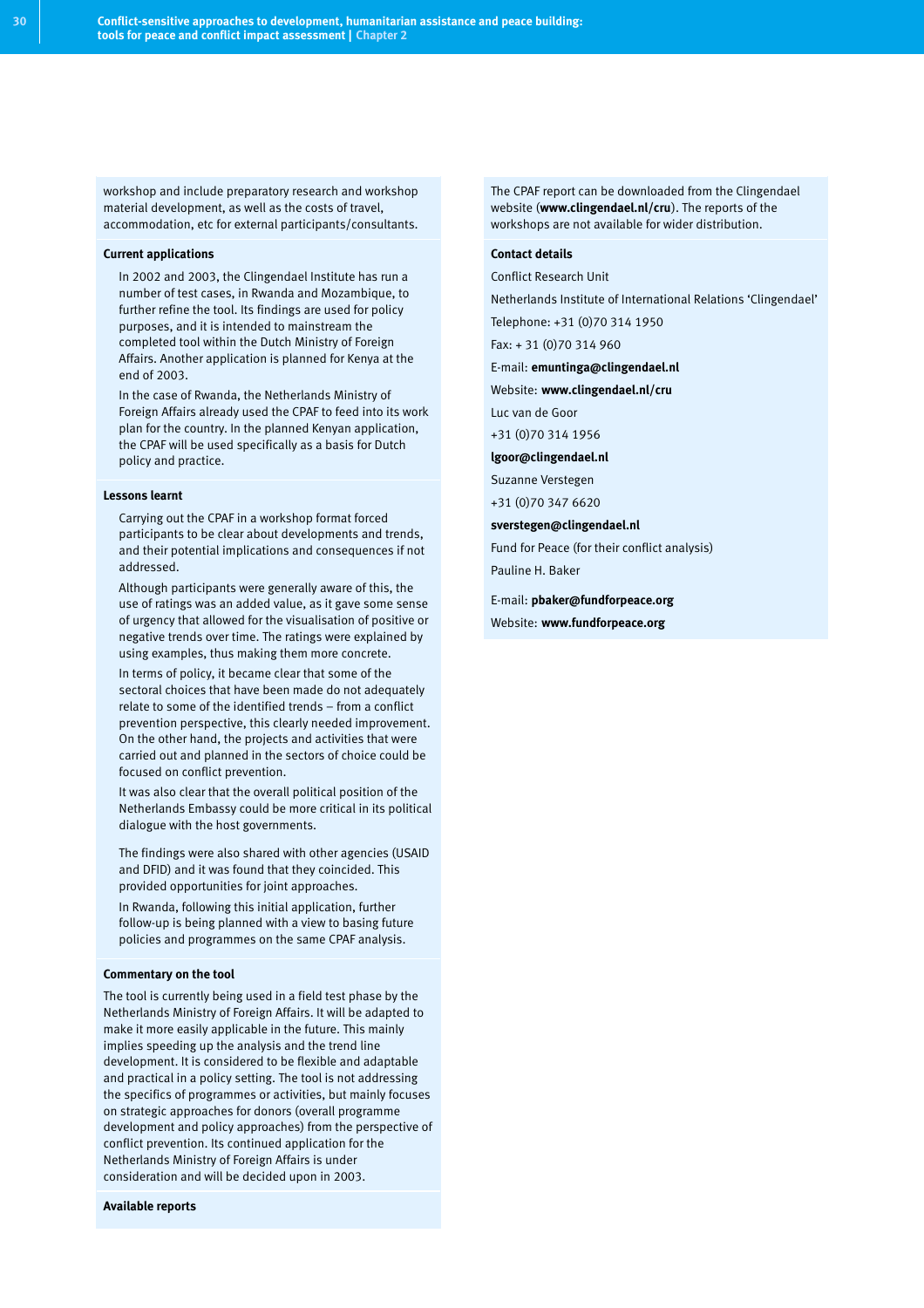# 10. **Early Warning and Preventive Measures**

Version / Date of issue **1999**

Name of organisation **UN System Staff College**

Author(s)

**United Nations System Staff College (UNSSC)**

#### **Primary purpose**

Conflict analysis, early warning and response design

#### **Intended users**

It is primarily targeted at United Nations staff (at both HQ and field level), to identify elements for potential preventive action strategies in their respective countries of assignment. It may also be used by national actors and other institutions (donors, civil society, etc) who can adopt the methodology, in order to design and develop national preventive action strategies to address home-grown issues with local solutions.

#### **Levels of application**

Country level.

#### **Conceptual assumptions**

Human security and human rights provide the conceptual framework for the UN conflict analysis methodology. In particular, human security refers to the safety for individuals and groups from both:

- violent threats, eg violent crime, gross violations of human rights, terrorism, etc
- non-violent threats, eg environmental degradation, illicit drugs, economic crises, infectious diseases, natural disasters.

#### **Main steps and suggested process**

#### **1. Situation profile**

Establish a shared understanding and broad picture of the country / region under consideration, including geography, history, current events, economy, political system, social structure, external issues, etc.

#### **2. Actors analysis matrix**

Identify and assess key actors who can facilitate or undermine peace and stability in a society, in particular from the perspective of:

- their main characteristics
- their interests and underlying needs
- the resources that they currently have and those that they still need or hope to obtain.

#### 3. **Survey of conflict causes**

Identify possible causes of violent conflict, following two main dimensions:

categorise possible causes of violent conflict, in terms of their potential threat to various aspects of human security. These include: governance and political stability, social and communal stability, economic and resource stability, personal security, military mobilisation and arms supply, external factors

further distinguish between proximate and structural causes within each human security category.

Consider human rights as a cross-cutting issue and ensure that it is mainstreamed in all human security categories.

#### **4. Composite analysis**

Explore the interaction between the structural causes of conflict in order to assess the resulting conflict dynamics and to identify the core issues which preventive action will need to address.

#### **5. Preventive measures matrix**

Identify elements of a preventive action strategy in order to address the core issues highlighted through the conflict analysis. This will be based on the formulation of objectives, the generation of options for preventive action and the identification of recommended measures, through a triage process.

#### **6. Scenario building**

Build a two-track scenario reflecting likely developments resulting from the implementation – or lack thereof – of the recommended preventive measures, in order to develop a convincing argument on the need to take preventive action.

The above steps are usually introduced through a five-day training workshop that combines plenary and country working groups.

#### **Guiding questions / indicators**

Context specific indicators are developed to measure the impact of the potential preventive action, using the SMART principle (ie Specific; Measurable; Achievable; Relevant; Time-bound). No specific list of available indicators is used.

#### **Required resources**

- Training materials (card and chart technique);
- Human resources to facilitate the process (eg facilitators);
- Limited financial resources unless external facilitation is required.

#### **Current applications**

From 1999 to 2003, 34 training workshops have been conducted at the country and regional level and targeted UN staff, national actors (eg Niger) and civil society (Washington; Bilbao).

#### **Lessons learnt**

On the basis of the external evaluation conducted in 2002/2003, key findings and recommendations can be summed up as follows:

Overall, the Early Warning and Preventive Measures (EWPM) project has achieved a great deal in less than five years. The evaluators found a heightened awareness concerning areas of early warning and conflict prevention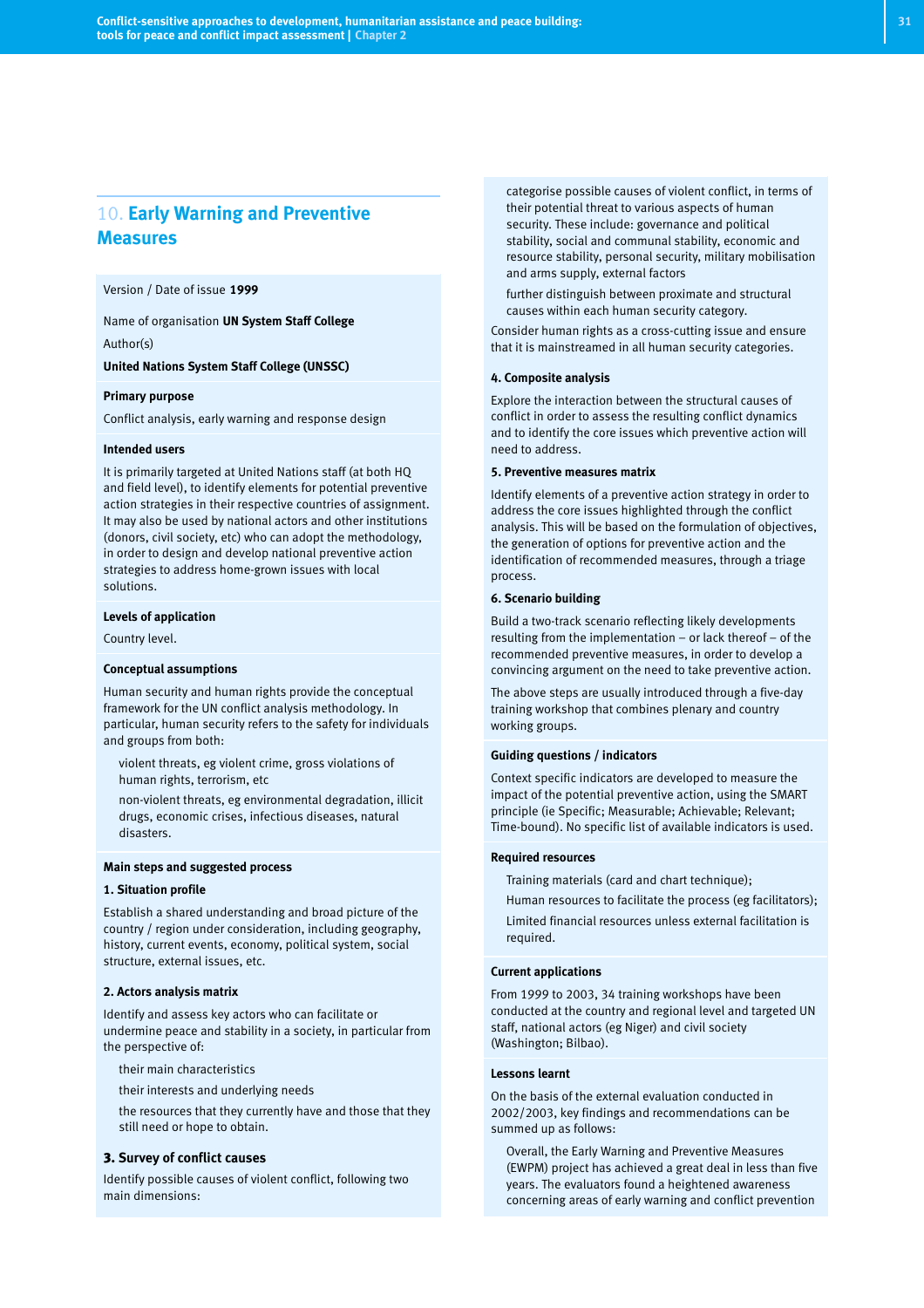and a determination to make early warning a cross-cutting issue throughout the UN.

- The course content needs to be continuously reviewed, in order to ensure it is in line with new developments emerging in the conflict prevention field.
- The pool of trainers that the United Nations System Staff College currently uses needs to be further expanded.
- Human rights issues need to be integrated better.
- Increased advocacy is needed to reach a larger audience beyond the UN system.

#### **Commentary on the tool**

- The EWPM methodology remains time consuming, if all steps are followed in an in-depth fashion.
- It does not require extensive financial resources, as long as no external facilitator is needed.
- It is a flexible methodology that can be adapted to a large variety of audiences beyond the UN system (eg civil society; donor agencies).

#### **Available reports**

All reports of the 34 trainings conducted (1999-2003), as well as the recently completed external evaluation, are available on the UN System Staff College website (**www.unssc.org**).

#### **Contact person**

Svenja Korth

Project Officer (EWPM) United Nations System Staff College

Email: **s.korth@unssc.org**

Website: **www.unssc.org**

# 11. **Conflict assessment framework**

#### Version / Date of issue **7 January 2002**

Name of organisation **USAID, Office of Conflict Management and Mitigation**

Author

#### Sharon Morris

#### **Primary purpose**

To integrate conflict sensitivity into the Mission strategy. It is mainly development focused.

#### **Intended users**

USAID desk officers, implementing partners, mission staff, US embassy staff and other US government participants.

#### **Levels of application**

Country / national, regional and sectoral levels (eg democracy and governance, health, natural resource management)

#### **Conceptual assumptions**

The framework aims to pull together the best research available on the causes of conflict and focuses on the way that the different variables interact. It does not aim to make predictions. It also does not explicitly weight variables, although it identifies a few categories of key causes of conflict, namely:

- ethnic and religious divisions
- economic causes of conflict
- environment and conflict
- population, migration and urbanisation
- institutional causes of conflict.

#### **Main steps and suggested process**

- Desk study on the country context and the main causes of conflict.
- Discussions with other US agencies (eg State Department, Department of Justice, etc.) on the planned engagement for that country and the planned conflict assessment.
- Assessment team goes to the country for a three to four week visit. This visit generally includes a workshop with the mission staff and partner organisations (ie partner organisations working on conflict, as well as from different sectors). The country visit leads to a conflict mapping, which is being compared to existing programmes to assess whether they addressing the conflict causes.
- The outcome of the assessment is a report with recommendations on how to address the conflict causes through development programmes. The recommendations focus specifically on examining the in-country organisational capacity to address the causes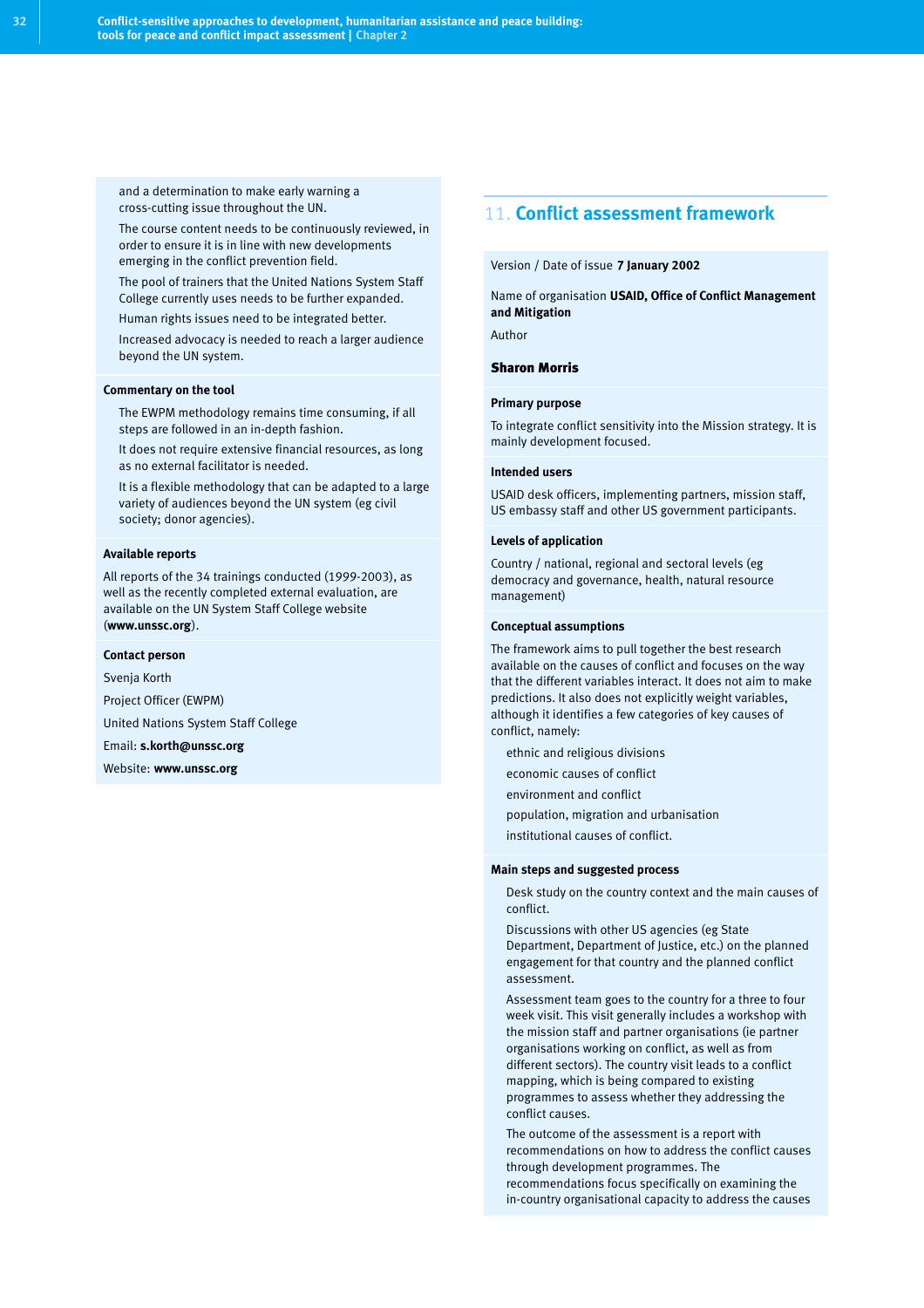of conflict that have been identified.

The mission then takes forward the recommendations (with support from the original assessment team) within their programming strategy.

After the desk study has been conducted, specific sectoral themes generally emerge as key conflict causes (eg competition for access to natural resources) and a multi-sectoral team will be pulled together accordingly. The team will normally consist of no more than five people, including sectoral specialists, who can be either from the head office or in-country consultants (the number of people from head office is usually restricted to one or two people). The team spends about three to four weeks in-country, working with the mission staff.

#### **Guiding questions / indicators**

The methodology suggests some broad guiding questions, in order to stimulate thinking on the interaction of different issues and tensions. They centre on the need to first establish the variety of causes that interact and overlap, and then to move into the more detailed analysis of what these causes are and the dynamics between them. This analysis focuses on four categories of the causes of internal conflict and specifies a number of key issues under each category:

1. root causes (greed and grievance): including ethnic and religious divisions; economic causes of conflict; environment and conflict; population, migration and urbanisation; and the interaction between different root causes and conflict

2. causes that facilitate the mobilisation and expansion of violence (access to conflict resources): organisations and collective action; financial and human resources; conflict resources and widespread violence

3. causes at the level of institutional capacity and response: democracy and autocracy; political transitions and partial democracies; weak states, shadow states and state failure; state capacity, political leadership and conflict

4. regional and international causes/forces: globalisation, war economies and transnational networks; bad neighbourhoods.

In addition to the categories and principles outlined above, the idea of 'windows of vulnerability' is also introduced, which indicates the moments when particular events (eg elections, riots, assassinations etc) can trigger the outbreak of full-scale violence.

#### **Required resources**

The resources required relate to the time spent on the desk study before the in-country visit, the in-country visit itself, and the follow-up support after the visit. In total, the entire process takes around two months.

#### **Current applications**

This methodology has been applied in about 18 countries to date in Africa, the Middle East, the Caucasus, Latin America, Asia / Near East and the NIS. USAID also participated in the multi-donor assessment that was conducted in Nigeria (together with DFID, the World Bank and UNDP).

#### **Lessons learnt**

Workshops were found to be a useful format for the in-country assessment work.

- Using local consultants has been very valuable, but one needs to carefully select them, bearing in mind their own political opinions and affiliations. In some cases, it has been impossible to use local consultants due to such sensitivities or the fact that they may be put at risk through their involvement in the assessment.
- The importance of having a team composed of specialists from different sectors has been proven, so as to broaden it beyond people usually working only on conflict.
- Similarly, integrated, multi-sectoral programming is important in order to effectively address the confluence of the different conflict causes and dynamics.
- The ultimate objective of the assessment is to enable the mission to adjust their programming in order to make a difference to the conflict dynamics in-country. The close involvement and buy-in from the mission staff is therefore critical to ensure that implementation takes place.
- In-country, good co-operation with the US Embassies has proven very useful.
- After producing the assessment report with its recommendations, it is crucial to follow up and ensure that the findings are incorporated into the programme strategies in country.
- It has proved fairly easy to convince mission staff of the link between conflict and their programming, but the challenge has been how to then design and implement more conflict-sensitive programmes. With this in mind, USAID has started developing a menu of options / examples for different types of programmes on different sectors, such as for instance how to design a programme for conflict-sensitive water management or youth engagement.

#### **Commentary on the tool**

This methodology has been very successful at establishing the analysis of what conflict causes are and how they link to sector programming. The challenge is now to ensure that this realisation is implemented through appropriate programme design and implementation.

#### Available reports

The country reports are not available publicly and the conflict assessment framework methodology is not available yet, although it is envisaged that it will eventually be available on the USAID website.

#### **Contact details**

Adam Reisman Office of Conflict Management and Mitigation USAID Tel: +1 202 661 5862 Email: **areisman@dis.cdie.org**

Website: **www.usaid.gov**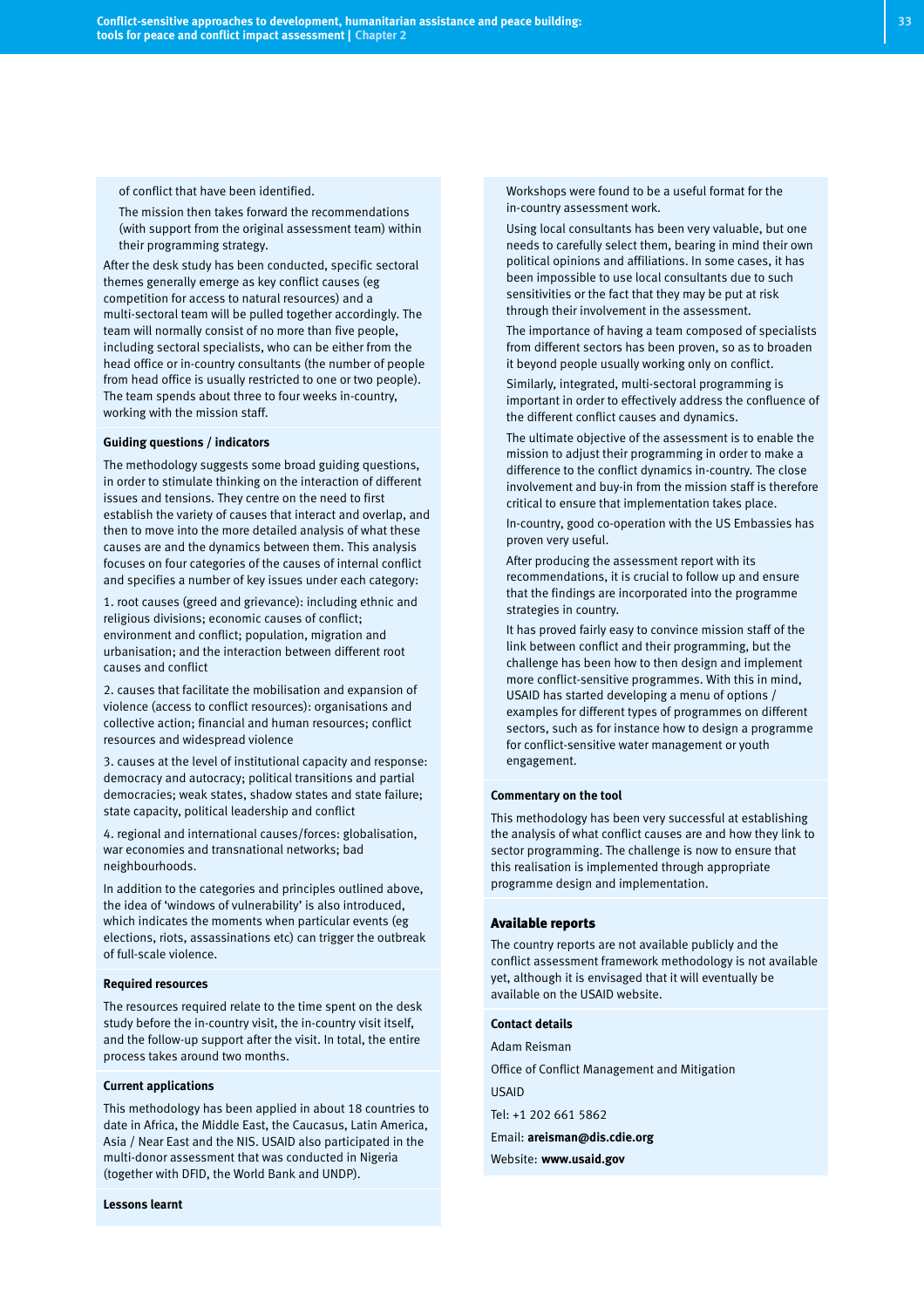# 12. **Conflict analysis for project planning and implementation**

#### Version / Date of issue **2002**

Name of organisation **GTZ**

Author(s)

#### Manuela Leonhardt

#### **Primary purpose**

Conflict analysis and planning

#### **Intended users**

Desk officers, regional representatives, project managers of donors and international NGOs working in development.

#### **Levels of application**

Country and project levels.

#### **Conceptual assumptions**

The conflict analysis tool is based on a synthesis of existing tools. It places particular emphasis on participatory approaches to conflict analysis.

#### **Main steps and suggested process**

#### **A. Conflict analysis**

#### *1. Conflict profile*

- What kind of conflict do we deal with? What are its consequences?
- When did it start? How did it develop over the last years? What phase are we in?
- Where does the conflict take place? Territorial issues?

#### *2. Stakeholder analysis*

- Who are the parties to the conflict? What are their positions, interests and capacities? Alliances?
- What position do the (intended) beneficiaries have towards the conflict? How does the conflict affect them? What survival strategies have they developed?
- What capacities do the conflict parties have to continue the conflict? Are there capacities for peace?
- What are the conclusions of this analysis for the selection of partners and beneficiaries?

#### *3. Causes of conflict*

- Why did the conflict start? What are its root causes (security, political, economic, social, external)?
- What factors contribute to prolonging the conflict?
- What are the main obstacles working against a peaceful solution?

#### *4. Trends and opportunities*

- How does the conflict presently develop? What factors encourage violence, what factors contribute to peace?
- Are there peace initiatives? At what level? What have they achieved?

How can linkages between micro-level activities and macro-level processes be achieved?

#### **B. Project planning**

- *1. Capacity analysis (own organisation and partners)*
- Why do we want to work on conflict? What is our mandate? Do partners and beneficiaries wish such an engagement?
- Do we have the necessary skills, knowledge, resources, and networks to work on conflict? How can we build them?
- How would this affect our other activities in the area?

#### *2. Goal analysis*

- What are the key entry points for working on the conflict?
- What are the beneficiaries/partners' priorities?
- What are our priorities?
- What is our comparative advantage?

#### *3. Strategy development*

- Do we have a coherent strategy to address the priority issues identified above?
- Do we have the minimum political, legal, and security requirements to do this work?
- Do we have sufficient political support (local, national)?
- Is the timing appropriate? Is there a window of opportunity?
- Is the initiative sustainable?

#### *4. Risk assessment*

Is there a possibility that the initiative, directly or indirectly, intentionally or unintentionally:

- contributes to social and economic polarisation?
- reinforces undemocratic political structures?
- weakens civil society and undermines political participation?
- compromises local mediators or conflict management structures?
- provides opportunities for hate propaganda or censorship?

#### *5. Peace and conflict indicators*

To cover the security, political, economic, social, and external dimensions of conflict.

#### **Guiding questions / indicators**

Each analytical step contains a set of guiding questions, which help the user to build an understanding of the conflict and prepare conflict-sensitive action. The key guiding questions are:

#### **A. Conflict analysis**

- 1. Conflict profile
- 2. Stakeholder analysis
- 3. Causes of conflict
- 4. Trends and opportunities

#### **B. Project planning**

1. Capacity analysis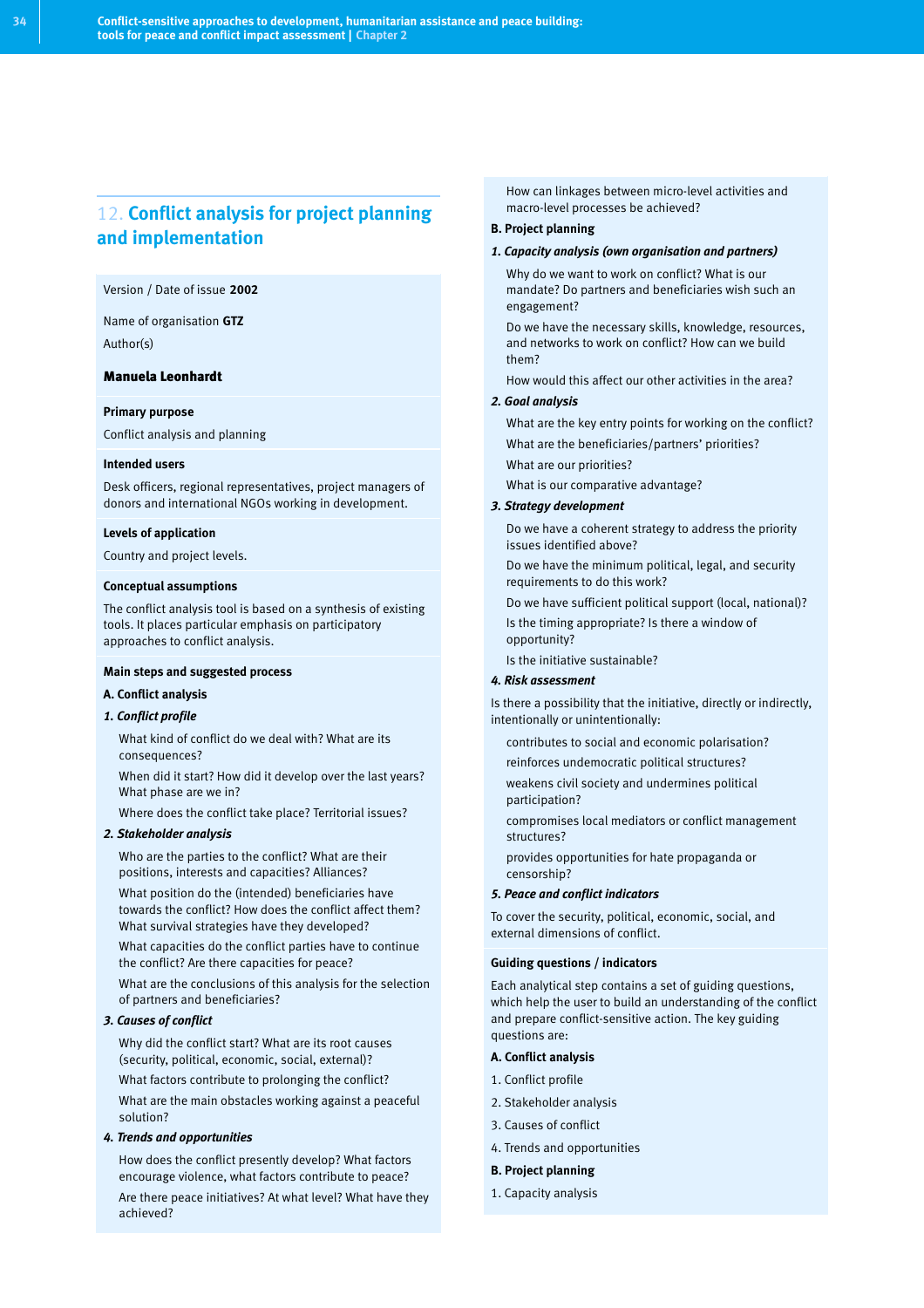#### 2. Goal analysis

- 3. Strategy development
- 4. Risk assessment
- 5. Peace and conflict indicators

The manual offers fifteen analytical tools to support the user in working on the guiding questions. The tools are drawn from the participatory rural assessment toolbox, the Responding to Conflict tools as well as from the work of individual conflict specialists. They include:

- conflict profile
- phases of conflict
- timeline
- arena analysis (spatial conflict analysis)
- conflict mapping (actor analysis)
- conflict actors pyramid
- conflict onion (positions, interests, needs analysis)
- conflict tree (similar to problem tree)
- conflict pillars (factors upholding the conflict)
- trend analysis
- conflict scenario
- capacities and vulnerabilities analysis
- institutional analysis
- capacity analysis
- Do No Harm analysis.

#### **Required resources**

The required resources relate to the organisation of workshops and consultation meetings. Some desk-based work can also be undertaken, but it is better to organise workshops and consultation meetings on site.

#### **Current applications**

GTZ conducted approximately 20 country studies in the Caucasus, Central Asia, South Asia, Africa, the Middle East and Latin America on the basis of this tool. The tool was also requested by other German development co-operation organisations and used in their work.

#### **Lessons learned**

This methodology focused on development co-operation and adopts a participatory approach, which has proven to be a great strength in its application. In order to use this methodology, facilitators require some time investment to become acquainted with the guidelines, as they comprise almost 100 pages.

#### **Commentary on the tool**

Experiences of the applications are currently being examined. The tool will be revised on the basis of these experiences up to the end of 2003. Publication of the revised tool is envisaged.

#### **Available reports**

The GTZ approach is available at **http://www.gtz.de/crisisprevention/english/**. The following reports were also conducted on the basis of the above

#### methodology:

- GTZ, Tara Polzer 2002, 'Developing conflict sensitivity: lessons learned from seven country studies' (Draft version)
- GTZ 2002, '**Nepal** Country Study on Conflict Transformation and Peace Building'
- GTZ 2002, 'Peace Development and Crisis Prevention in **Colombia'** (available in German only)
- GTZ 2002, 'Peace Development and Crisis Prevention in **Guatemala'** (available in German only)
- GTZ 2002, 'Conflict Assessment **Afghanistan'** (available in German only)
- GTZ, FES, FriEnt 2002, 'Regional Conflict Assessment **Afghanistan'** (available in German only)
- GTZ 2002, 'Country Study **Zimbabwe'** (available in German only)
- GTZ 2002, '**Tajikistan**: Conflict and Reconstruction' (available in German only)
- GTZ, KfW, DED 2002, 'Analysis of Peace and Conflict Potential in **Yemen'**
- GTZ 2002, 'Peace Promotion and Conflict Transformation in **Sierra Leone and Guinea'**
- GTZ 2001, 'Conflict Analysis **Caucasus'** (available in German only)
- GTZ 2001, '**Chad**: Conflict Management and Peace Development' (available in German only)
- GTZ 2001, 'Prospects of Crisis Prevention and Conflict Management in Mulanje District, **Malawi'** (Southern Region)
- GTZ 2000, 'Crisis Prevention and Conflict Transformation in **Uganda'** (available in German only)
- The reports in English available from the same website.

#### **Contact details**

GTZ

Sector Programme Crisis Prevention and Conflict Management

Melanie Seegräf

Tel.:0049-(0)6196-79-3124

Fax: 0049-(0)6196-79-6310

E-Mail: **melanie.seegraef@gtz.de**

Website: **www.gtz.de/crisisprevention/english/**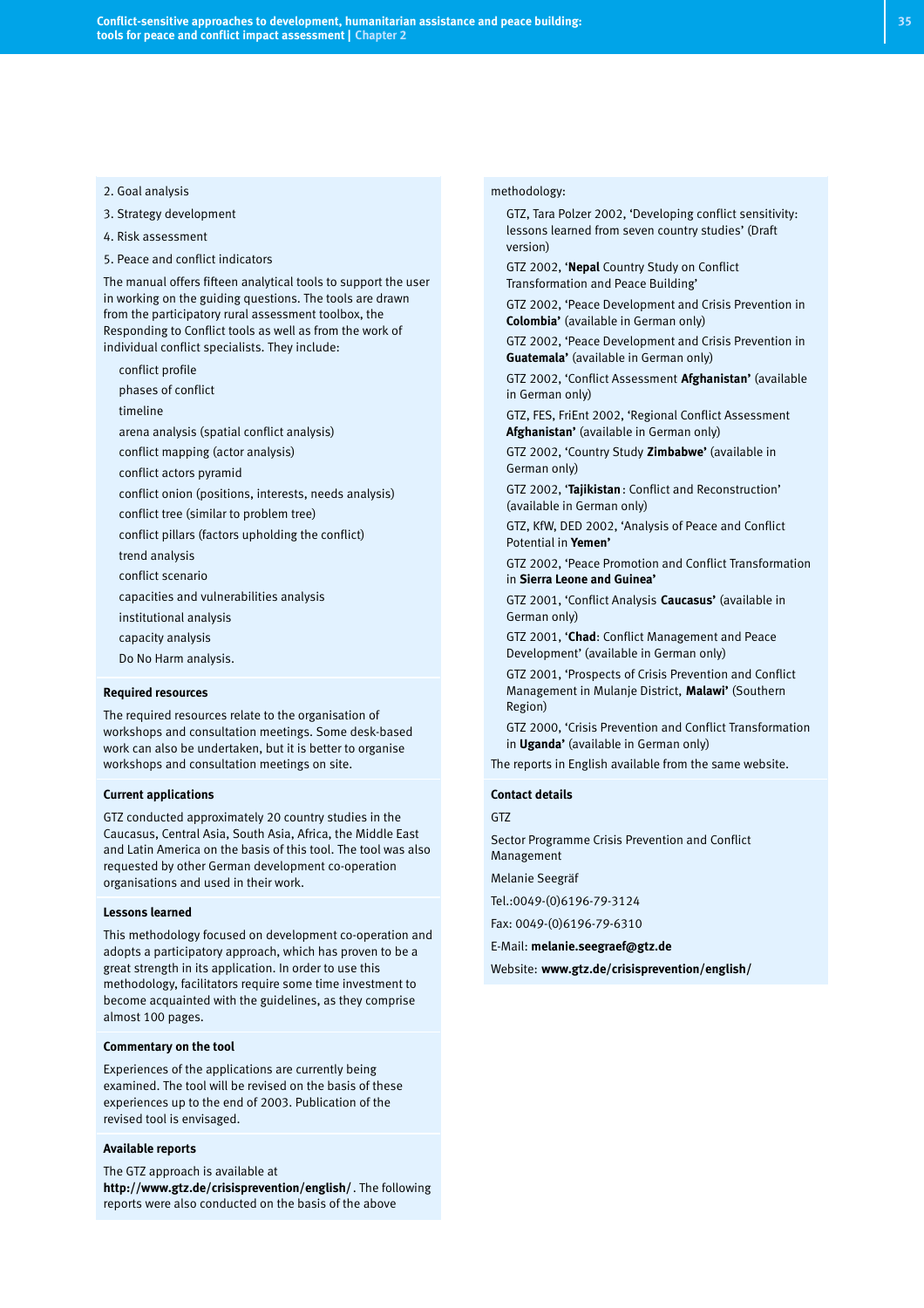# 13. **FAST methodology**

#### Version / Date of issue **1999**

Name of organisation **Swisspeace**

Version / Date of issue 1999

Author

#### Swisspeace, in collaboration with VRA (Virtual Research Associates)

#### **Primary purpose**

Risk assessments and early warning

#### **Intended users**

Development agencies, especially at desk officer level, Foreign Ministries and international organisations and NGOs.

#### **Levels of application**

FAST provides *country-focused* real-time monitoring of social, economic and political developments, by way of continuous collection of events data, with an emphasis on political stability and instability. The methodology can also be used for regions or sub-regions and be modified for other thematic focuses (eg migration, health, human rights, etc.).

#### **Conceptual assumptions**

The objective of FAST is the recognition of impending or potential crisis situations for the purpose of early action and the prevention of violent conflict. FAST aims to enhance the ability of political decision makers to identify critical developments in a timely manner, in order to formulate coherent political strategies to prevent or limit destructive effects of violent conflicts.

FAST uses a comprehensive combination of qualitative and quantitative analytical methods to produce risk assessments. The concept that forms the foundation of the FAST early warning methodology is *event data analysis* – ie the ongoing information collection of daily events and its quantitative analysis. This is supplemented by the qualitative analysis provided by international experts as well as the in-house analysis carried out by the desk officers.

#### **Main steps and suggested process**

The conflict analysis is carried out along two principles:

The qualitative conflict analysis of a given country is conducted by applying the *FAST analytical framework*, which aims to determine root, proximate, and intervening factors that can lead to the outbreak of a violent conflict or shape an existing conflict.

#### Analytical framework

**Root causes** Background factors<br>that enhance armed<br>conflict Necessary but not<br>sufficient causes of<br>armed conflict

Mostly static –<br>change only slowly<br>over time Mostly embedded<br>in historical context

Examples: Ethnic<br>diversity; Colonial<br>history; Economic situation

#### **Proximate causes**

Factors that can lead<br>(with the root causes)<br>to armed conflict Are time wise closer<br>to the outbreak of<br>armed conflict

Can change quickly<br>over time Mostly embedded<br>in historical context Examples are:<br>Government type;<br>increase in poverty

Example: Seasonal<br>factors

**Negative intervening** factors . Increasing the likelihood of armed conflict

Positive intervening<br>factors

-------<br>• Decreasing the likelihood<br>• of armed conflict

· Example: Arms trade

The quantitative analysis follows the logic of event data analysis, meaning the ongoing collection of daily events that are relevant for our focus of increasing/decreasing stability in a country. This data set is then analysed statistically and the results are displayed in graphs. The information collection is carried out by local information networks on the ground in order to have a set of data that is independent from Western newswires but also to gain higher frequency and dispersion throughout the country.

#### **Guiding questions / indicators**

The analytical framework looks at root and proximate causes, as well as intervening factors, along a timeline. Thereby, various indicators are identified, following a set of topics, including historic, political / institutional, economic, societal / socio demographic, ecological, and international issues. These indicators, however, have to be applied in a flexible manner and need to be adjusted according to the context.

The indicators that are identified in the analytical framework are used for the ongoing monitoring that is carried out. Besides, these issues correlate with the indicators that are used in the quantitative system used by FAST.

#### **Required resources**

Due to the different components of FAST, the amount of human resources that is required is as follows:

- desk officers in Bern (each desk officer covers 2-3 countries)
- local Information networks (3-5 field monitors in each country as well as one country coordinator)
- an expert network to cover all the countries that are monitored by FAST
- statisticians and personnel for quality control.

At present there are 12 employees at the headquarters in Bern.

#### **Current applications**

- FAST currently covers 22 countries in Central Asia, South Asia, the Balkans, the Middle East, the Horn of Africa, the Great Lakes region and Southern Africa. The coverage can be expanded according to clients' needs.
- The Conflict Early Warning and Response Mechanism (CEWARN), initiated by IGAD, has adapted the FAST methodology focusing on cross-border, pastoral conflicts in the IGAD member states.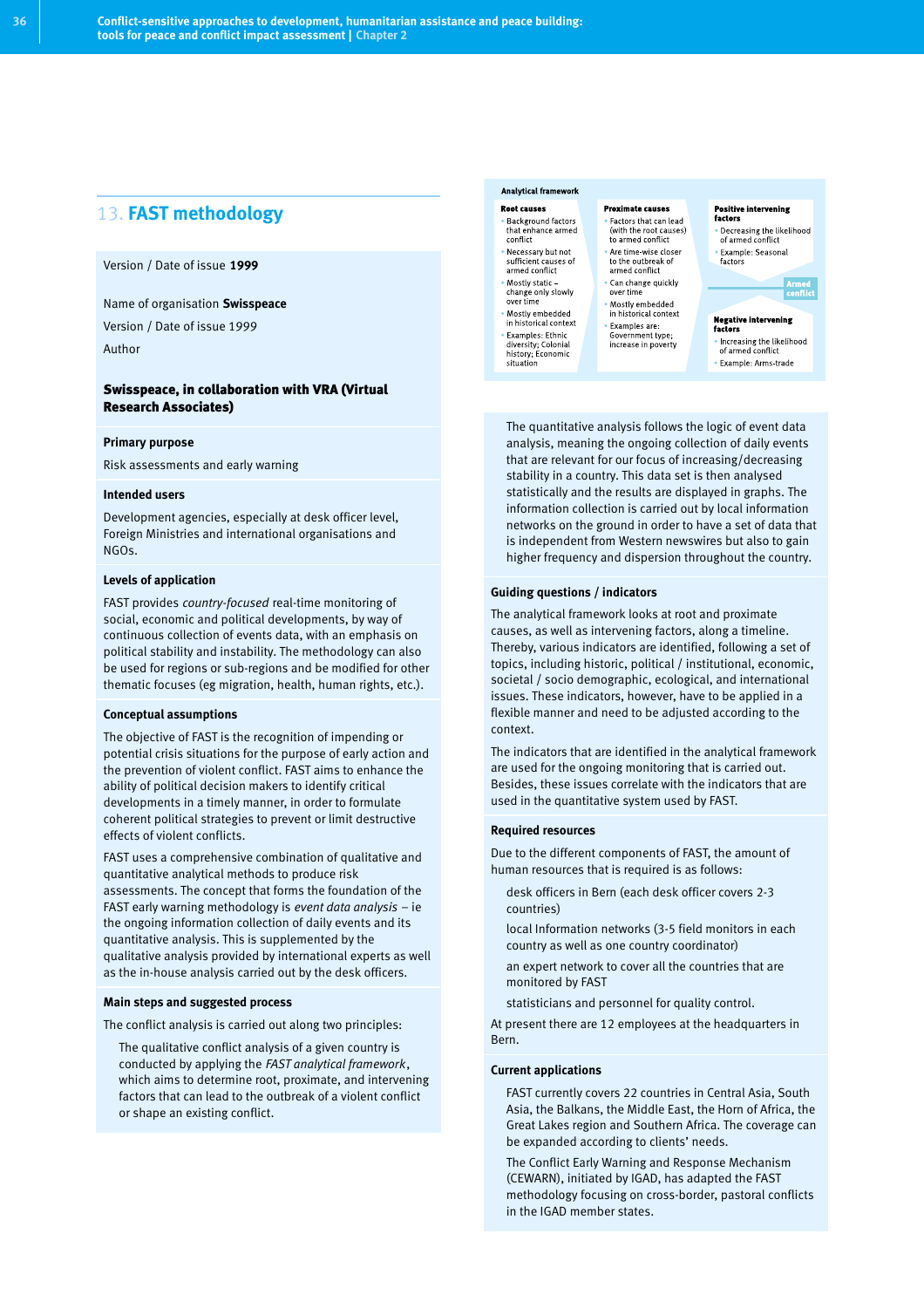#### **Lessons Learnt**

- Real-time monitoring of 186 event types conflict / cooperation – using event data analysis
- System can be tailored to meet the end-user's needs
- Combination of qualitative and quantitative analysis
- The analytical framework tool has proven an effective analysis tool that has also been effectively used at several early warning training workshops.

#### **Commentary on the tool**

FAST is an early warning tool based on conflict analysis, and not an early response mechanism, as the responses to be taken, on the basis of the forecasting provided by FAST, remain with the end users.

The analytical framework – FAST's qualitative analysis tool – can easily be applied by other institutions. Besides, FAST has used this tool in several training workshops (held in collaboration with the FEWER network) and has received positive response to its application. The framework allows for a comprehensive, in-depth analysis of a region / country and gives an excellent overview of the causes and the development of a conflictive environment over time, while highlighting positive intervening factors that can be useful for peace-building initiatives.

The complex FAST methodology can be modified and adjusted to different regions and focuses. The set-up and application, however, is cost-intensive due to the different components needed for information collection and quality control, analysis, and report writing. Nevertheless, the advantage of having local networks for information collection and data that is independent from Western newswires clearly outweighs the higher overall costs.

#### Available Reports

The quarterly risk assessments are published on the FAST website (**www.swisspeace.org/fast/** )

#### **Contact details**

Swisspeace

Tel.: +41 (0) 31 330 12 12

Email: **fast@swisspeace.ch**

Website: **www.swisspeace.org/fast/**

### 14. **Conflict diagnostic handbook**

#### Version / Date of issue **January 2003**

Name of Organisation **Canadian International Development Agency (CIDA)/Conflict Prevention and Post-Conflict Reconstruction (CPR) Network resource**

Author(s)

**FEWER/CIDA**

#### **Primary purpose**

To facilitate the design of a Conflict Diagnostic Framework that enables planners to make strategic choices, and define entry points for response, by assessing conflict and peace factors and conducting a stakeholder analysis.

#### **Intended users**

Development practitioners seeking to mainstream peace and conflict analysis into their long-term development programmes

#### Levels of application

Country and regional

#### **Conceptual assumptions**

The Conflict Diagnostic Framework is based on the assumption that the identification of key indicators / stakeholders, the definition of scenarios / objectives, and the unpacking of strategic issues, together set the stage for a comprehensive (and evidence-based) peace-building strategy.

The framework is not aimed at assessing the impact of a particular project on the peace and conflict dynamics in a society nor to fully cover programme implementation issues.

#### **Main steps and suggested process**

For each step there is a table that needs to be completed, that reflects the components of the analysis in each step.

- **Step 1: Conflict Diagnostic Framework**
- **Step 2: Conflict analysis**
- **Step 3: Peace analysis**
- **Step 4: Stakeholder analysis**
- **Step 5:** Scenarios and objectives
- **Step 6:** Strategic issues and choices
- **Step 7: Peacebuilding recommendations**

#### **Guiding questions / indicators**

#### *1. Step 1: Conflict Diagnostic Framework*

This has a series of assumptions as part of its rationale:

- that conflict indicators, peace indicators and stakeholders need to be identified for conflict analysis
- that trends in key conflict/peace indicators and stakeholders need to be analysed in order to be able to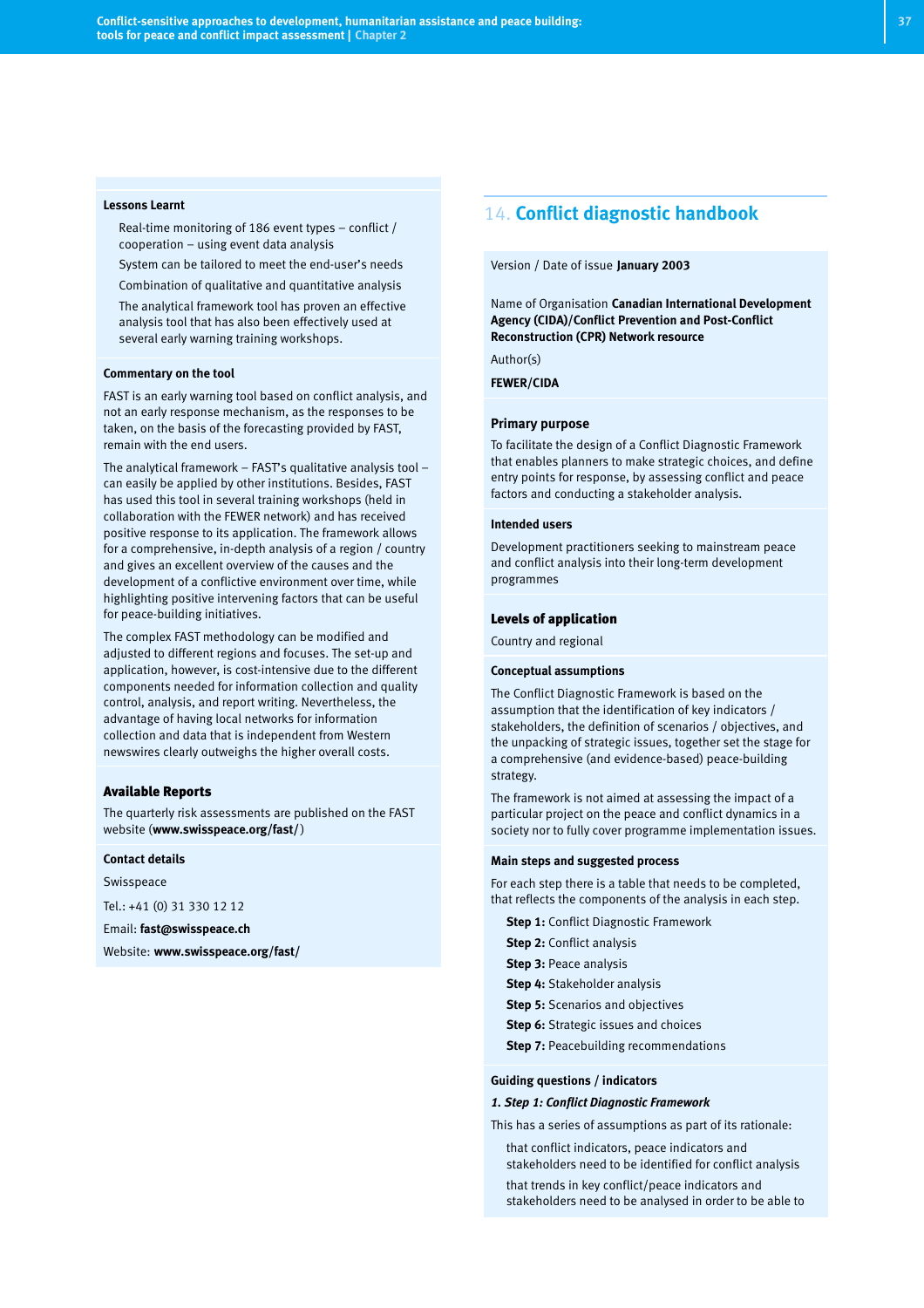identify likely scenarios

- that scenarios can be easily translated into objectives, thus rooting peacebuilding objectives in reality
- that, in order to define responses to conflict, the following strategic issues need to be considered: the main conflict indicators and the synergies among them; any gaps in peace-building; and strategic choices to be made by responding institutions.

#### *2. Step 2 & 3: Conflict analysis and peace analysis*

The following guiding questions are used for these two steps:

- have you considered indicators at all levels (local, national, international)?
- have you considered indicators that relate to political, economic, social, and security issues?
- have you considered the relative importance of historic, present and future indicators?
- are your indicators reflective only of the current phase of the conflict (pre-conflict, actual conflict, post conflict)? If so, please consider whether other phases are relevant.
- are the indicators you selected important both in terms of facts and perceptions?
- do the indicators selected reflect the concerns of different sectors of the population (women, elderly, poor, children, rich etc)?

#### *3. Step 4: Stakeholder analysis*

The same guiding questions as above, plus the following:

- peace agendas: what visions of peace do the stakeholders have? What kind of peace do they want? What are the main elements of their peace agendas (land reform, national autonomy)?
- capacities: what capacities do the stakeholders have to support conflict prevention and peacebuilding or to otherwise affect it?
- implications for peacebuilding: strategic conclusions: what implications does this analysis have for pursuing structural stability and peacebuilding?

#### *4. Step 5: Scenarios and objectives*

The guiding questions are:

- what are trends in key conflict indicators/synergies, peace indicators, and stakeholder dynamics?
- what is your judgement about best/middle/worst-case scenarios when considering the overall (conflict, peace, stakeholder) picture?
- what optimal and contingency objectives can you draw from the best and worst case (respectively) scenarios?

#### *5. Step 6: Strategic issues and choices*

The guiding questions are:

- in view of the full analysis, review identified conflict synergies. Are they complete?
- assess the initiatives of other agencies and the capacity and comparative advantage of one's own agency in the different fields (governance, economic, socio-cultural and security).
- in view of the previous questions, are key peacebuilding gaps adequately defined?

specifically look at your capacity in different fields (political, economic, social, security) at all levels (local, regional and international). What can be mobilised to impact on conflict synergies and peacebuilding gaps?

#### *6. Step 7: Peacebuilding recommendations*

Once the recommendations have been identified, they need to be looked at in terms of:

- the overall peacebuilding objectives
- coherence of the strategy
- who should be involved

#### **Required resources**

The framework is designed to be most useful when used in a workshop setting, and so resources would be required to organise a workshop.

#### **Current applications**

Three workshops have been held to apply this framework: in Sierra Leone, the Philippines and the DRC.

#### **Lessons learnt**

1. Although systematised thinking is required for good conflict analysis and strategy development, the constantly changing nature of conflict is not easily captured in tables and boxes. The use of supplementary devices to enhance understanding (eg conflict trees) is therefore essential.

2. The diagnostic tool is just that - it does not enable good analysis if its users lack a good understanding of the conflict under study, or analytical skills.

3. The tool needs to be adapted for use by different types of actors, eg international development agencies with programmed development interventions, or local NGOs engaging in various activities.

4. In order to ensure high quality analysis and a good strategy, the tool should be applied in a workshop process that brings together key (constructive) stakeholders.

#### **Commentary on the tool**

#### None

#### **Available reports**

The Compendium of Operational Tools can also be consulted at **www.acdi-cida.gc/peace** for operational tools, best practices and lessons learned.

#### **Contact details**

Chief, Peacebuilding Unit

**peace\_building@acdi-cida.gc.ca**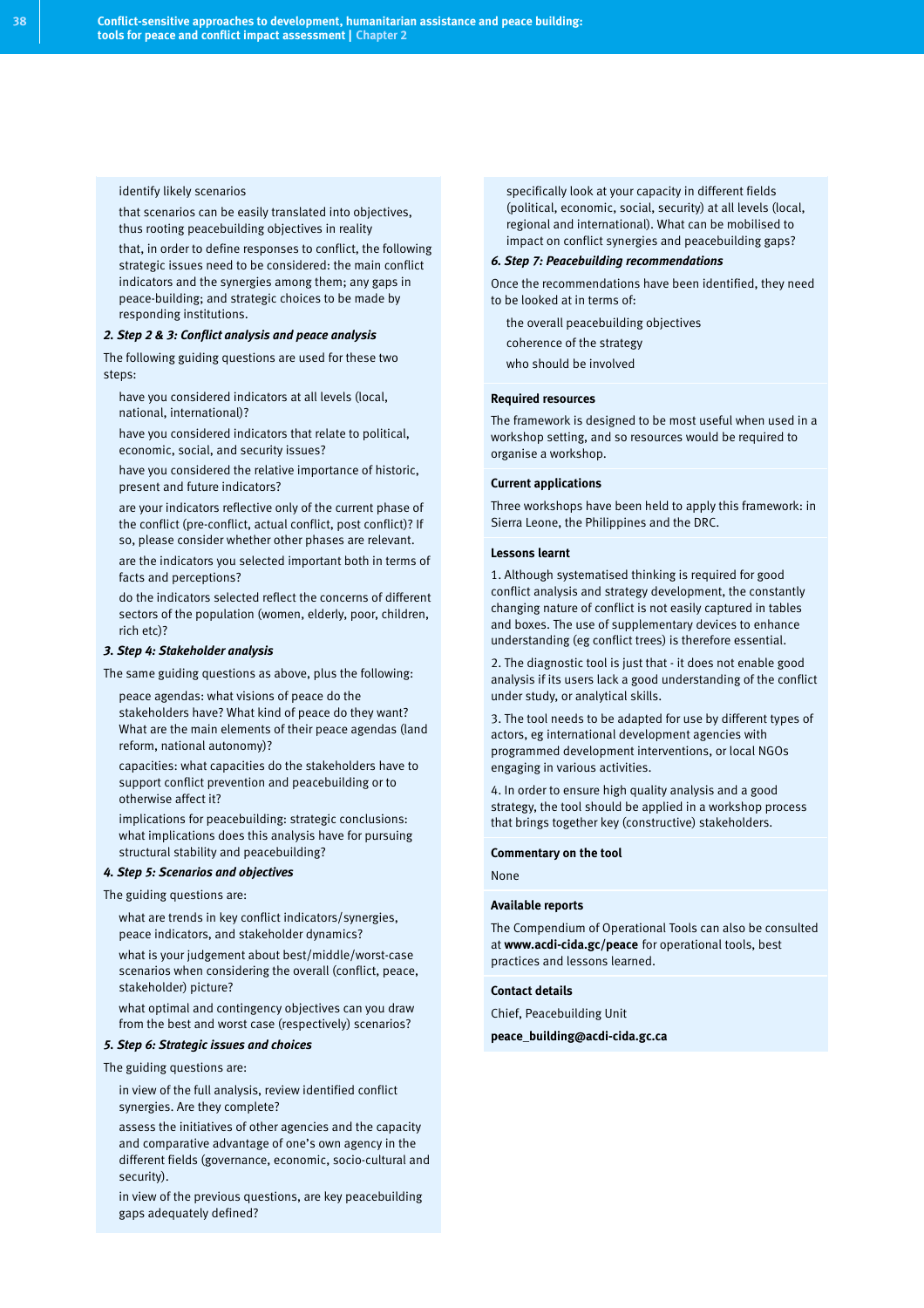### 15. **Better Programming Initiative**

#### Version / Date of issue **1998**

Name of organisation **International Federation of Red Cross and Red Crescent Societies (IFRC)**

#### Author

**Based on the Do No Harm approach and the Local Capacities for Peace Project (LCPP), adapted by the IFRC**

#### **Primary purpose**

Impact assessment methodology and training initiative for analysing the positive or negative impact of Red Cross / Red Crescent National Societies' aid programmes on communities recovering from violence or conflict.

#### Intended users

Red Cross / Red Crescent National Societies and Delegation programming staff and volunteers.

#### **Levels of application**

Local, national and regional levels.

#### **Conceptual assumptions**

Aid cannot reverse or compensate for the suffering and trauma that has occurred during conflict. It cannot prevent conflict from continuing or restarting, but it can be the first opportunity for war or violence affected communities to experience an alternative to conflict as the sole basis for their relationship with opposing groups.

In the context of post-conflict recovery, where resources are scarce and violence is endemic, the selective allocation of aid can be a powerful reason for disagreement and conflict between those who receive assistance and those who do not. How National Society and Federation programmes use and distribute resources will have an impact (positive or negative; direct or indirect) on the context in which they are working. Even if their approach is totally neutral and impartial, the perception of those who are excluded from assistance may be completely different.

Where aid organisations, particularly local Red Cross and Red Crescent, can make a difference is in the planning and implementation of their own aid programmes. Humanitarian aid can and should promote long-term recovery and reconciliation within and between communities – at a very minimum it should never become a pretext for or cause of conflict or tension between groups.

#### **Main steps and suggested process**

1. Analyse the context

- Identify dividers within the categories of systems and institutions; attitudes and actions; values and interests; experiences; and symbols and occasions.
- Identify connectors within the categories of systems and institutions; attitudes and actions; values and interests; experiences; and symbols and occasions.
- 2. Describe the aid programme

Describe in details the planned / undertaken activities in terms of why, where, what, when, with whom, by whom and how.

- Analyse important institutional issues such as: mandate/influence in programme implementation; headquarters role/influence in programme implementation; fundraising/influence in programme implementation.
- 3. Identify the impacts
- Will the planned action reinforce a connector or weaken one? Will it aggravate a tension or lessen one?
- Use some specific questions as guidance, eg
- is our aid provoking theft, thus diverting resources towards the potential conflict?
- is our aid affecting the local markets, thus distorting the local economy?
- are our distributions exacerbating divisions within the population?
- is our aid substituting controlling authorities' responsibilities, thus allowing further resources to be invested in the potential conflict?
- are we, through our aid, legitimising local supporters of the potential conflict or those who want reconciliation?
- 4. Find alternative options

For each impact identified (positive or negative) as a side effect of the planned programme:

- brainstorm programme options that will decrease negative effects and increase positive ones;
- check the options for their impact on the other connectors and dividers.
- 5. Repeat the analysis

As often as the context demands, and as often as the project cycle indicates.

#### **Guiding questions / indicators**

See the section above

#### **Required resources**

Required resources and time will depend on the scope and context of the assessment. A training kit, with different modules, was created to introduce the Better Programming Initiative (BPI) in 90 minutes, one day or three days session. A BPI training of trainers workshop (9 days) was also developed.

#### **Current applications**

Initially undertaken in Colombia, Liberia, Nigeria, Bangladesh, Tajikistan and Kosovo. In order to contribute to the institutionalisation of the BPI methodology within National Societies, the International Federation is training National Society staff and delegates as BPI trainers and integrating this tool within other Federation planning and assessment tools.

National Societies and Federation delegations are using the tool to assess the positive or negative impact of their projects, especially in post-conflict situations and in countries recovering from violence.